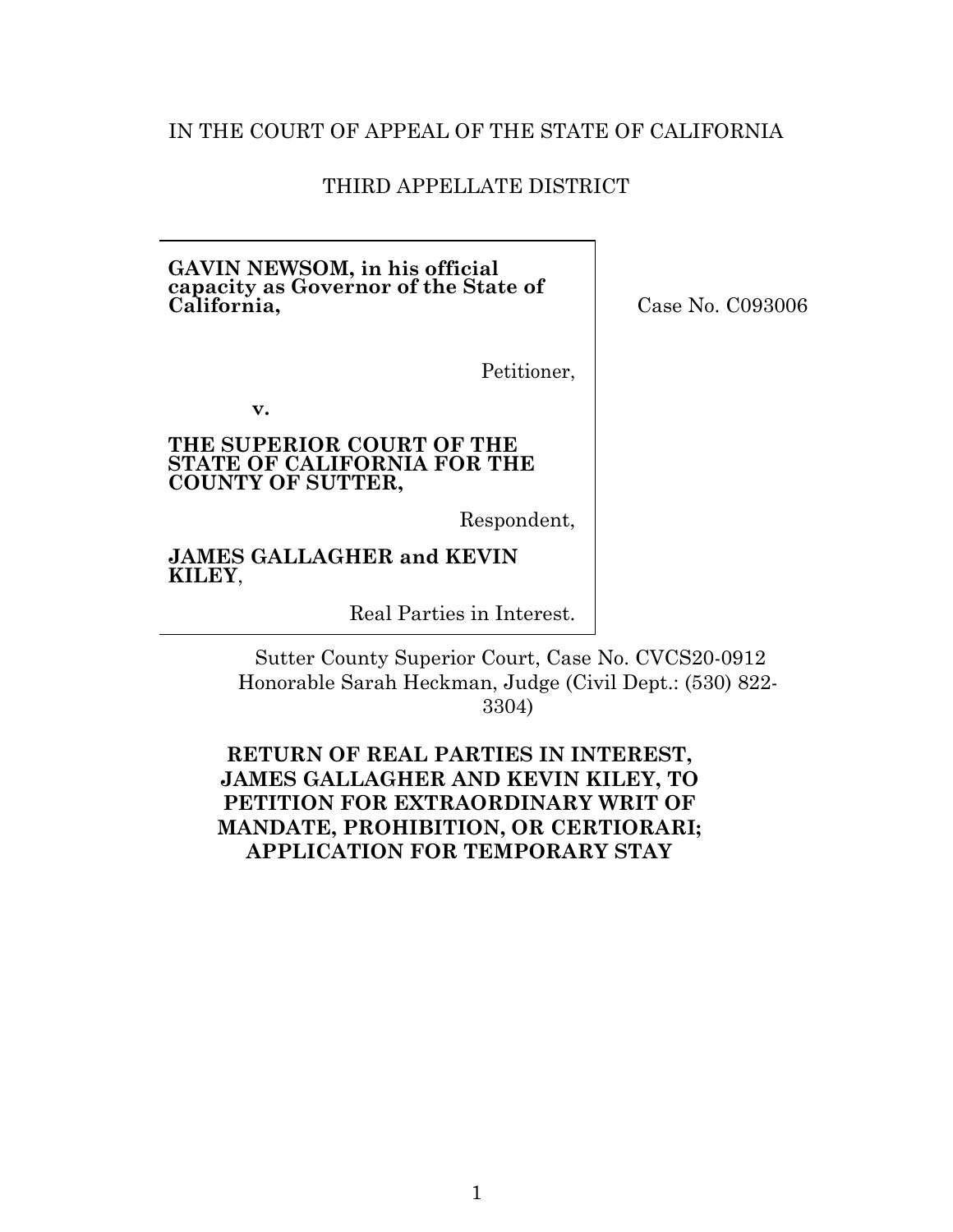# **TABLE OF CONTENTS**

| $\mathbf{I}$ . | The Trial Court's Decision Not to Dismiss the Case as<br>Moot Was Correct and Within the Court's Inherent |
|----------------|-----------------------------------------------------------------------------------------------------------|
|                |                                                                                                           |
|                | A. This Case is Not Moot Because It Implicates Not Only                                                   |
|                | the Lawfulness of Executive Order N-67-20 But More                                                        |
|                | Broadly the Governor's Powers under the Emergency                                                         |
|                |                                                                                                           |
|                | B. Executive Order N-67-20 Was Not In Fact Superseded                                                     |
|                |                                                                                                           |
|                | C. Even if the Case Was Made Moot by a Subsequent Act,                                                    |
|                | This Case Fits Squarely Into Applicable Exceptions to                                                     |
|                |                                                                                                           |
| II.            | The Emergency Services Act Does Not Confer the                                                            |
|                | Plenary Lawmaking Authority Contended by the                                                              |
|                | Governor and Exercised with the Executive Order 30                                                        |
|                | A. Section 8571 Authorizes the Governor to Temporarily                                                    |
|                |                                                                                                           |
|                | B. Section 8567 Specifies the Legal Forms by Which the                                                    |
|                | Governor Acts and Does Not Confer Additional                                                              |
|                |                                                                                                           |
|                | C. Section 8627's Reference to Police Power Serves to                                                     |
|                | Concentrate Executive Power, Not Confer Legislative                                                       |
|                | Power to Amend                                                                                            |
|                | <b>Existing Statute</b><br>40                                                                             |
|                | D. Previous Orders and Historical Practice Are Not                                                        |
|                | Precedent Nor Do They Provide Any Authority for the                                                       |
|                |                                                                                                           |
| III.           | If the Emergency Services Act Authorizes Executive                                                        |
|                | Order N-67-20, the Act Violates the Separation-of-                                                        |
|                | Powers Provision of the California Constitution  48                                                       |
|                |                                                                                                           |
|                | 1. The Order Created New Elections Policy 48                                                              |
|                | 2. Petitioner Interprets the ESA to Confer a Roving                                                       |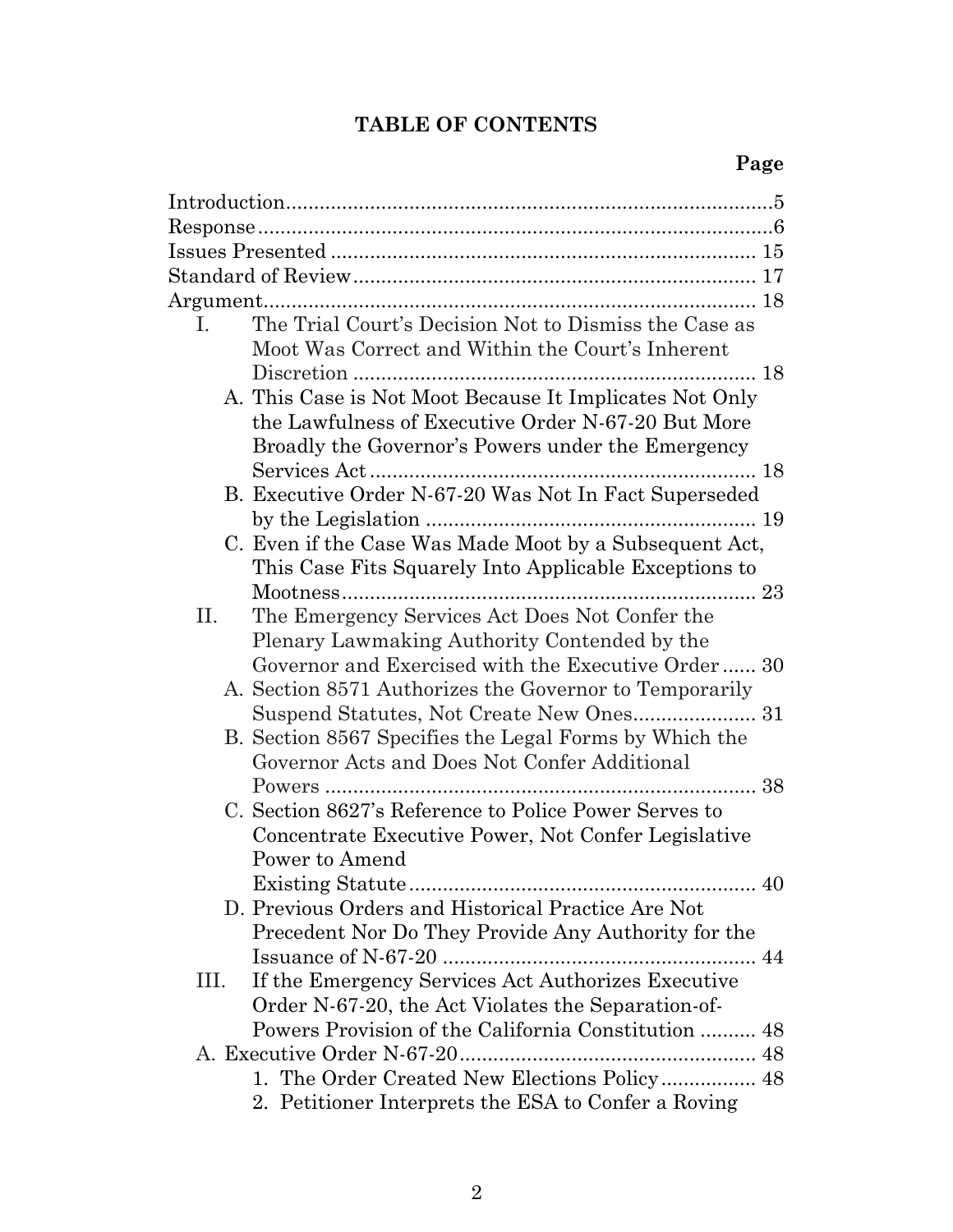| Commission that Authorizes New Policy Across                                               |
|--------------------------------------------------------------------------------------------|
|                                                                                            |
| B. The Issuance of the Order Violated Separation of Powers                                 |
|                                                                                            |
| 1. The State Constitution Requires a Clear Division of                                     |
|                                                                                            |
| 2. The Constitutional Separation of Powers Forbids the                                     |
|                                                                                            |
| C. The Governor's Interpretation of the ESA Fails an                                       |
|                                                                                            |
| 1. ESA Does Not Resolve Any Fundamental Issues with                                        |
|                                                                                            |
| 2. The ESA Contains a Yardstick That Could Have                                            |
|                                                                                            |
| a. Petitioner's Reading of the ESA Gives It an                                             |
| Immense                                                                                    |
|                                                                                            |
| b. The Power's Conferred by the ESA Have an                                                |
|                                                                                            |
| 3. The ESA Lacks Adequate Safeguards Against Abuse                                         |
|                                                                                            |
| a. The Governor's Responsibility to Terminate an                                           |
| Emergency is Not an Adequate                                                               |
|                                                                                            |
| b. The Legislature's Ability to Terminate an<br>Emergency is Not an Adequate Safeguard  63 |
| 4. Macias Confirms, Rather than Challenges, This                                           |
| Straightforward Application of the Unlawful                                                |
| 65                                                                                         |
| D. Petitioner's Claim That There is No Substantive Conflict                                |
| Between the Legislature and the Governor Were Not                                          |
| Supported by Sufficient Evidence and Mischaracterize                                       |
| the Central "Controversy" of this Case for Declaratory                                     |
|                                                                                            |
|                                                                                            |
| 1. The Avoidance Canon Favors Constructions That                                           |
|                                                                                            |
| 2. The Trial Court Correctly Applied the Canon, By                                         |
|                                                                                            |
| Recent Precedents in Other States  76<br>a.                                                |
| 1. The Michigan Supreme Court's                                                            |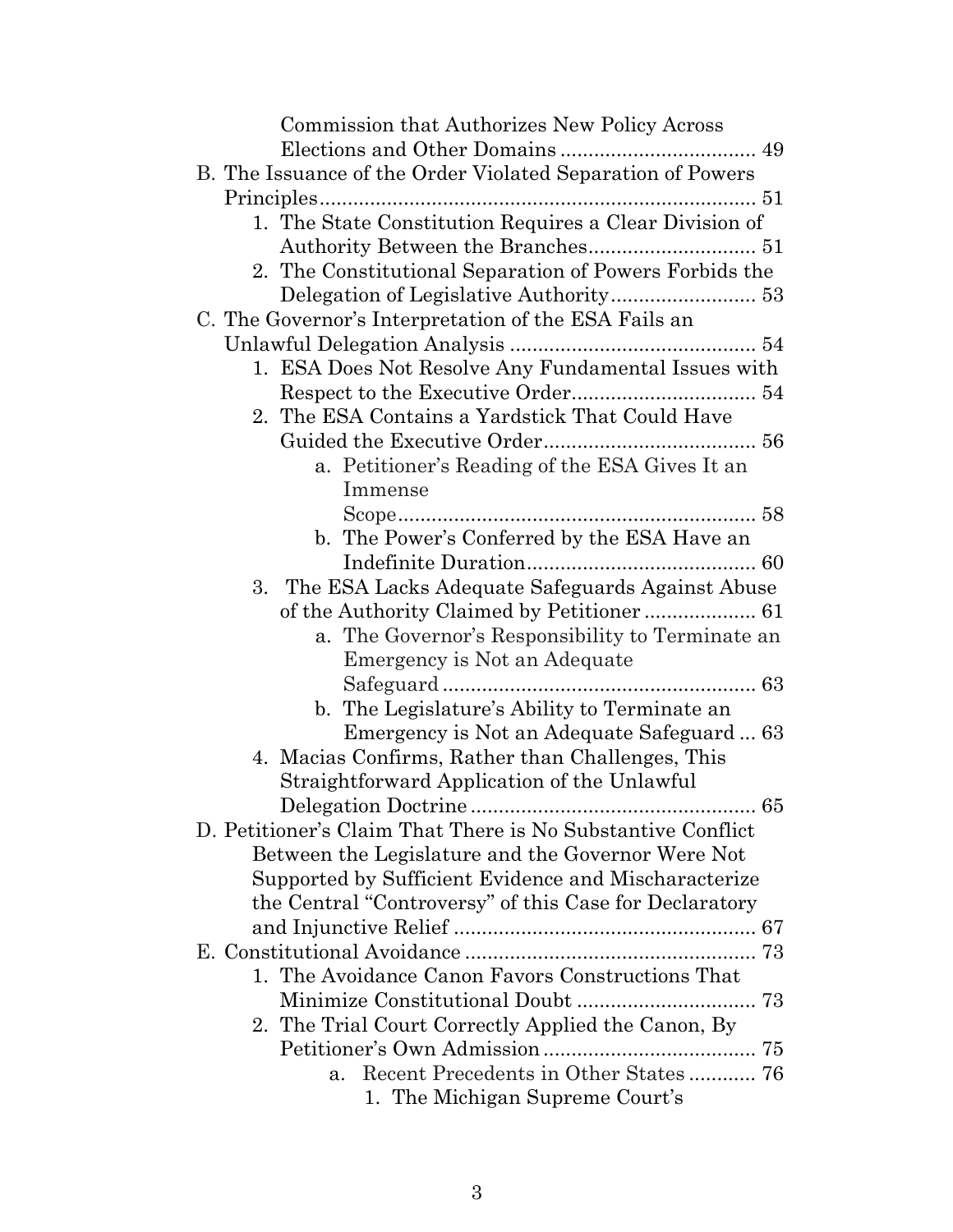| Separation-of-Powers Decision Applies                    |
|----------------------------------------------------------|
| with Equal Force to Petitioner's Reading                 |
|                                                          |
| 2. The Kentucky Supreme Court's Decision                 |
|                                                          |
| IV. The Exclusion of the Governor's Proposed Evidence At |
|                                                          |
|                                                          |
|                                                          |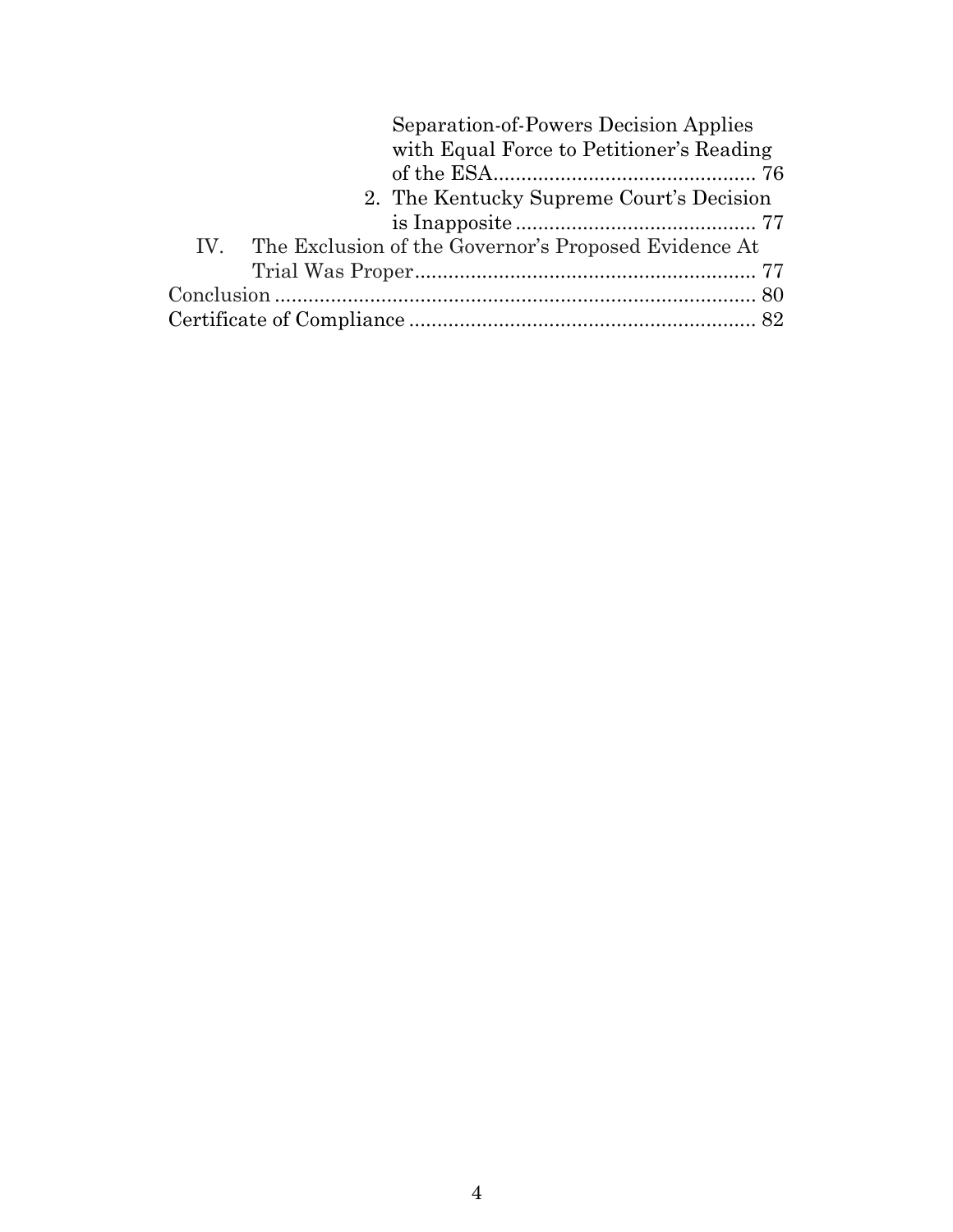# **TABLE OF AUTHORITIES**

# **Page**

# **CASES**

| Newsom v. Superior Court of Sutter County, 51 Cal. App. 5th 1093,    |  |
|----------------------------------------------------------------------|--|
|                                                                      |  |
| Carmel Valley Fire Protection Dist. v. State of California           |  |
|                                                                      |  |
| <i>Harbor v. Deukmejian</i> (1987) 43 Cal. 3d 1078 47, 48, 63        |  |
|                                                                      |  |
|                                                                      |  |
|                                                                      |  |
| <i>Macias v. State of California</i> (1995) 10 Cal.4th 844 5, 60, 61 |  |
| <b>CTATITURE</b>                                                     |  |

## **STATUTES**

| California Constitution |  |
|-------------------------|--|
|                         |  |
|                         |  |

# Elections Code

# Government Code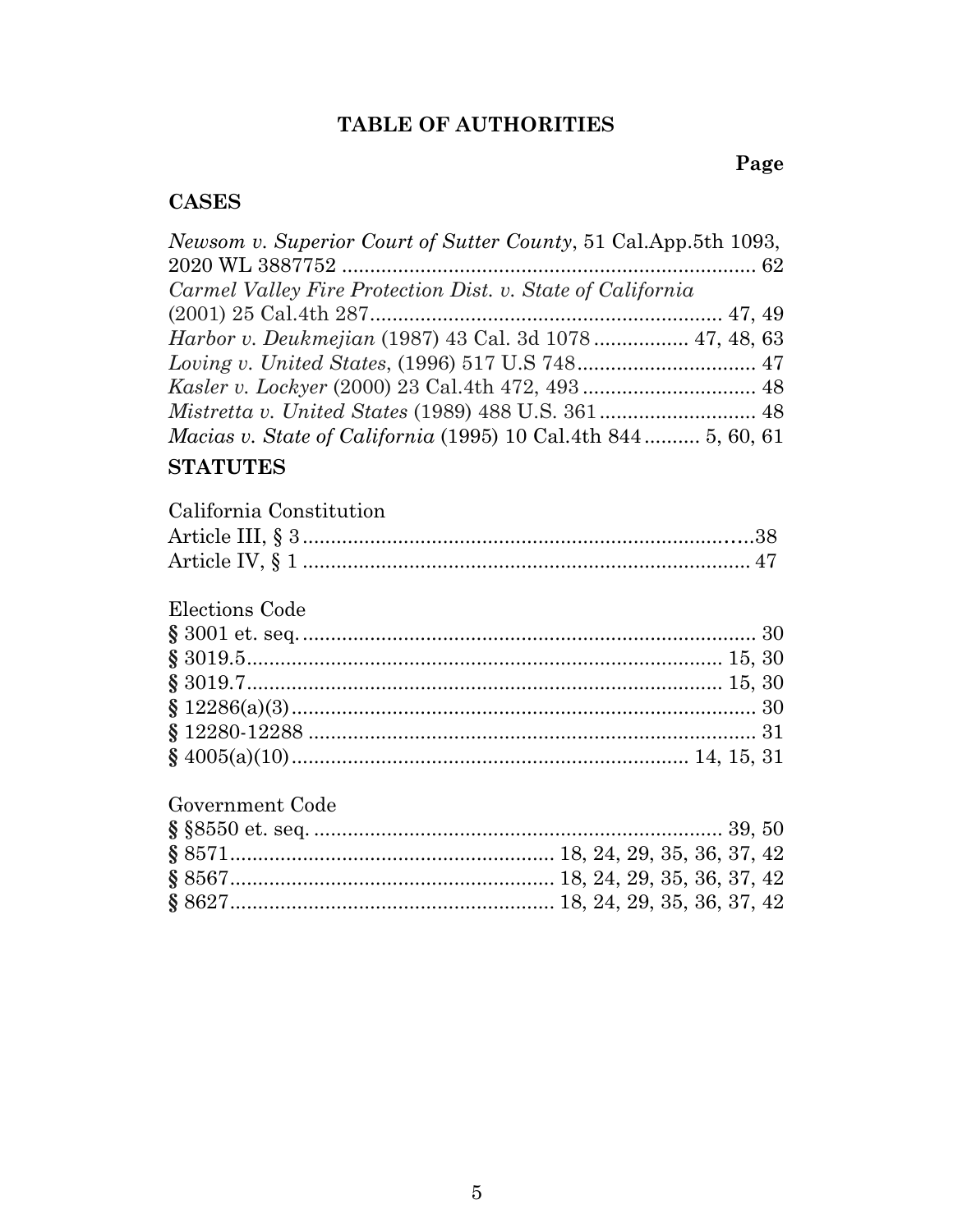#### **INTRODUCTION**

This case concerns a limited point of a law: whether the California Constitution countenances a dictatorship.

Putting aside the word's 20th-Century connotations, its Roman origins relate specifically to emergencies and the absolute power the appointed individual could assume for their duration. Petitioner is no Caesar, but his legal theory in this case and ruling philosophy this year are that of *dictator legibus faciendis*. The Executive can make laws at will, and the participation of the Legislature is at his discretion.

The limited point of law presented here thus carries a profound implication: the very structure of our constitutional republic. But it is limited all the same. Not at issue are the broad powers the California Emergency Services Act awards the Governor that are executive in nature and have been used for 50 years to combat fires, earthquakes, and other disasters.

What is at issue is whether, in addition to this duly delegated authority, the Governor may lay claim to a form of "police power" that includes acts of purely legislative creation. Such power, if legitimized by this Court, would admit of no practical limitation. Given the modern multiplication of emergencies and their cascading effects across the landscape of California life, a mandate for executive lawmaking would confer unbridled control over the economic and social character of the state. It would be a reversion to the Roman model, destroying the separation of powers as we know it.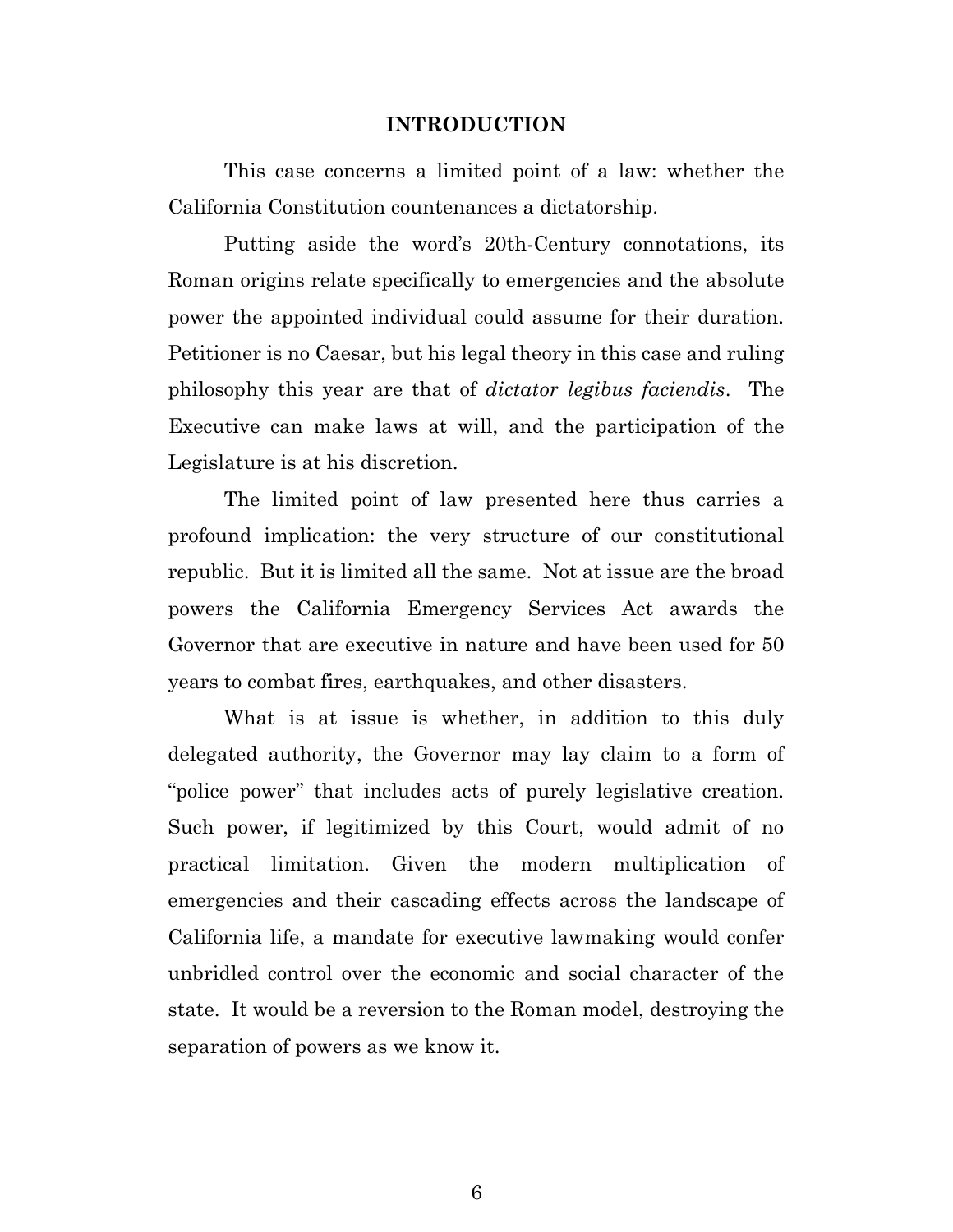As this limited point of law has evaded review by the courts, it deserves resolution even if the underlying controversy is deemed moot. Since emergencies rarely last the duration of the COVID-19 pandemic, there has never been an appellate opinion addressing a Governor's power to legislate under the guise of the Emergency Services Act. This very legal question has become one of bitter contention, ongoing uncertainty, and unusual relevance to the lives of millions of people.

The length of the pandemic presents not only a rare occasion for review, but a near certainty that the question presented here will repeat itself during the current state of emergency if not others in the near future. Judicial guidance can provide a clearer path forward for all parties and perhaps a palliative for the anxieties and hardships of the moment.

#### **RETURN BY ANSWER TO PETITION FOR WRIT**

Real Parties in Interest answer Petitioner Governor Gavin Newsom's unverified allegations (Pet. pp. 19-36) as follows:

- 1. Admit.
- 2. Admit.
- 3. Admit.

4. Admit that COVID-19 a "novel severe acute respiratory illness" but denied to the extent that currently there are effective therapeutic treatments and there are at least 3 vaccines that are currently on the verge of being approved for distribution.

5. Admit.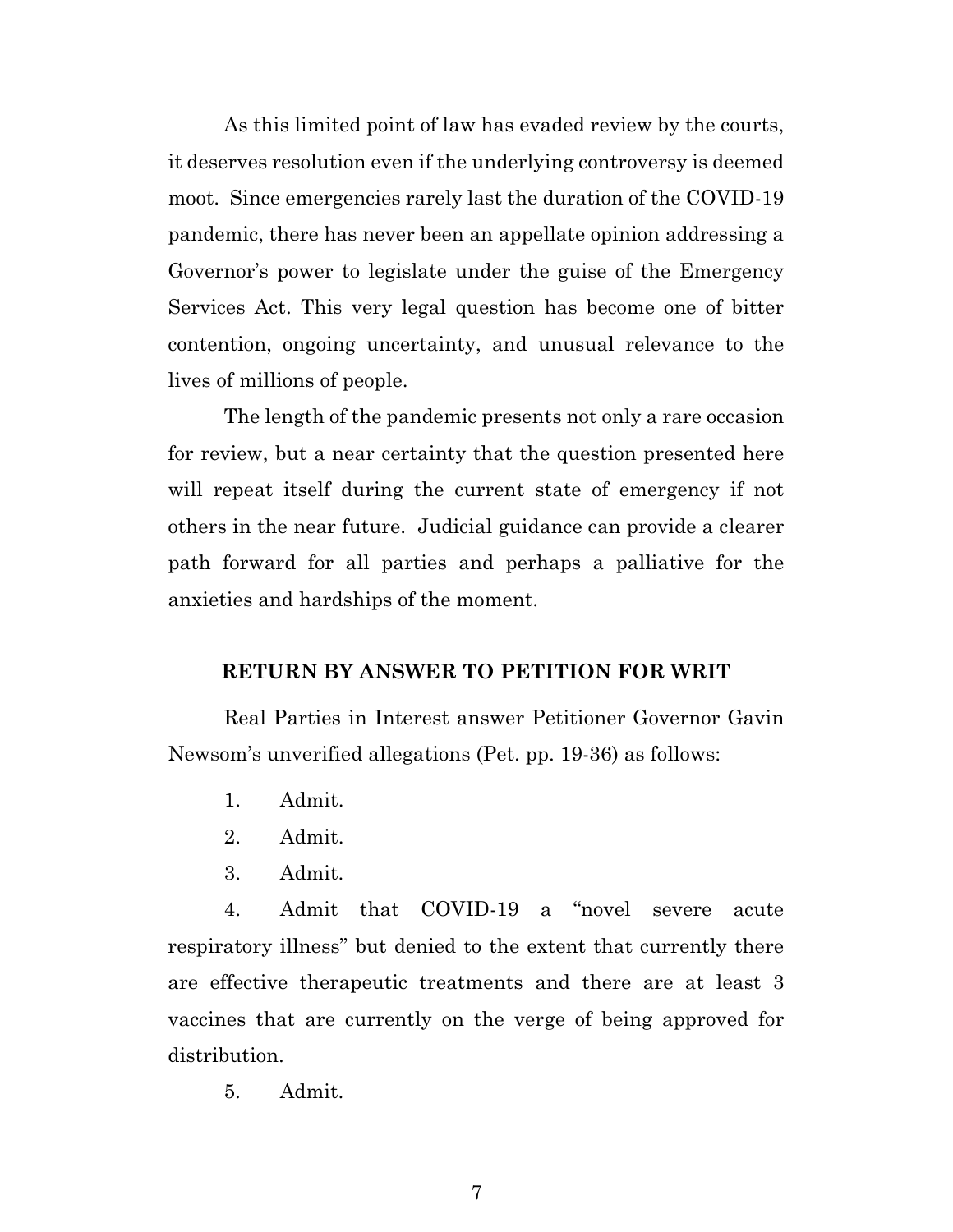6. Admit only that these are select phrases from cases and statutes but not that they support Petitioner's position regarding his executive powers in this case.

7. Denied to the extent that COVID-19 "seriously affected" elections, which is a subjective conclusory statement. California had special elections in the spring that included inperson voting and that were widely seen as being conducted without any serious issues. In fact, recent research shows that "there is no inherent relationship between voting in person in the primaries and the spread of COVID-19." Fetcham, Christakis (Yale University) *Voting in the 2020 Primaries Didn't' Worsen The COVID-19 Pandemic*, FiveThirtyEight (October 15, 2020).

8. Admitted only to the existence of the letter.

9. Admit that the letter stated as such. But the letter also states "…legislation has already been introduced to require all voters be mailed a ballot for this November's election."

10. The writing speaks for itself.

11. The writing speaks for itself.

12. Admit that the letter states as such but denied as to the substance or truth of the matter so asserted. The letter also states: "Three quarters of California voters already receive a mail ballot."

13. Admit only that the date of the letter is May 6, 2020 and that Executive Order N-64-20 is dated May 8, 2020. The factual implication that the Governor issued the Order in response to the letter is denied. There was no evidence introduced at trial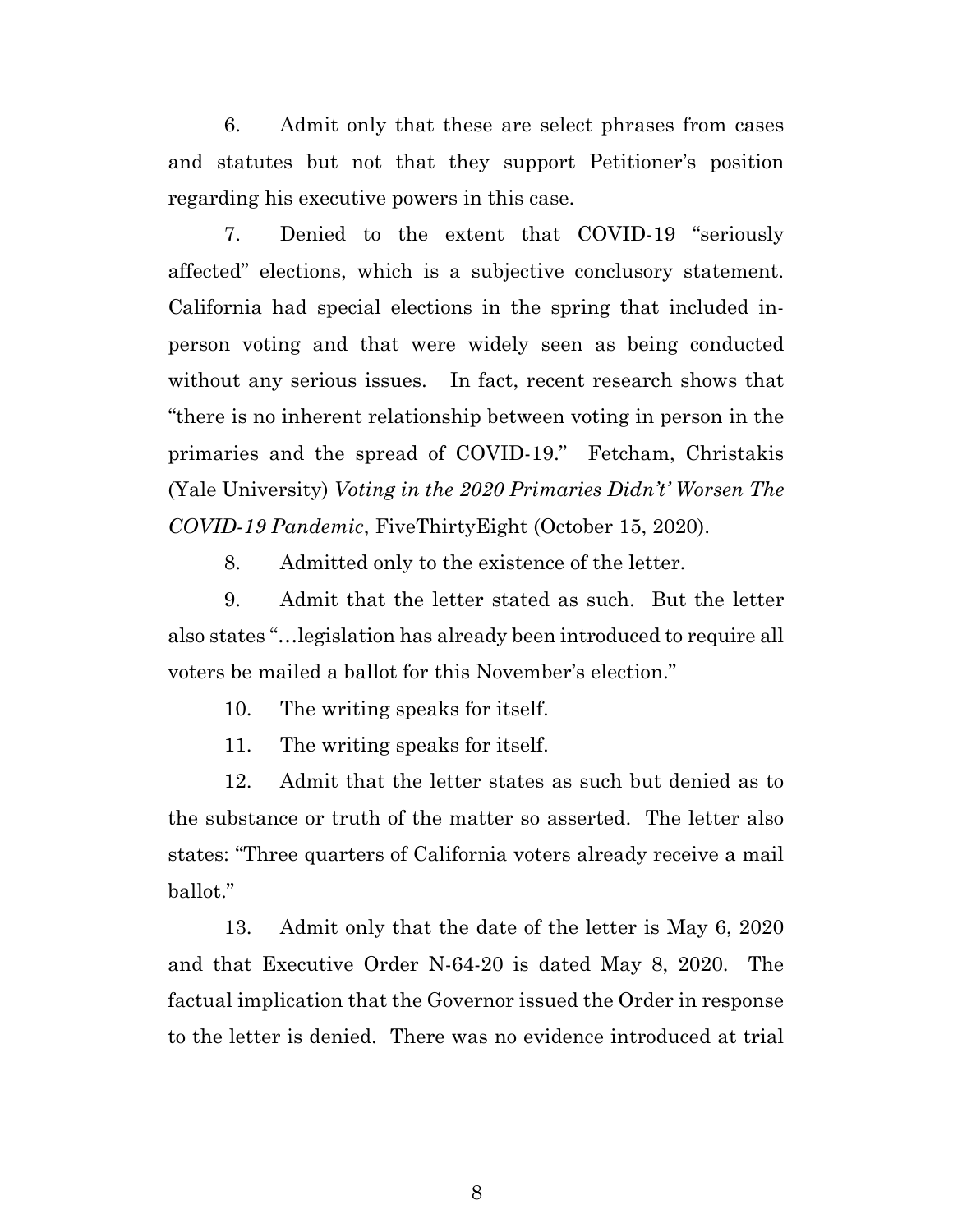that the Governor actually received and read the letter prior to issuing his order.

14. Admit that the Order states as such.

15. Admit that the Order states as such.

16. Admit that the Order states as such.

17. Denied that the Order "invited further action from the Legislature." Admit that the Order states as such as to the quoted portions.

18. Admit that the Order "specified in-person voting requirements and other requirements"; denied that they were "congruent with parallel legislation."

19. Admit that the Order states as such.

20. Admit that the filing states as such.

21. Admit that the Order states as such.

22. Admit that the Order took the actions described, but denied that the identified Government Code sections give the Governor such power or that actions were merely "suspensions."

23. Admit that the Order states as quoted; denied that such "partnership" or "cooperation" actually occurred.

24. Admit.

25. Admit that they had been advancing it for well over a month prior to the issuance of Executive Order N-67-20.

26. Denied.

27. Admitted except as to the statement that the Secretary of State's vote-by-mail tracking system could only use IMb, which is denied.

9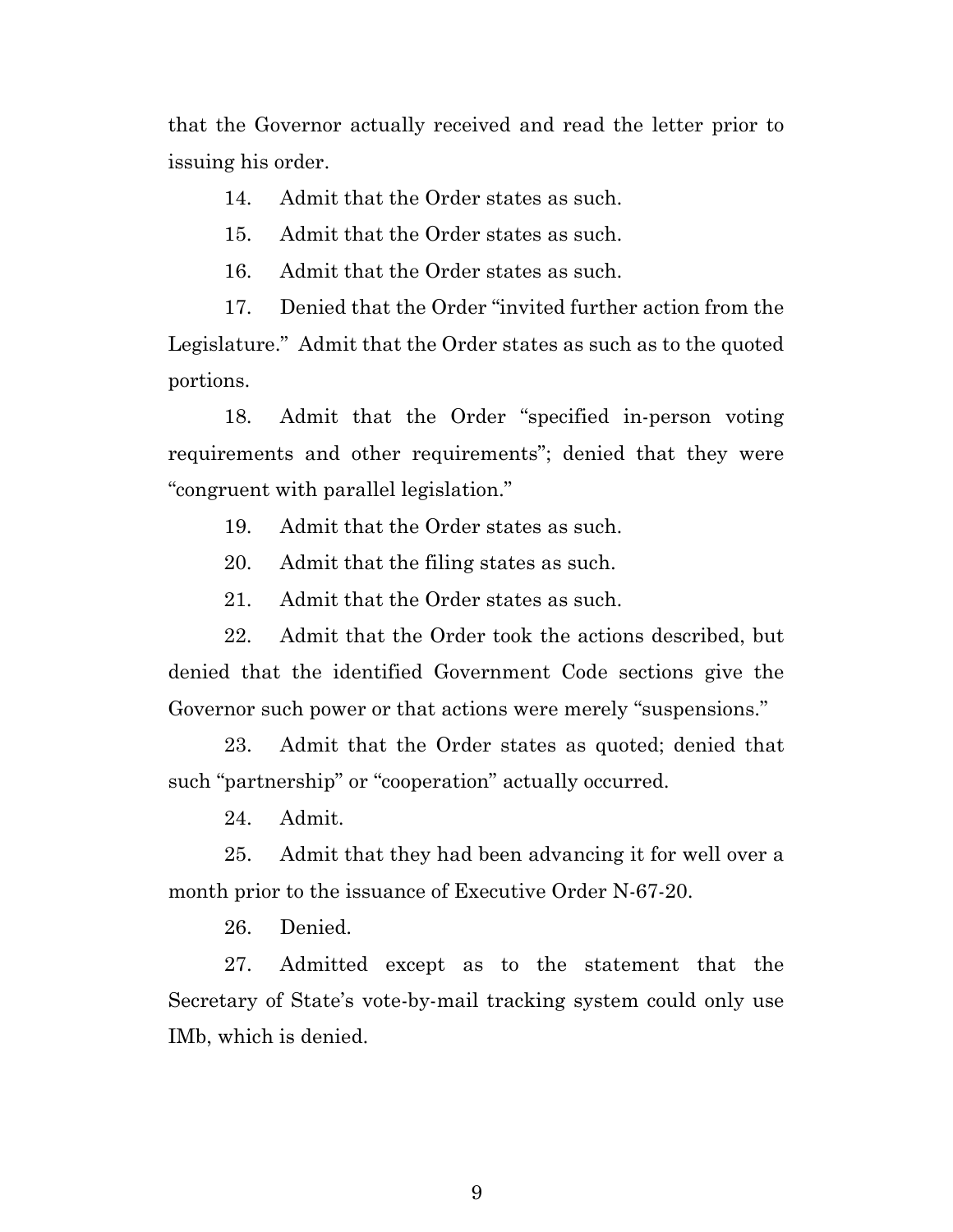28. Admit that no evidence was provided by either party as to the functions of the Secretary of State's tracking system or whether IMb was a required component to conduct ballot tracking; denied that the provisions of AB 860 and Executive Order N-67-20 were "functionally identical". The evidence showed they are not functionally identical, and the lower court specifically found that they are not. (III Tab 56, p. 703-704).

29. Admit.

30. Admit as to the difference between SB 423 and N-67- 20 but denied that the difference was "minor" or that "the Legislature opted not to address this requirement, possibly because such plans had already been made." This is speculation and there was no evidence introduced at trial to support this assertion.

- 31. Admit.
- 32. Admit.
- 33. Admit.
- 34. Admit.
- 35. Denied.
- 36. Denied.
- 37. Admit that the statement stated as such.

38. Admit to the extent that November 3 was the last day to vote in the election. The election was held throughout the month of October beginning when mail ballots were first sent out.

- 39. Admit.
- 40. Admit.
- 41. Admit.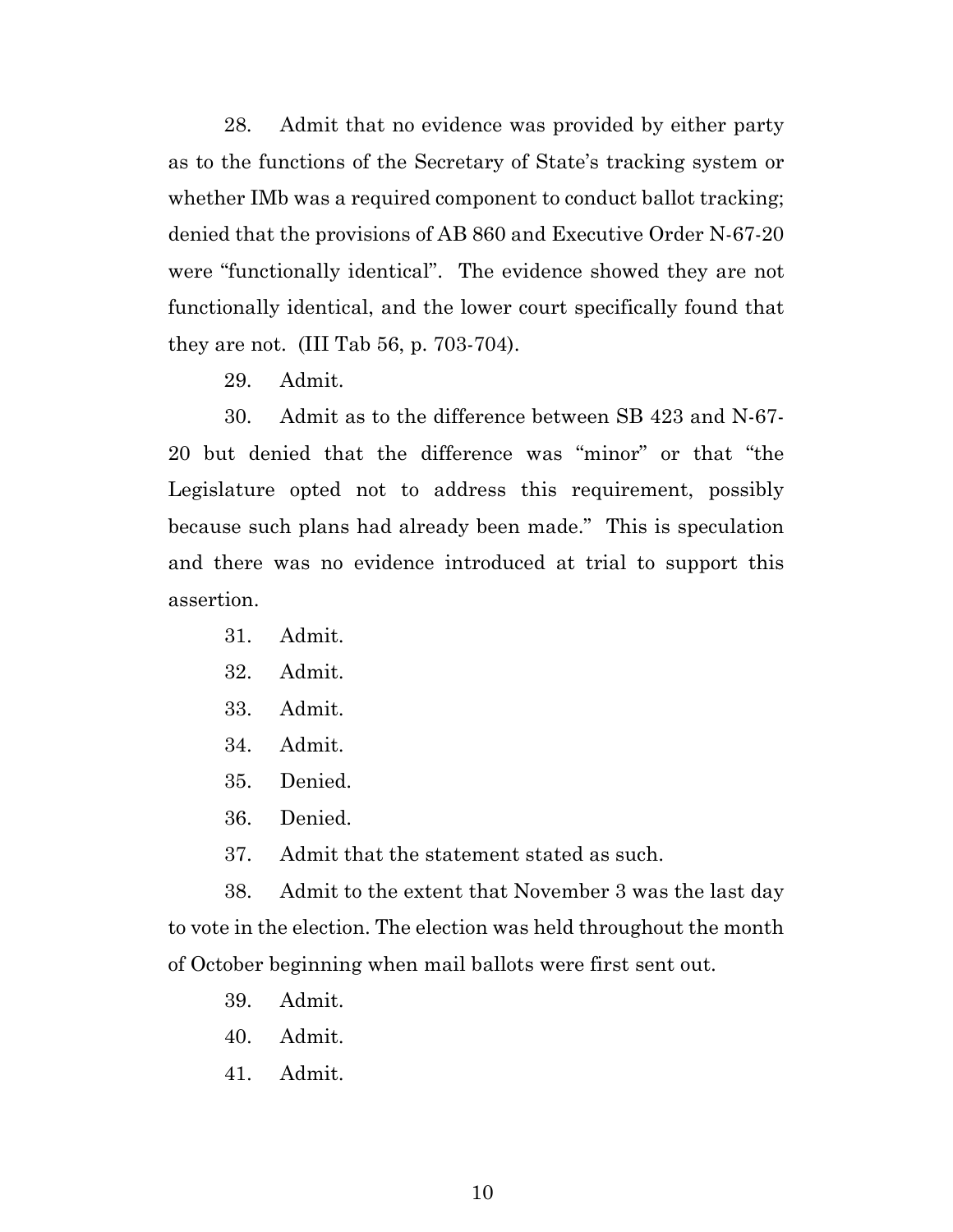42. Admit that Real Parties Complaint did not allege facts concerning any other Executive Order, but denied that other prohibited conduct was not identified. Specifically, Real Parties alleged that the Governor's *position* regarding his authority to issue the Order was an "usurpation of legislative power" ¶17 and that a declaration of "the rights of the parties under the California Constitution and applicable law is necessary in order to clarify this important constitutional issue and resolve the controversy." ¶20 (I Tab 15 p. 82).

43. Admit as to the quoted section of the Complaint, denied to the extent that Petitioner is claiming that was all Real Parties requested in their Complaint.

44. Admit that an application for temporary restraining order was filed; denied that it requested "broader" relief: it requested the same injunctive relief stated in the Complaint but in a preliminary fashion (prior to a determination on the merits).

- 45. Admit.
- 46. Admit.
- 47. Admit.
- 48. Admit.
- 49. Admit.
- 50. Admit that is a portion of what the ruling stated.
- 51. Admit.
- 52. Admit.
- 53. Admit.
- 54. Admit.
- 55. Admit.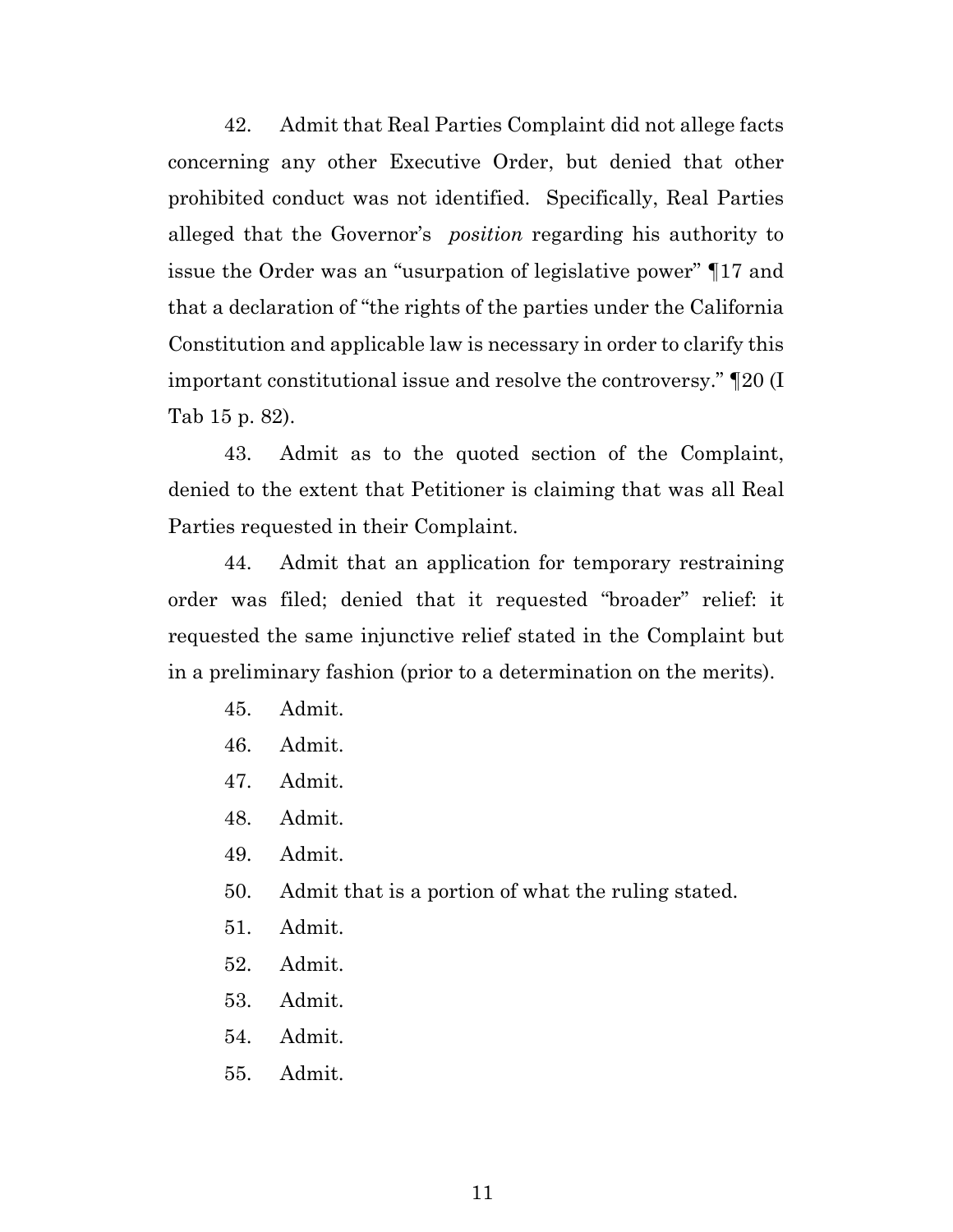- 56. Admit.
- 57. Admit.
- 58. Admit.
- 59. Admit.

60. Admit. For the full extent of the arguments made therein Real Parties would refer the Court to the documents themselves (II Tabs 47 & 48).

61. Admit.

62. Admit. As to the full extent of what was argued regarding the law and evidence Real Parties would refer the Court to the official transcript of the trial hearing.

63. Admit.

64. Admit. Real Parties would refer the Court to the Tentative Ruling itself (II Tab 53).

- 65. Admit.
- 66. Admit.
- 67. Admit.
- 68. Admit.
- 69. Admit.
- 70. Admit.
- 71. Admit.
- 72. Admit.

Real Parties in Interests also allege as follows:

73. In a May 22, 2020 press conference, subsequent to Senator Umberg and Assemblymember Berman's letter and the issuance of Executive Order N-64-20, the Governor stated that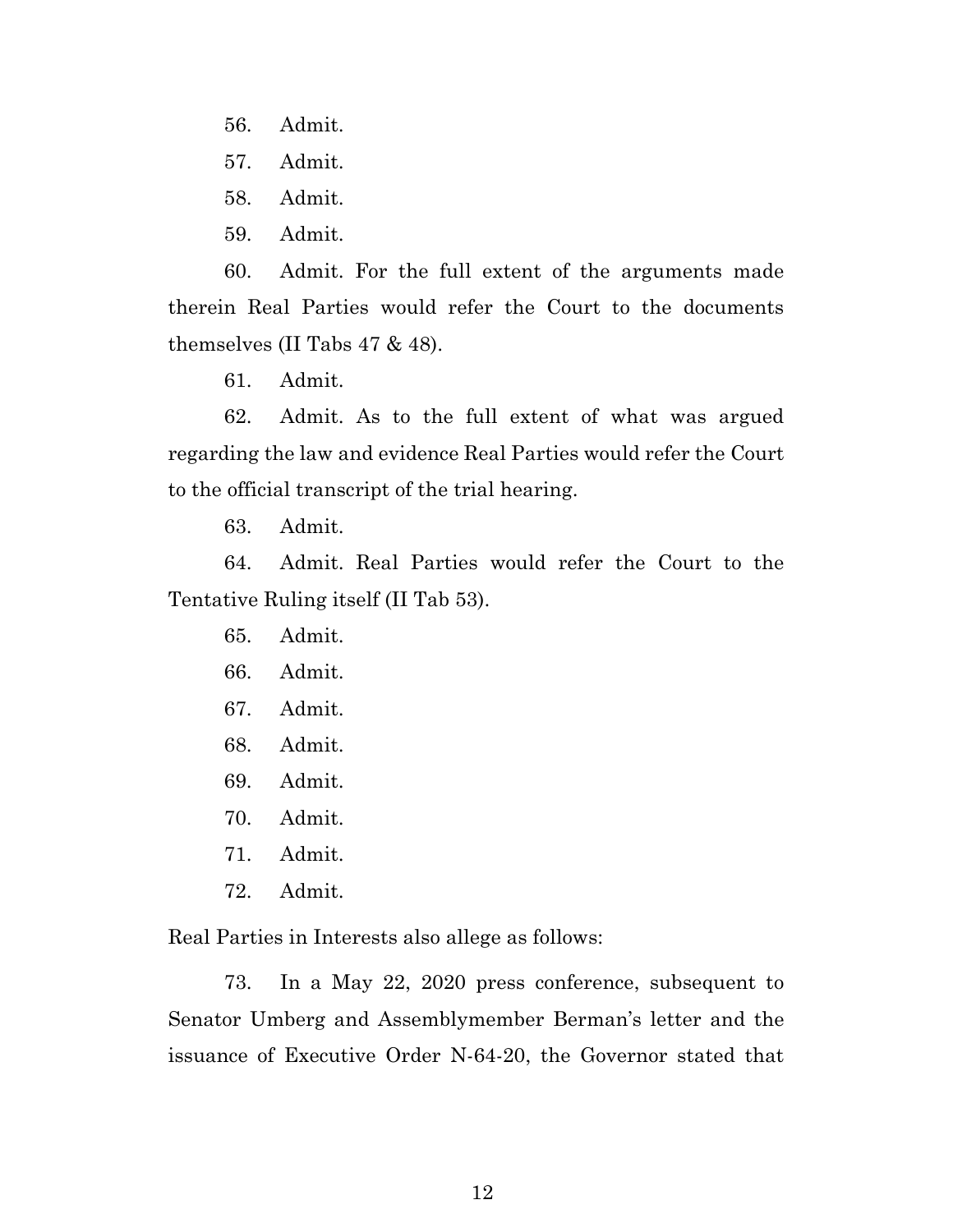subsequent legislation was not "strictly necessary" and that his Order was on "firm legal ground." (I Tab 20, p. 143.).

74. Despite the stated intent in the Executive Order N-64- 20 that his "Administration continue to work with the Legislature and the Secretary of State to determine how requirements for inperson voting opportunities and other details of the November election will be implemented – guided by California's longstanding commitment to making its elections accessible, as enshrined existing California law…" (I Tab 11 p. 59) (emphasis added), the Governor proceeded to issue Executive Order N-67-20 (the "Order") on June 3, 2020 which purported to govern the process for in-person voting opportunities contrary to existing California law. (See I Tab 14). This was done without any formal communication to the Legislature.

75. At the time the Order was issued, the Legislature was already considering SB 423, a bill to govern in-person voting options for California's November 3, 2020 General Election. (I Tab 12 p. 62). The bill had recently passed the Senate and was then sitting in the Assembly Elections & Redistricting Committee. (IV Tab 57, p. 725.).

76. Challenges for the November 2020 election were identified by Secretary of State as "… recruiting and protecting a sufficient number of poll workers, ensuring the safety of polling places, and ensuring the availability and integrity of mail or other remote forms of voting." (I Tab 18, p. 133).

77. N-67-20 did not provide any orders, regulations, or funding for the recruitment of poll workers.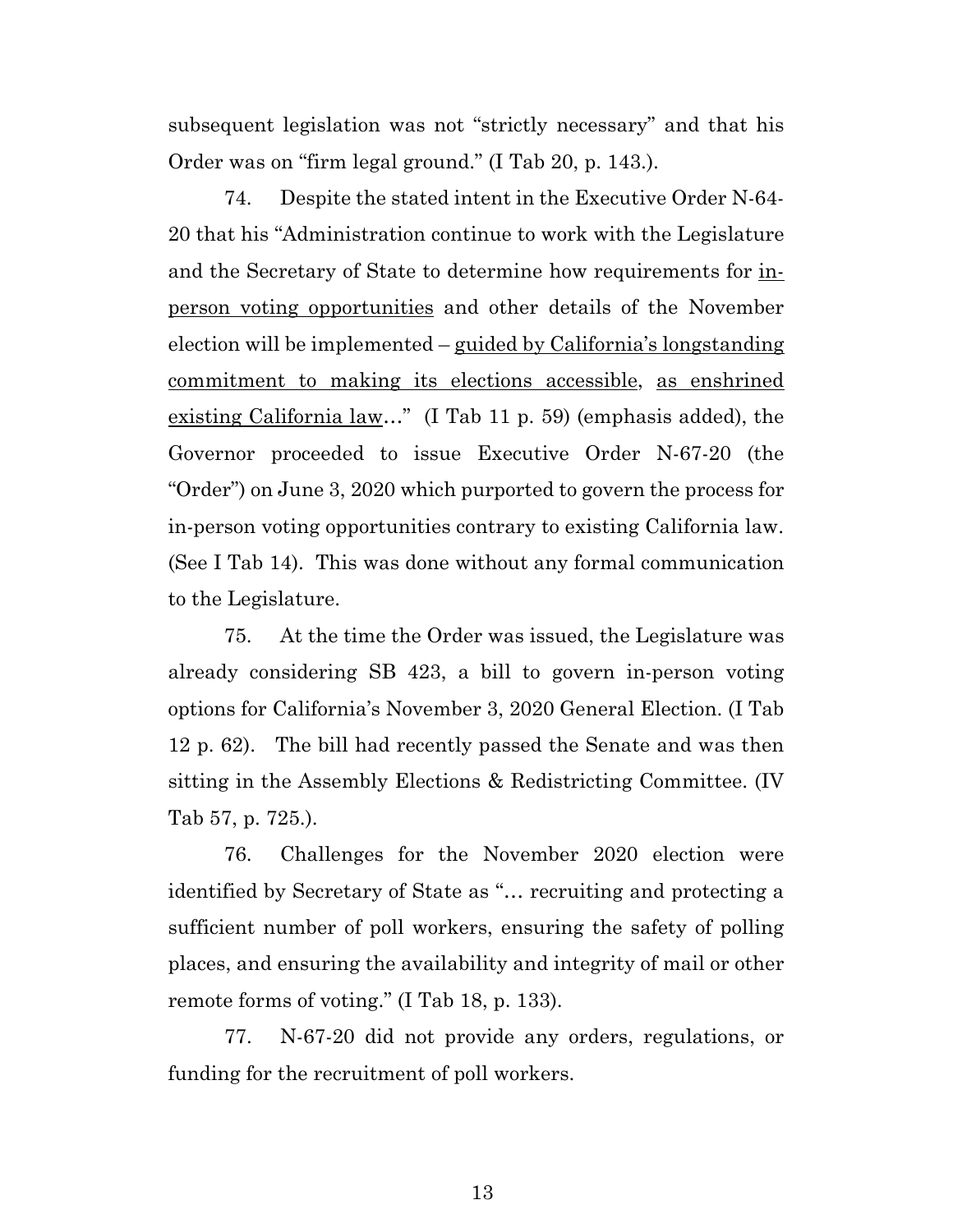78. N-67-20 did not provide any orders, regulations, or funding for ensuring the safety of polling places, for instance supplying personal protective equipment (PPE) to counties for polling places.

79. Rather, N-67-20 changed the procedures for the number, location, and duration of polling places and voting centers.

80. Pursuant to Elections Code §4005(a)(10), Voter's Choice Act (VCA) counties are required to develop draft plans "for the administration of elections pursuant to this section…" The plans are to be posted publicly and the counties are to have publicly noticed meetings with voting specified voting rights groups.

81. N-67-20 exempted VCA counties from having to conduct any publicly noticed meetings with voting rights groups regarding election planning for the November election which would have included the number, location, and duration of polling places and vote centers. Elec. Code §4005(a)(10). Contrary to existing law, the Order provided that the VCA counties could post the information on a public website and take public comment for 10 days.

82. Any VCA county that changed its total number of vote centers, locations, and/or durations for the November 3, 2020 General Election would have been required to have a publicly noticed meeting with voting rights groups prior to approving any such plan. Elec. Code  $§4005(a)(10)$ .

14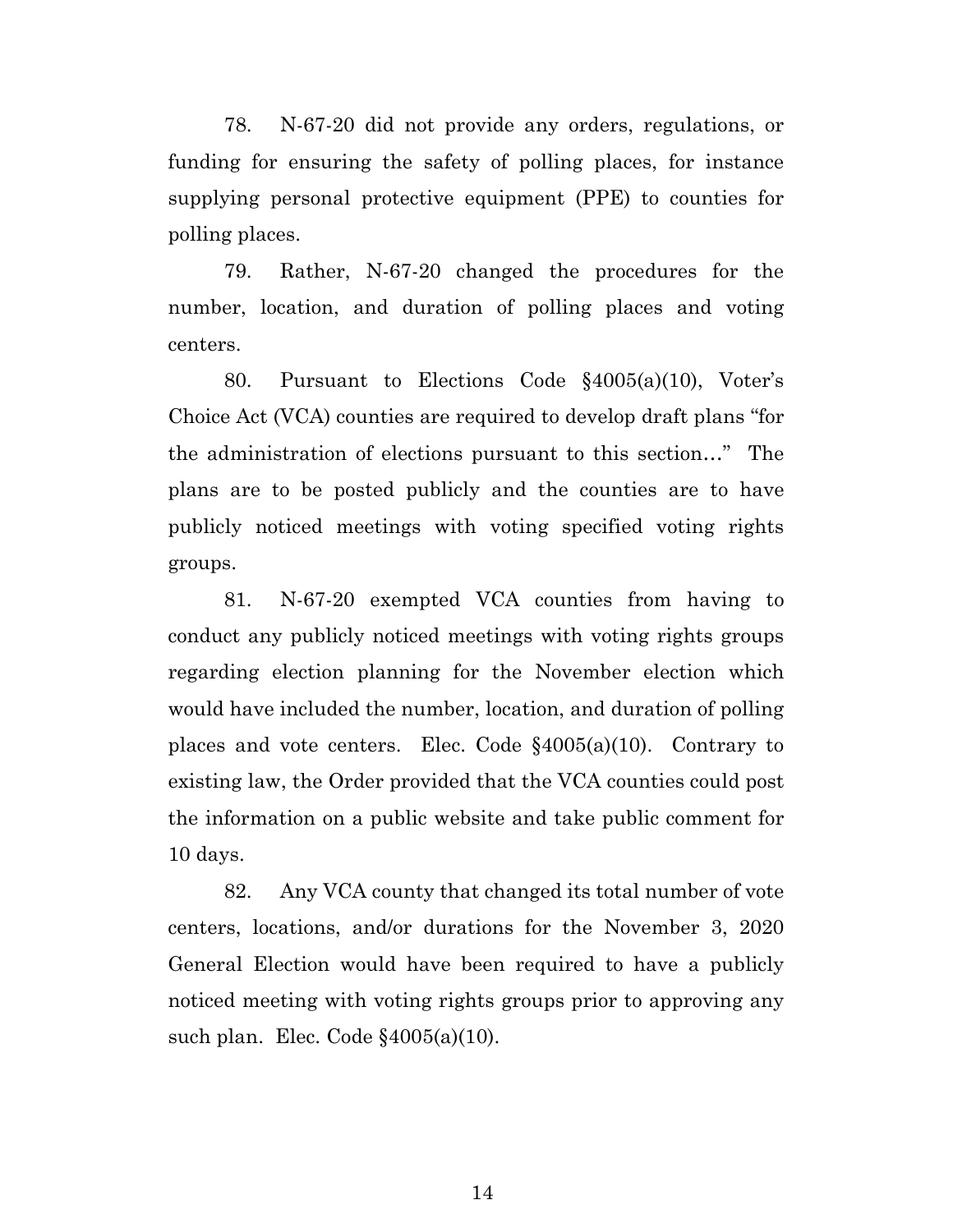83. N-67-20 recapitulated the requirement set out in N-64-20 that mail ballots be mailed to every voter, while directing that inactive voters would not receive such ballots. The Order added requirements that the counites use the Secretary of State's ballot tracking system and that all ballot envelopes contain intelligent mail barcode (IMb). These requirements were contrary to existing law (Elec. Code §3019.5) and the provisions of AB 860, then pending in the Legislature. *See* AB 860 (May 28 version), SEC. 4 §3019.7 (d) at I Tab 13, p. 71.

84. The Legislature passed AB 860 on June 18, 2020. The Governor signed the legislation on the same day but in his announcement he said nothing about the legislation "superseding" Executive Order N-67-20.[1](#page-14-0)

85. The Legislature passed SB 423 on August 6, 2020. The Governor signed the legislation on the same day but in his announcement said nothing about the legislation "superseding" Executive Order N-67-20.[2](#page-14-1)

86. Real Parties Complaint challenged both the validity of N-67-20 *and* the Governor's purported power to amend statute, which he necessarily had to do in issuing N-67-20. The Complaint, in requesting declaratory relief, stated "there exists an actual controversy between the parties in that the Defendant is contending his Executive Order is valid use of his powers granted under the California Constitution and applicable statute… despite

<span id="page-14-0"></span><sup>1</sup> See [https://www.gov.ca.gov/2020/06/18/governor-newsom-signs](https://www.gov.ca.gov/2020/06/18/governor-newsom-signs-legislation-6-18-20/)[legislation-6-18-20/](https://www.gov.ca.gov/2020/06/18/governor-newsom-signs-legislation-6-18-20/)

<span id="page-14-1"></span><sup>2</sup> See [https://www.gov.ca.gov/2020/08/06/governor-newsom-signs](https://www.gov.ca.gov/2020/08/06/governor-newsom-signs-legislation-8-6-20/)[legislation-8-6-20/](https://www.gov.ca.gov/2020/08/06/governor-newsom-signs-legislation-8-6-20/)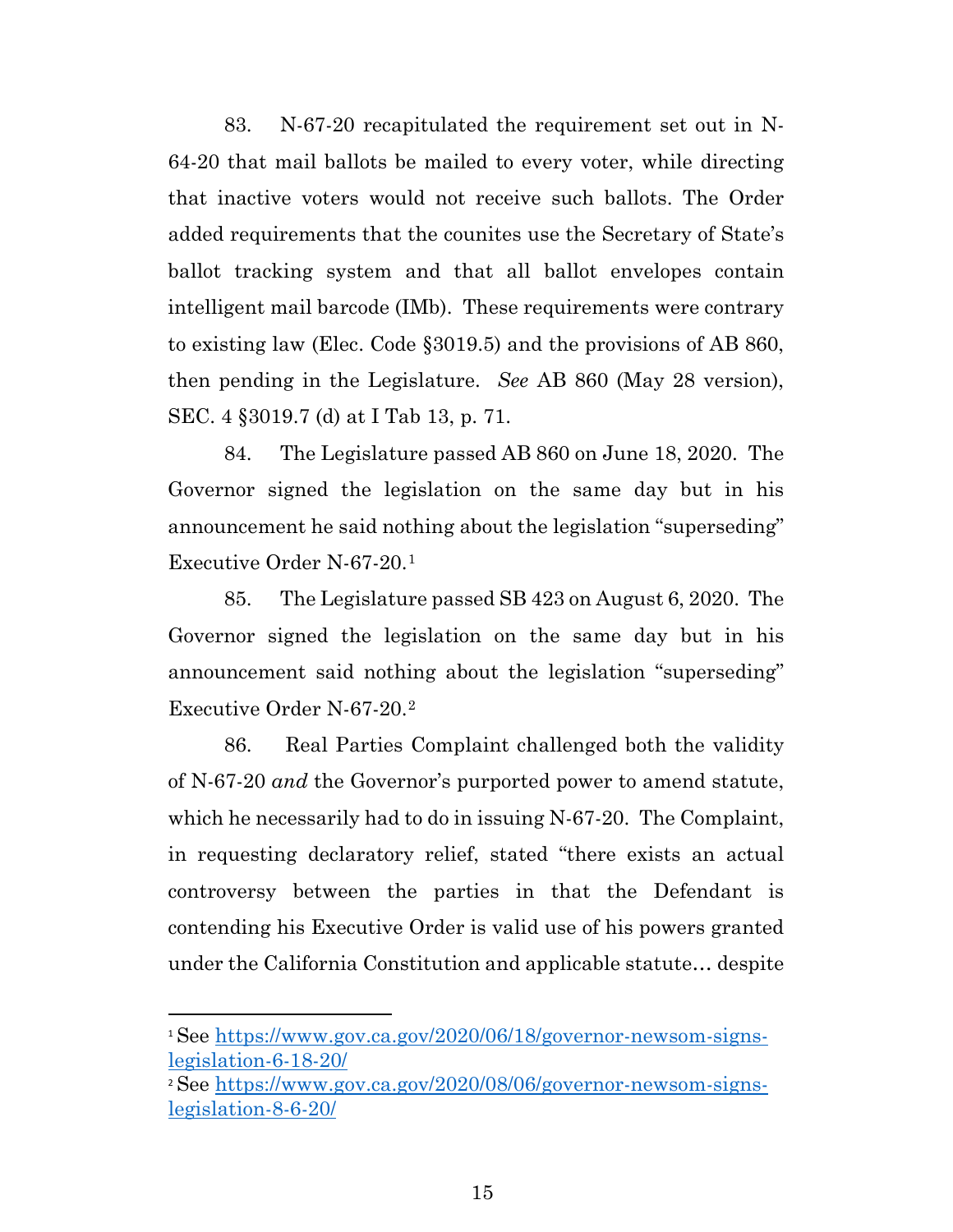existing statutory law created by the Legislature to the contrary, and despite the fact that the Legislature is currently considering pending legislation dealing with the exact subject matter of the Executive Order. Plaintiffs contends that the Executive Order is not a valid use of power under the California Constitution and applicable statute; is in fact an usurpation of legislative power, and therefore cannot have the force of law." Complaint ¶17 (I Tab 15, p. 81-82). The Complaint went on to allege: "A declaration of the validity of the Executive Order and the rights of the respective parties under the California Constitution and applicable law is necessary in order to clarify this important constitutional issue and resolve the controversy." ¶20 (Id. at 82).

#### **ISSUES PRESENTED**

Real Parties represent that the issues presented by this Petition are as follows:

1. Whether the case below was moot, when subsequent legislation made no reference to the challenged Executive Order; when the legislation did not as a matter of fact "supersede" the Order; when the Governor never made any formal withdrawal or rescission of the Order; when the evidence showed that in fact the Order did govern certain procedures of the election including the type of barcode to be used on all mail ballots sent to voters and the mode of public presentation and input to be received from protected voting rights groups regarding the conduct of the election; where all agree that the underlying issues (both the validity of the Order itself and the legal interpretation of the Governor's powers under the Emergency Services Act) are a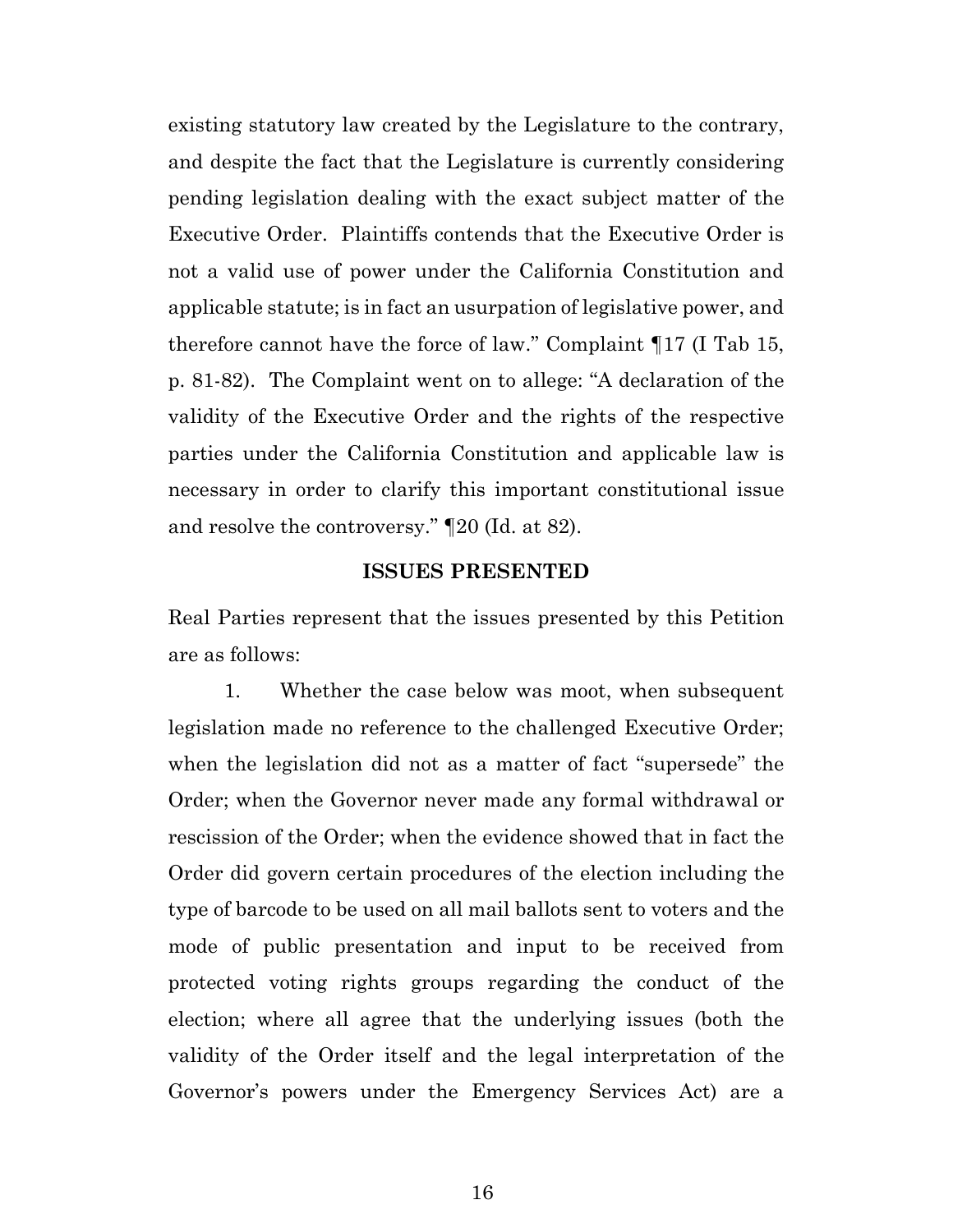matter of great public import; and where the evidence showed that this same controversy is "capable of repetition."

2. Whether the Governor has the authority under California's Emergency Services Act to unilaterally amend, alter, or change existing California statutes, or whether the Governor's authority with respect to statutory law consists of an ability to suspend certain statutes, given that a plain reading of Government Code § 8571 specifically only allows for a suspension of certain types of statutes for specified reasons, and makes no mention of "conditional suspensions" or "gap-filling" subsequent to a suspension.

3. Whether Government Code Section 8627 "centralizes the State's power in the hands of the Governor" as Petitioner contends and thereby gives him all powers of the State including legislative and judicial power, or whether that provision allows a consolidation of executive authority Necessary to a determination of this issue is the consideration of whether such a broad interpretation of power as proposed by the Petitioner would render the Act unconstitutional as an unlawful delegation to the executive branch. (Cite case law).

4. Whether Government Code Section 8567 allows the Governor to make "orders and regulations" that are contrary to and supersede any and all existing statutory laws, or whether that power is limited to executive "orders and regulations" (i.e., traditional executive powers) to administer powers expressly granted in the Act.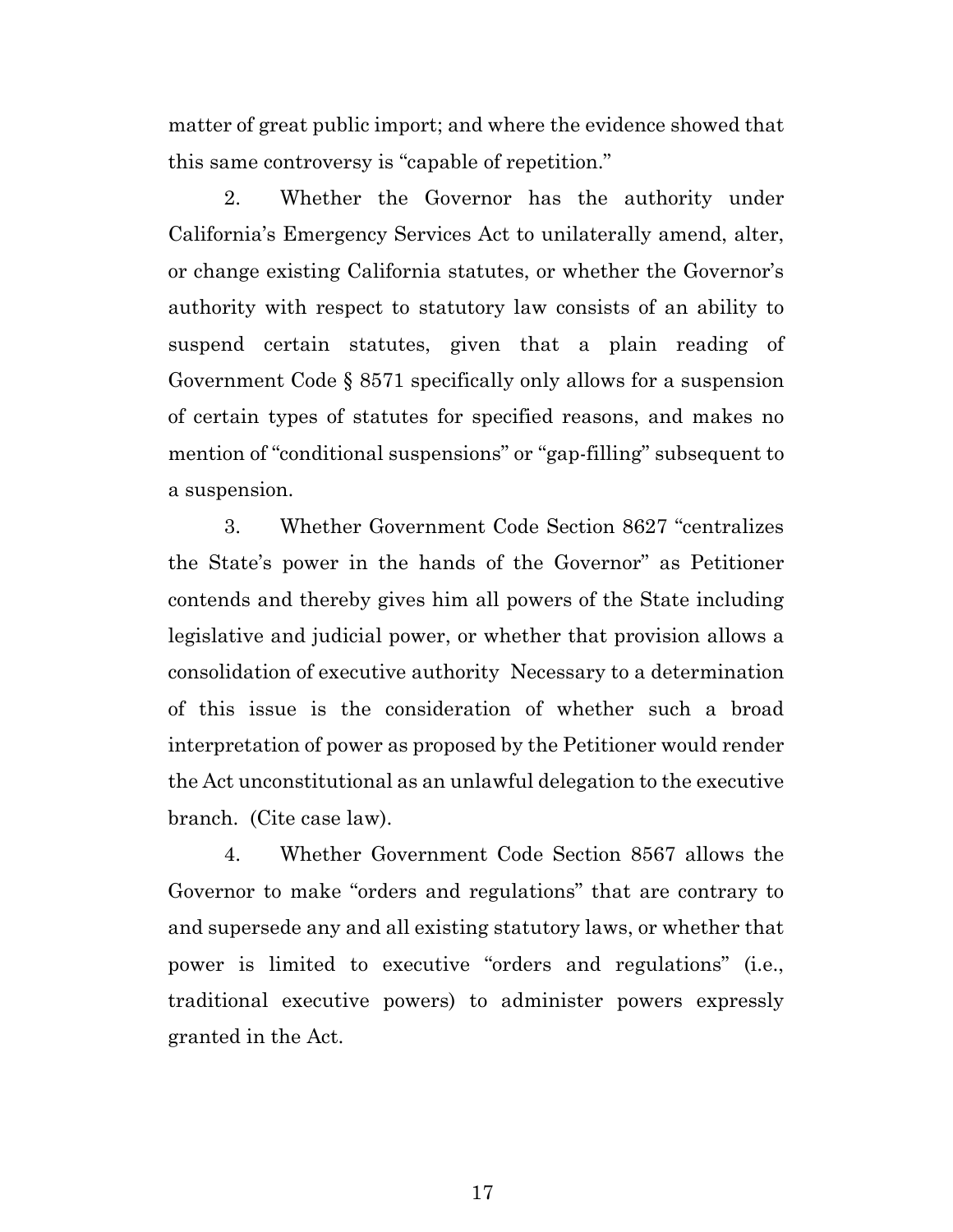5. Whether Executive Order N-67-20 was an unconstitutional exercise of legislative powers, and should thereby be struck down, considering the express provisions of the California Constitution, applicable case law, and plain reading of the California Emergency Services Act.

### **PRAYER**

WHEREFORE, Real Parties pray that:

- 1. The Petition for Writ of Mandate, Prohibition, or Certiorari be denied;
- 2. The temporary stay of the Statement of Decision and Judgment be lifted;
- 3. That the Real Parties be granted their costs in this action.
- 4. For an award of such other relief as may be just and proper.

#### **ARGUMENT**

# **I. The Trial Court's Decision Not to Dismiss the Case as Moot Was Correct and Within the Court's Inherent Discretion.**

The court's decision regarding mootness was correct for three distinct reasons. First, the case involved a broader, ongoing controversy regarding the Governor's authorized powers. Second, evidence presented in the trial court showed that the case was not factually moot. And third, the court retained the inherent discretion to decide the issue under applicable exceptions.

**A. This Case is Not Moot Because It Implicates Not Only the Lawfulness of Executive Order N-67-20 But More Broadly the Governor's Powers Under the Emergency Services Act.**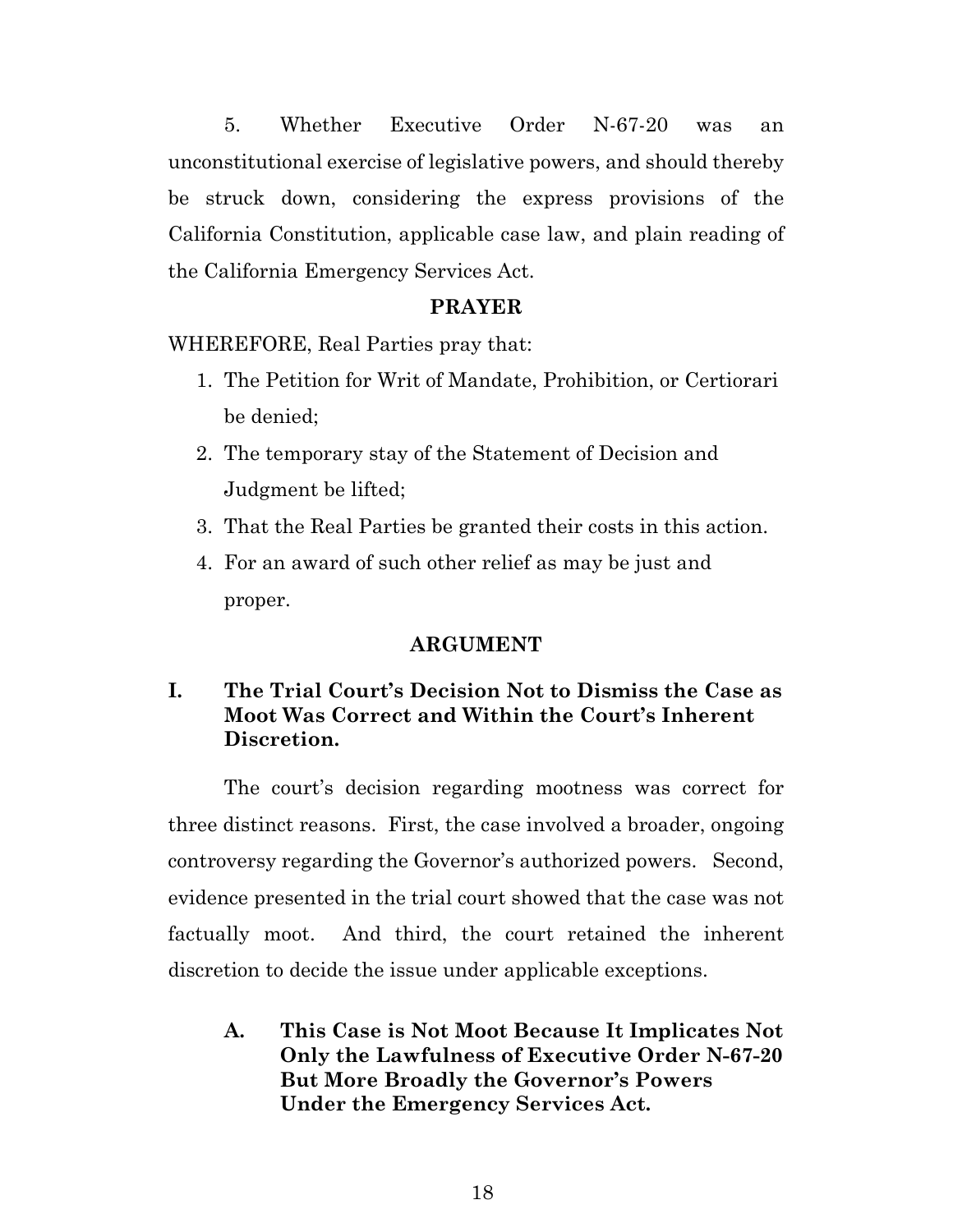In making its mootness argument, Petitioner attempts to narrow the focus of the litigation (See Petition at 46; "This case is limited to Executive Order N-67-20."). However, it was made clear from the outset of the litigation that this case involved a broader controversy than just the Order itself and the November election.

Specifically, in their Complaint Real Parties alleged as follows:

1. That the "actual controversy" between the parties was that "Defendant is contending that his Executive Order is a valid use of his power granted under the California Constitution and applicable statute and is binding upon counties and their elections officials to act in accordance with his Executive Order, despite existing statutory law created by the Legislature to the contrary…" whereas "Plaintiffs contends that the Executive Order is not a valid use of power under the California Constitution and applicable statute; is in fact an usurpation of legislative power, and therefore cannot have the force of law." ¶17 (I Tab 15 p. 81-82).

2. That a declaration regarding the validity of the Executive Order "and the rights of the parties under the California Constitution and applicable law is necessary in order to clarify this important constitutional issue and resolve the controversy." ¶20 (I Tab 15 p. 82);

Real Parties sought a declaratory judgment that the Order is "null and void" *because* "it is an unconstitutional exercise of legislative powers reserved only to the Legislature, nor is it permitted under the California Emergency Services Act." ¶18 (I Tab 15 p. 82).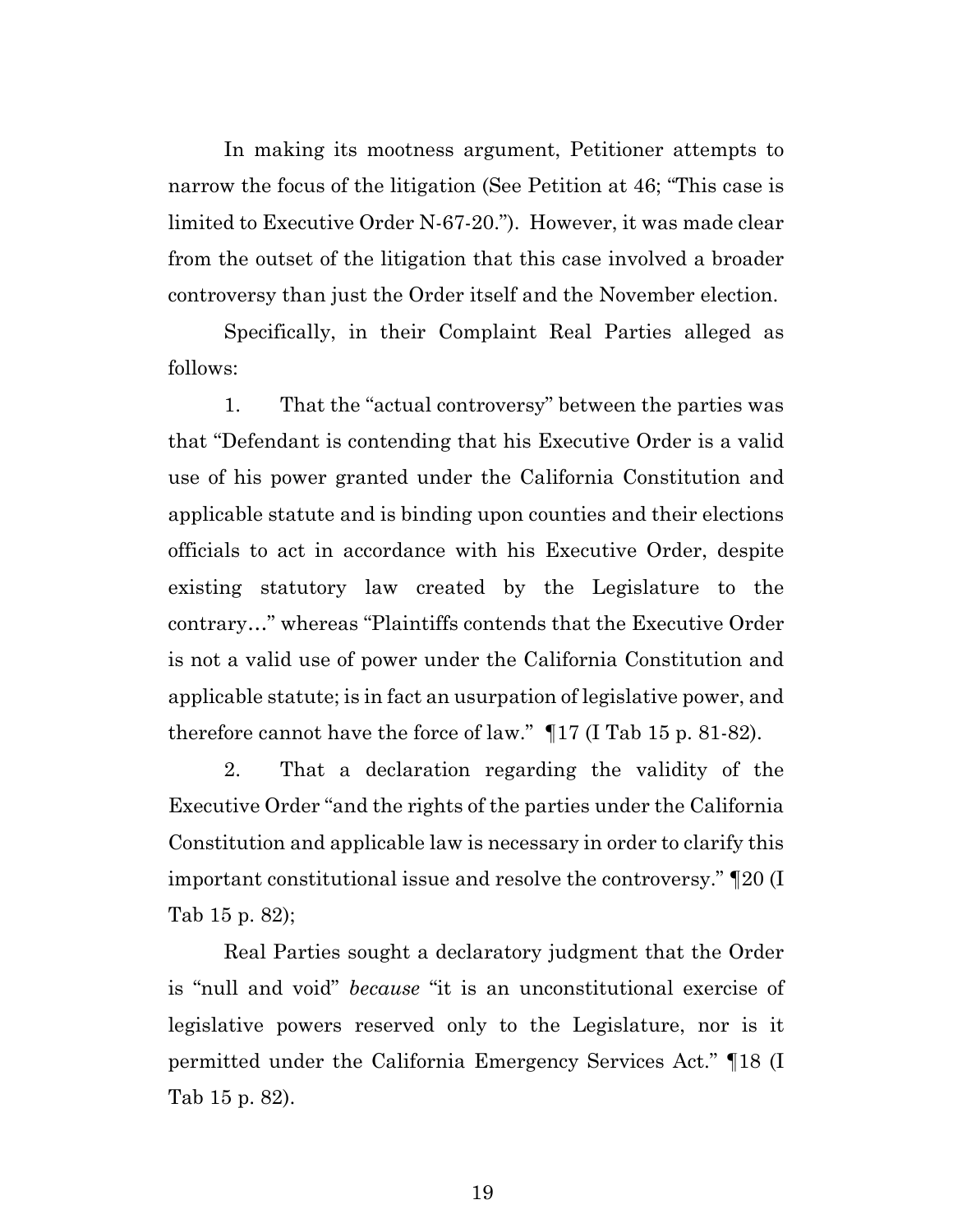In response to Petitioner's motion for judgment on the pleadings based on mootness, Real Parties pointed out these clear allegations in the Complaint and stated that the controversy in the case was *both* over the constitutionality of the Order "and over the underlying principle of whether the Governor has authority to unilaterally amend existing statutory law." (I Tab 31 p. 218). They did so again in their Trial Brief. (II Tab 47 p. 479). The Respondent court, in making its determination that the case was not moot, agreed, finding that the "controversy at issue in this case is broader, specifically whether the Governor has the authority under [CESA] to exercise legislative powers by unilaterally amending, altering, or changing existing statutory law or making new statutory law." (III Tab 56 p. 703). The court went on to outline the contrary positions of the parties on this broader issue and concluded "[n]ot only is this an active and ongoing controversy between the parties, but it is a critically important one for the Judicial Branch to resolve." (Id.). In sum, the court decided the broader controversy that remained even after the occurrence of the November election. There were material issues remaining to be resolved. *Eye Dog Foundation v. State Bd. of Guide Dogs for the Blind* (1967) 67 Cal.2d 536, 541).

## **B. Executive Order N-67-20 Was Not In Fact Superseded by the Legislation.**

Nor was the case made moot by the passage of legislation. As was made clear by Real Parties in briefing the lower court on the mootness issue, the Order still remained in effect in substantive ways, specifically (i) to require the use of IMb on all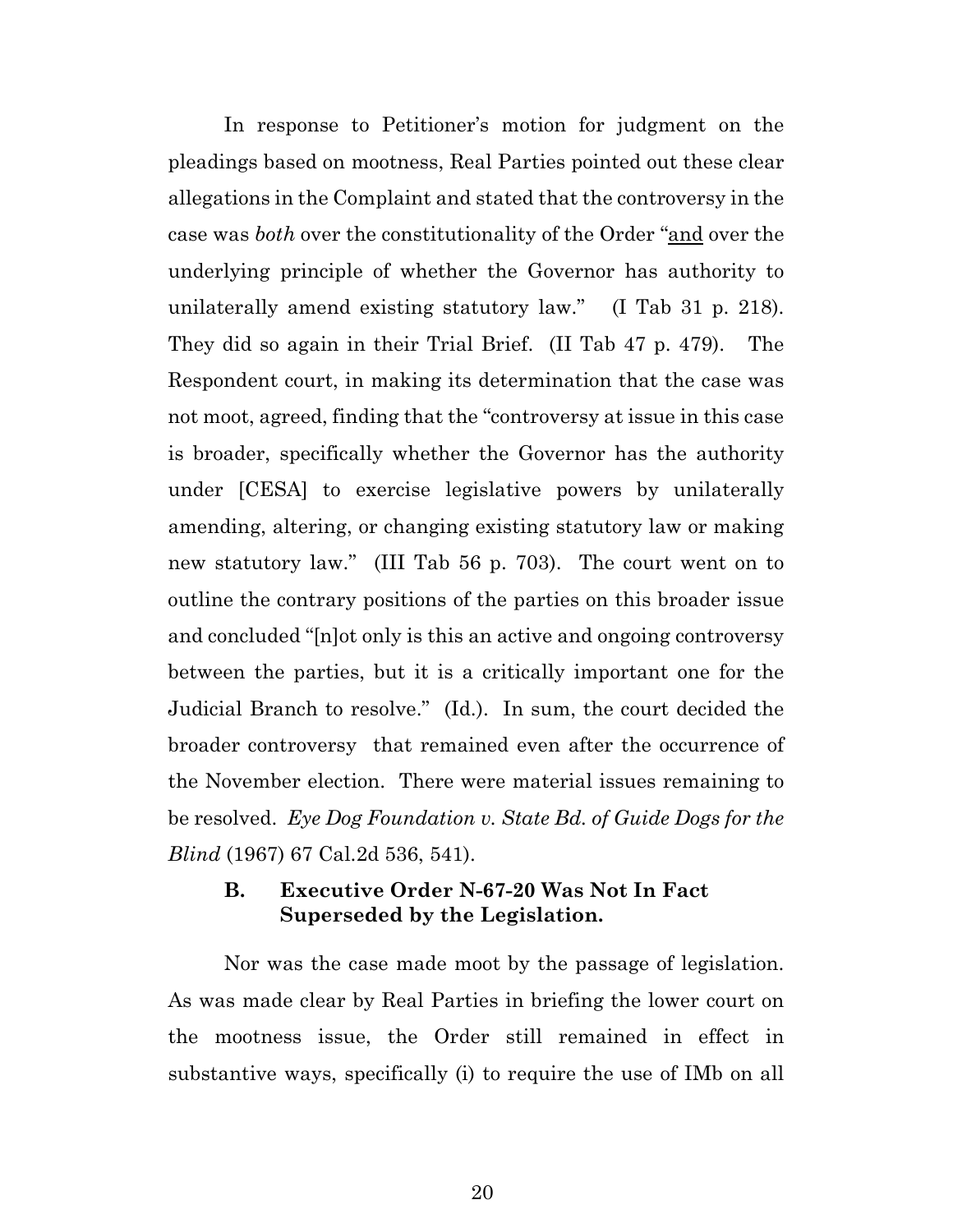mail ballot envelopes and (ii) to exempt Voter Choice Act counties from holding publicly noticed meetings with voting rights groups. (I Tab 31 p. 221-224). This was also shown in evidence presented at trial. (III Tab 51 p. 583-584, 593-595). And it was again shown in Real Parties Preliminary Opposition here. *See* Prelim. Oppo. at 8-10. And not that it matters to a factual determination of whether the Order was superseded, these differences are far from "minor" as Petitioner contends. The IMb requirement required county elections officials to incur costs on new envelopes, printing and personnel to provide the requisite barcodes all to do something they were not required to do by statutory law. And the exemption from publicly noticed meetings with voter rights groups surely meant something to the affected groups and undermined, as the Governor stated in Executive Order N-64-20, "California's longstanding commitment to making its elections accessible – as enshrined in existing California law."

That the order was not superseded cannot be denied, but neither was the Order ever formally "withdrawn" or "rescinded" as Petitioner contends. The most that the Governor ever did in this regard is to make a statement that AB 860 and SB 423 had "superseded" his Order. As discussed above, this is factually incorrect. But even more so the statement was likely made only for the purposes of this litigation. One would think that the time to make such a statement would have been when the Governor signed AB 860 and SB 423 on June 18 and August 6, respectively. He did not. *See* ¶84, 85 above. It is also clear that despite this statement, the Executive Order continued to govern the election,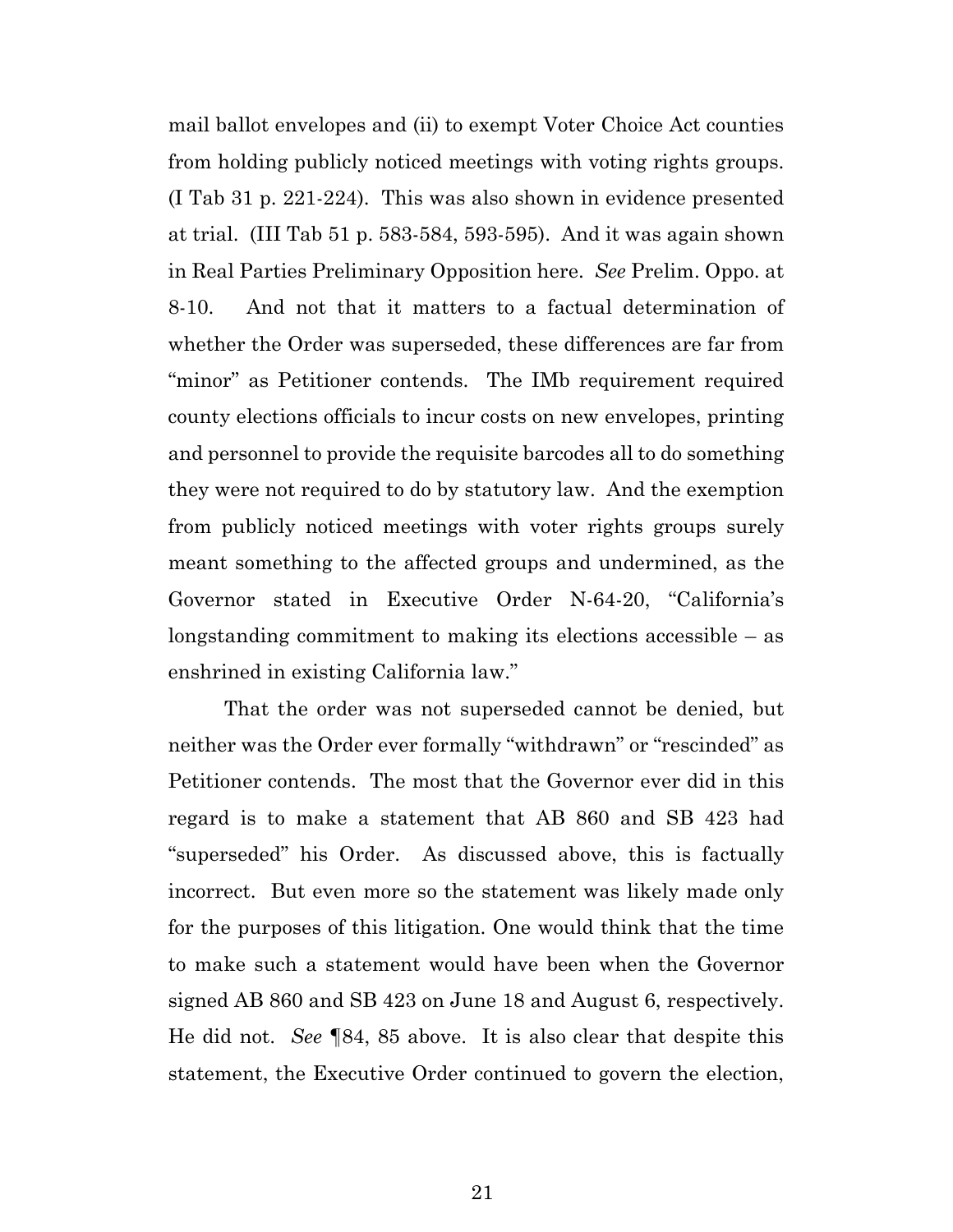as an October 2, 2020 memorandum from the Secretary of State continued to provide for the exemption from meetings with voting rights groups and require the use of IMb. (II Tab 38, pp. 332 and 337).

## **C. Even if the Case Was Made Moot by a Subsequent Act, This Case Fits Squarely Into Applicable Exceptions to Mootness.**

Even assuming *arguendo* that the case was factually moot because of events occurring subsequent to the filing of the suit, under long-held California Supreme Court precedent a court may still nonetheless decide the merits of a case when "there remain material questions for the court's determination" (*Eye Dog Foundation v. State Bd. of Guide Dogs for the Blind* (1967) 67 Cal.2d 536, 541) or the "case poses an issue of broad public interest that is likely to recur" (*In re William M.* (1970) 3 Cal.3d 16, 23-24).

As to the first exception, there remained a huge material issue for the court to determine: the extent of Governor's powers under the California Emergency Act. As explained in I. Sec. A above, this case dealt squarely with the authority of the Governor under the CESA. There is clearly an ongoing dispute about what those powers entail. This is where the multiplicity of executive orders came into play in the evidentiary record. The evidence showed that the Governor has issued over 50 executive orders many of which amend or alter statutory law and that rely on sections 8627, 8567, and 8571 of the Government Code. (IV Tab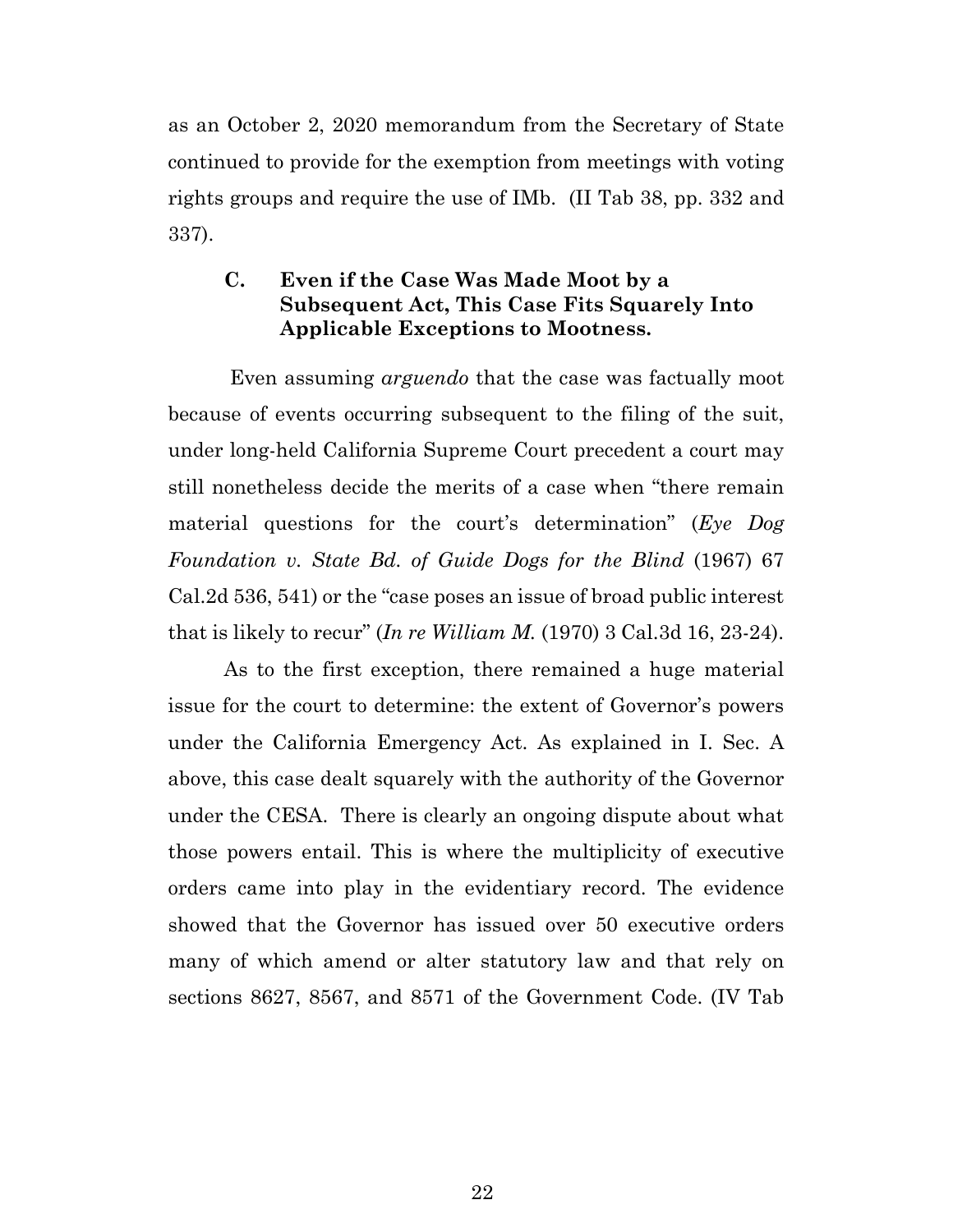58).[3](#page-22-0) It was not that these orders were being specifically challenged in this case nor did the court, as Petitioner contends, need to "analyze why [the orders] were unlawful" (Pet. at 46). Rather, as the court pointed out, the fact that the Governor was continuing to act under this disputed broad authority via other orders was evidence that an "active and ongoing controversy" remains. Thus a declaration as to his authority under the Act is both ripe and justiciable. As was the case in *Eye Dog*, without a decision on the merits, the parties "will thus be relegated to the very situation which precipitated the present litigation, a development creating a 'continuing controversy ripe for decision.'" *Eye Dog* supra 542.

As to the second exception, a lower court "may exercise an inherent discretion to resolve [the] issue even though an event occurring during its pendency would normally render the matter moot." *In re William M.* supra, 23-24. Courts commonly decline to dismiss cases on this basis. In one such case, the California Supreme Court explained that "as scores of other reviewing courts in this same posture have concluded, we determine that although the present case is technically moot, it presents an important question affecting the public interest that is 'capable of repetition,

<span id="page-22-0"></span><sup>3</sup> It is important here to note here that Petitioner did not object to the relevance of the orders and in fact stipulated to them being entered into evidence at trial. *See* II Tab 46 p. 470 (Exh. F). Real Parties pointed out at trial that, though none of the executive orders issued by previous governors (I Tabs 1-5) had invoked Gov. Code sec. 8627 ("police power"), the Governor had invoked the section in 23 of his 57 executive orders issued during the pandemic. III Tab 51, p. 574-575.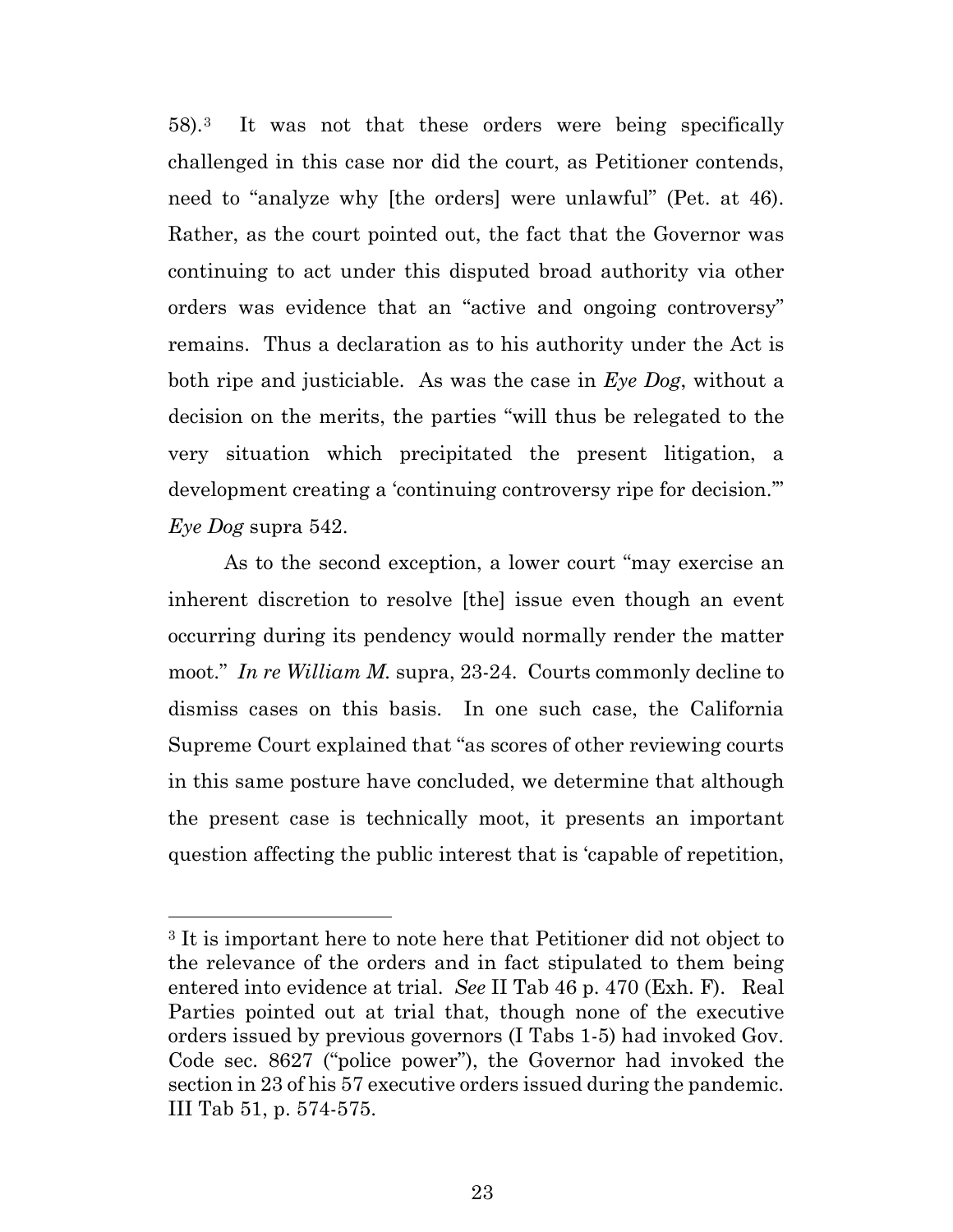yet evading review.'" (*NBC Subsidiary (KNBC-TV), Inc. v. Superior Court*, 20 Cal.4th 1178, 1190 n.6 (Cal. 1999).) In fact, the high court has specifically chosen to decide election-related cases rendered moot by the occurrence of the election. (*Costa v. Superior Court*, 37 Cal.4th 986, 993 (Cal. 2006) ["Although the defeat of Proposition 77 renders moot the legal challenge to the measure, we nonetheless have concluded that we should retain this matter and issue an opinion in order to provide guidance for future cases."])

Factors courts consider in deciding whether to exercise this discretion include whether the issues "affect the public interest," are "capable of repetition," tend to "evade review," and present issues not previously decided by the courts. (*NBC Subsidiary (KNBC-TV*), Inc. v. Superior Court, 20 Cal.4th 1178, 1190 n.6 (Cal. 1999); *In re Anna S*., 180 Cal.App.4th 1489, 1498 (Cal. Ct. App. 2010).)

Both parties agree that the case greatly affects the public interest. As to the capability of repetition, Petitioner states that resolving the conflict between the parties' legal theories "potentially affect[] not only a single executive order, but potentially dozens of other executive actions." (Pet. at p. 37.) Indeed, he expressly tells the court that he intends to continue acting in precisely the manner Real Parties allege is unlawful, stating that the trial court's injunction will "hamstring future State action in this and other emergencies." (Pet. at p. 15; see also id. at p. 60 [warning the Governor's ability to respond to emergencies "is hamstrung substantially" unless the court embraces his novel "conditional suspension" theory of section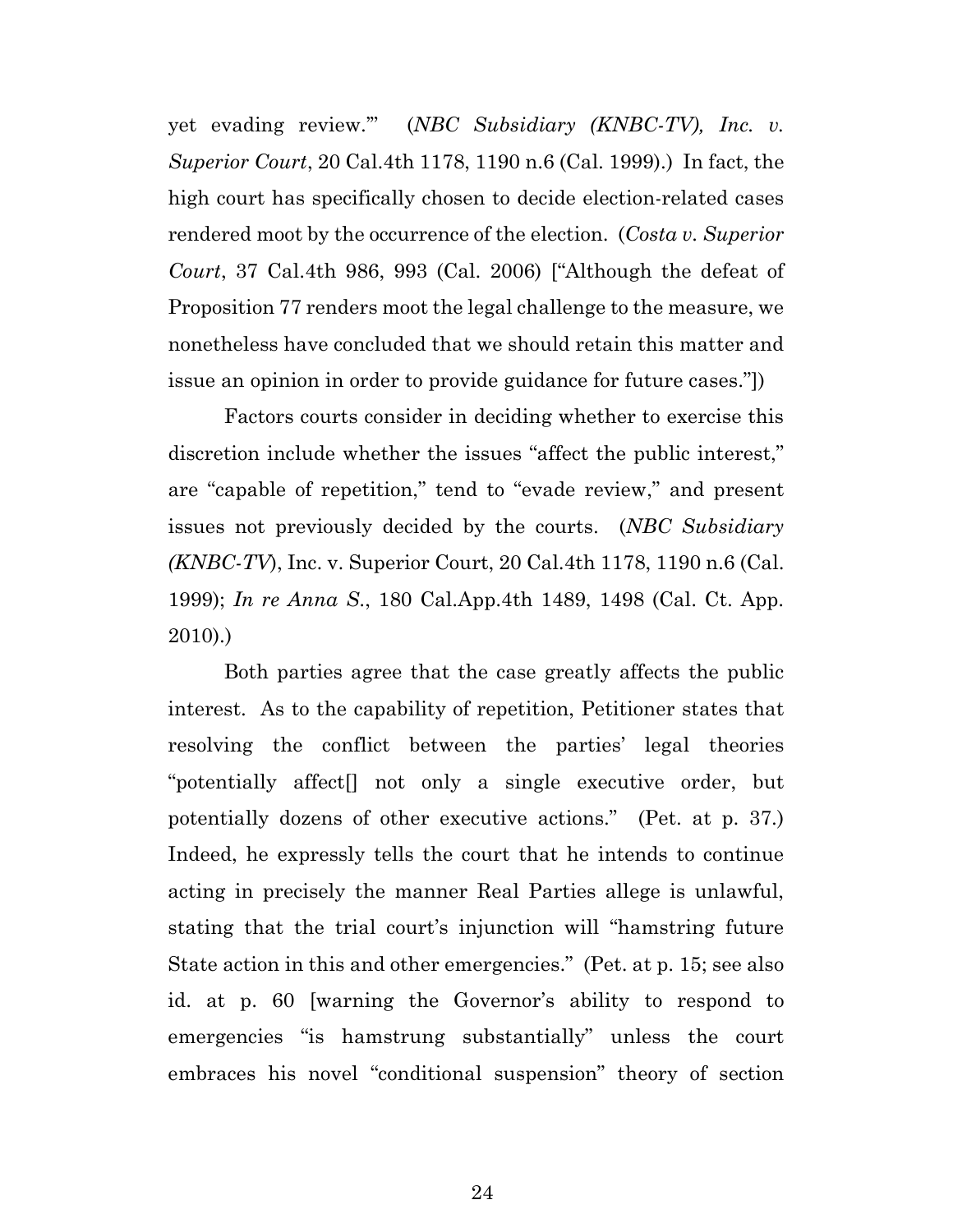8571.]) The parties also acknowledge that this issue has evaded review, as neither has produced a single California case construing the sections of the Government Code at issue. And this evasion of review is inherent to the controversy presented, given the transiency of emergencies;

The evidence at trial also showed that the controversy presented here was even likely to recur in much the same factual form – with respect to elections. There have been three separate executive orders regarding elections this year alone. (I Tabs 8, 11, and 14; also cited in the Statement of Decision III 56, p. 703). Furthermore, the likelihood of a special election on the immediate horizon was extremely likely. At trial, Real Parties presented evidence that a special election has occurred with within months of every General Election over the last 15 years. (IV Tab 59).[4](#page-24-0)

In order to side-step this substantial evidence of reoccurrence in the trial record, Petitioner again attempts to unilaterally narrow Real Parties Complaint to just the Order and the November election, arguing that the November election itself is not likely to recur. Pet. at 45, 48-49. While this is of course obvious, it does not mean that the broader underlying controversy is unlikely to recur, nor that the more specific factual situation at bar is unlikely to recur. There was evidence that the Governor was even establishing new legislative policy by executive order. (FN discussing the gas-powered vehicle order). All of this evidence supported the determination that this controversy is likely to re-

<span id="page-24-0"></span><sup>4</sup> That event is now certain to occur with a vacancy in the 30th Senate District, where Senator Holly Mitchell has been elected to the Los Angeles County Board of Supervisors, creating a vacancy.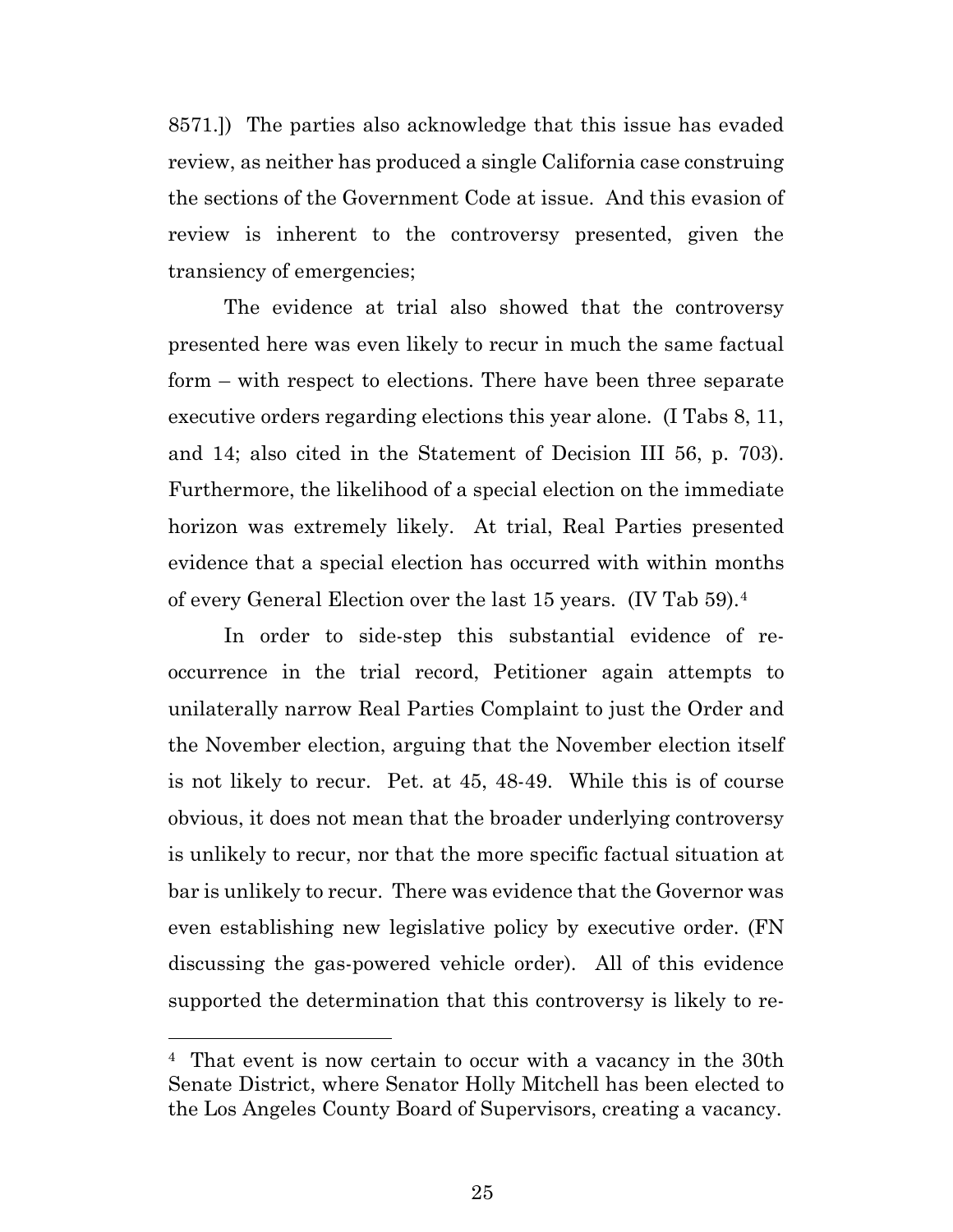cur. It is precisely the type of case "capable of repetition but evading review." *In re William M.* supra fn. 14 (citing Moore v. Ogilvie (1969) 394 U.S. 814, 816).

The Respondent court cited *William M.* in its ruling and exercised its discretion to do just that, on a matter that all sides agree is of great public interest. (III Tab 56 p. 704.) In sum, based on the evidence at trial the court was well within its "inherent discretion" to decide the issue on the merits.

# **II. The Emergency Services Act Does Not Confer the Plenary Lawmaking Authority Claimed By the Governor and Exercised with the Executive Order**

In an Act with dozens of sections, Defendant cites three of them as authority for the Executive Order: Government Code sections 8571, 8567, and 8627. These provisions do not individually or collectively give a California Governor the power to amend, modify, or create statutory law.

## **A. Section 8571 Authorizes the Governor to Temporarily Suspend Statutes, Not Create New Ones**

Government Code section 8571 allows for the suspension of certain statutes when "strict compliance" would inhibit the response to the emergency. Where the Governor makes such a finding, he can "suspend" the statute—meaning it will "cease operation temporarily."[5](#page-25-0) The relevant provisions are then not enforced against the subject group for as long as the suspension

<span id="page-25-0"></span><sup>5</sup> (Merriam-Webster, https://www.merriamwebster.com/dictionary/suspend).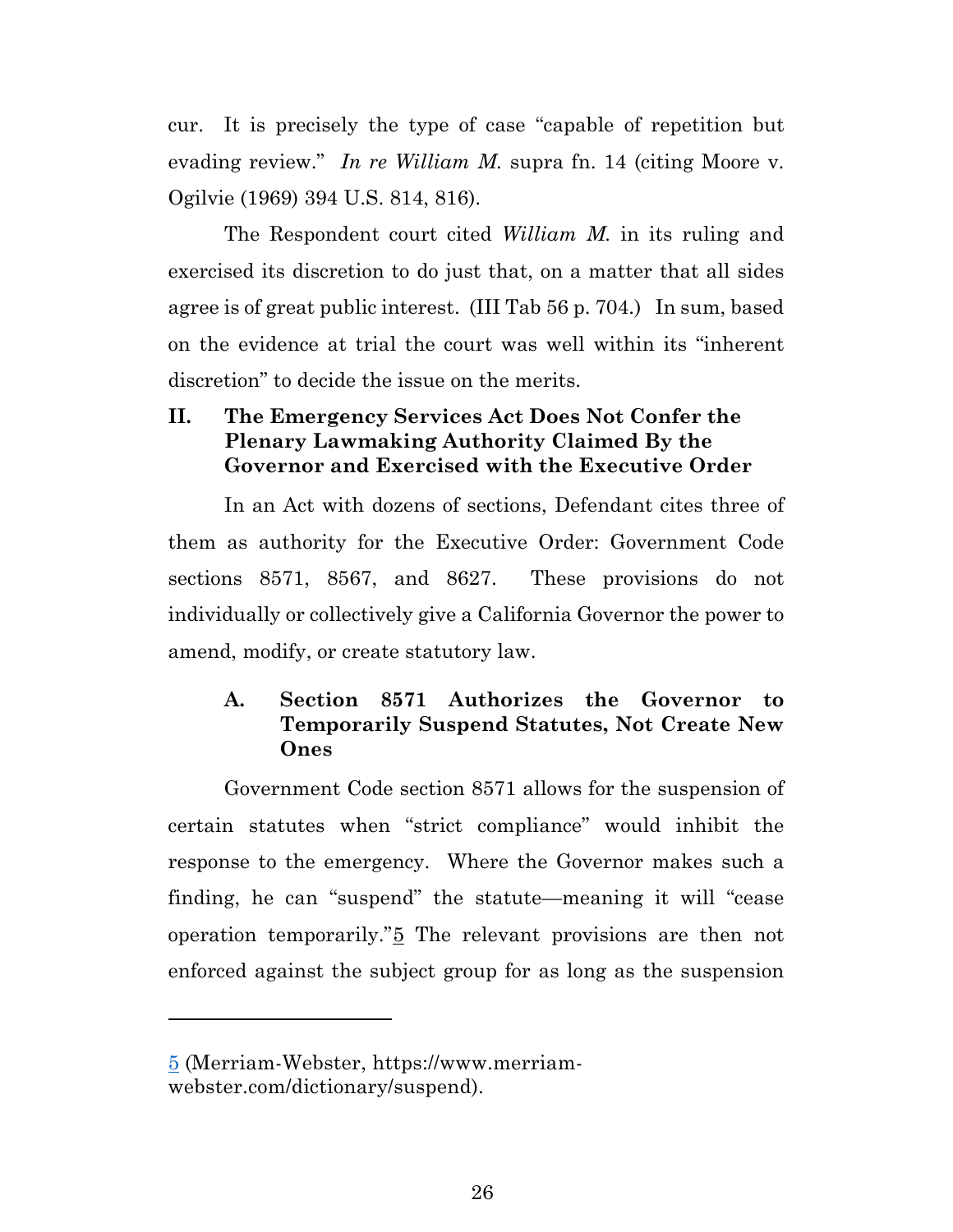remains in effect. In short, the Governor may decline to enforce a statute if he finds it an impediment to the State's emergency response.

The provisions of the Executive Order go well beyond suspension in violation of the clear terms of the statute:

- Resolution 1) reiterates provisions of a previous order (N-64-20) for the November 3, 2020 election, that all voters (except those who are inactive) shall receive a mail-ballot whether they have requested one or not.
- Resolution 2) states that all counties elections officials shall use the Secretary of State's ballot tracking system.
- Resolution 3) allows counties to opt-out of their statutory obligation pursuant to Elections Code §12286(a)(3) to provide a polling place in each voting precinct for the November 3, 2020 election. If they do, they must provide for voting procedures outlined in subsections (a), (b), and (c) of the Order which are substantively different from those outlined in existing state statute (*See* Cal. Elec. Code §§12280-12288).
- Resolution 5) substantively amends, alters and changes Elections Code §4005(a)(10) which requires that an elections official provide for in-person publicly noticed meetings with Voting Rights Act protected groups and disability rights groups regarding the conduct of an upcoming election and provides instead that an elections official can provide information on-line with public comment.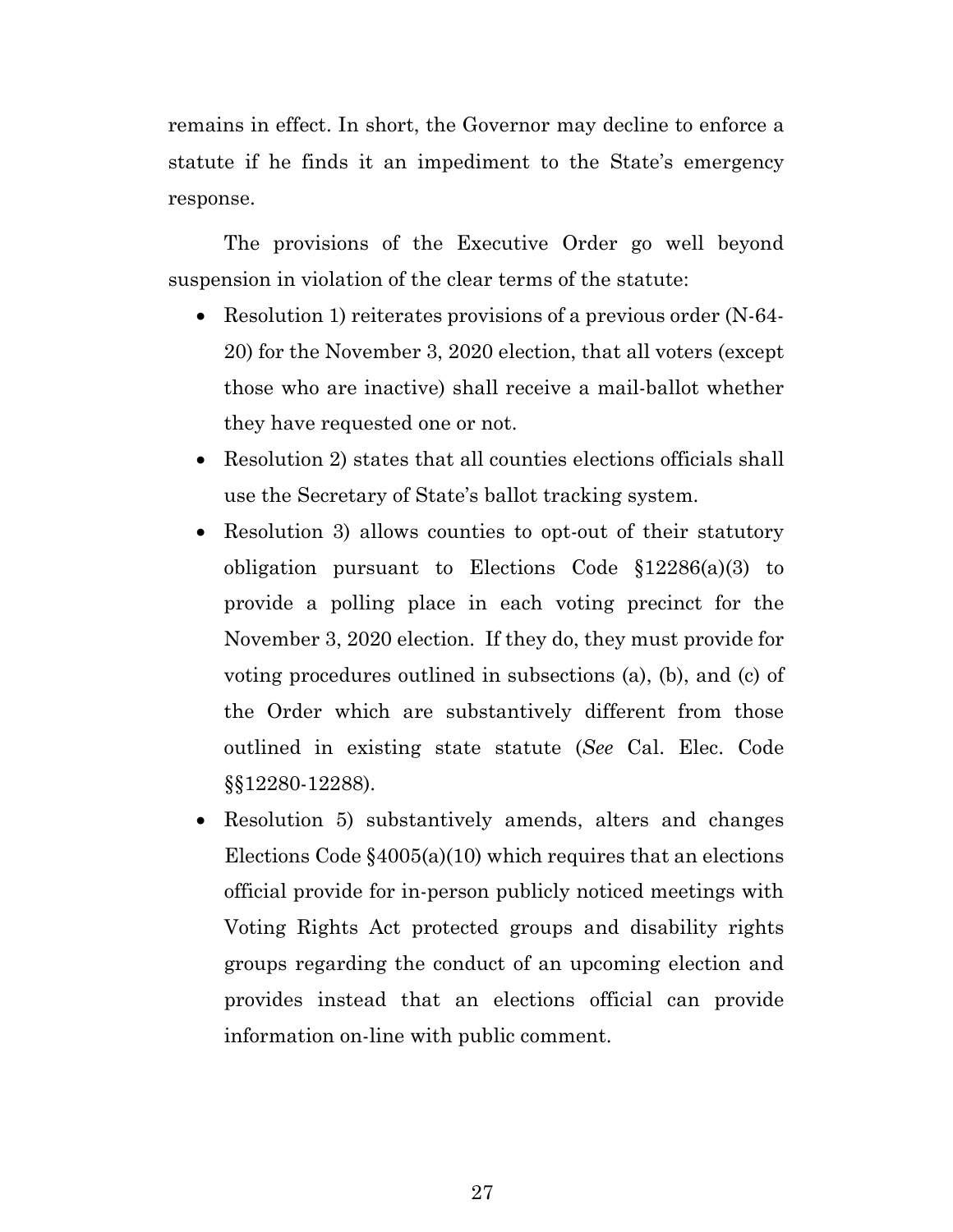For starters, Resolution 1 does not suspend any statutes. It is pure policy creation, recapitulating a prior Executive Order and adding new features: mailing millions of ballots to California voters who had not asked for them while specifying that inactive voters would not get a ballot. Petitioner makes no attempt to defend this based on the suspension power or any of his novel theories related thereto.

Petitioner acknowledges that the other provisions also do more than suspend statutes. (Pet. at p. 57.) Yet, at least with respect to Resolution 3, he contends the statute offers the possibility of "conditional suspension," arguing that the term "strict compliance . . . indicates that the suspension power may be exercised when some compliance is possible, which in turn suggests that, in appropriate circumstances, the suspension power may be used to require something less than 'strict compliance. . . ." (Pet. at p. 53.) While the logical conclusion is that the Governor can suspend a particular subsection or provision of a statute while continuing to enforce the remainder, Petitioner makes an inexplicable leap: that allowing something less than strict compliance with all statutory requirements enables him to impose *new and different* requirements, "such as the conditions set forth in Executive Order N-67-20." (*Id.*). This novel argument, not presented to the lower court, conflates *partial* suspension with *conditional* suspension without any textual basis. Support for the latter cannot be derived from section 8571, which contains no affirmative directive that the Governor can introduce new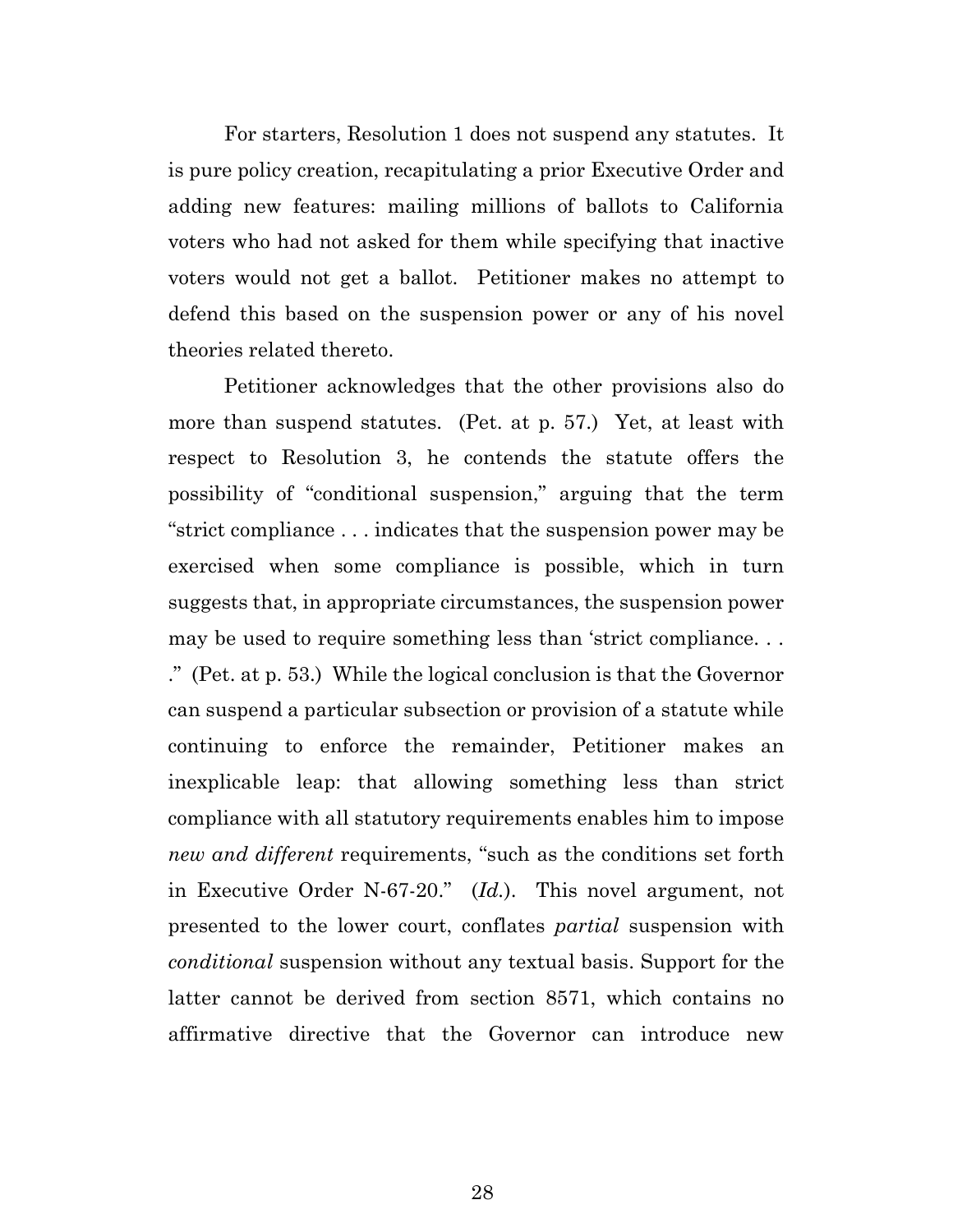statutory language to replace the suspended provisions or to be offered as an alternative.

A perverse consequence of Petitioner's strained logic is to produce self-undermining orders, where the Governor on the one hand stipulates that strict compliance with a statute would "hinder" the mitigation of the effects of the emergency, while on the other hand giving affected parties the option of going along with the statute anyway if they prefer it to his new alternative. Here, the Governor did make the required finding as to the hindrance posed by the relevant statutes. But he followed by inviting counties to continue abiding by those statutes if they preferred them to the new provisions he created. A proper suspension, consist with the text of section 8571, would have fulfilled the Order's stated purpose of relieving county elections officials from statutory obligations that would interfere with efforts to curb transmission of the virus.

This is also why Petitioner's parade of horribles with respect to the Brown Act misses the mark. That order, he argues, was also a conditional suspension because nonenforcement of public meeting requirements "was only made available to local legislative bodies that complied with a long list of conditions designed to promote public notice and accessibility, consistent with the legislative purpose of the Brown Act." (Pet. at p. 62.). But Petitioner is assuming that when a state law is temporarily unenforced, anarchy follows. In the absence of his "long list of conditions"—drawn up in secret, very much *against* the spirit of the Brown Act—local legislative bodies could have decided on their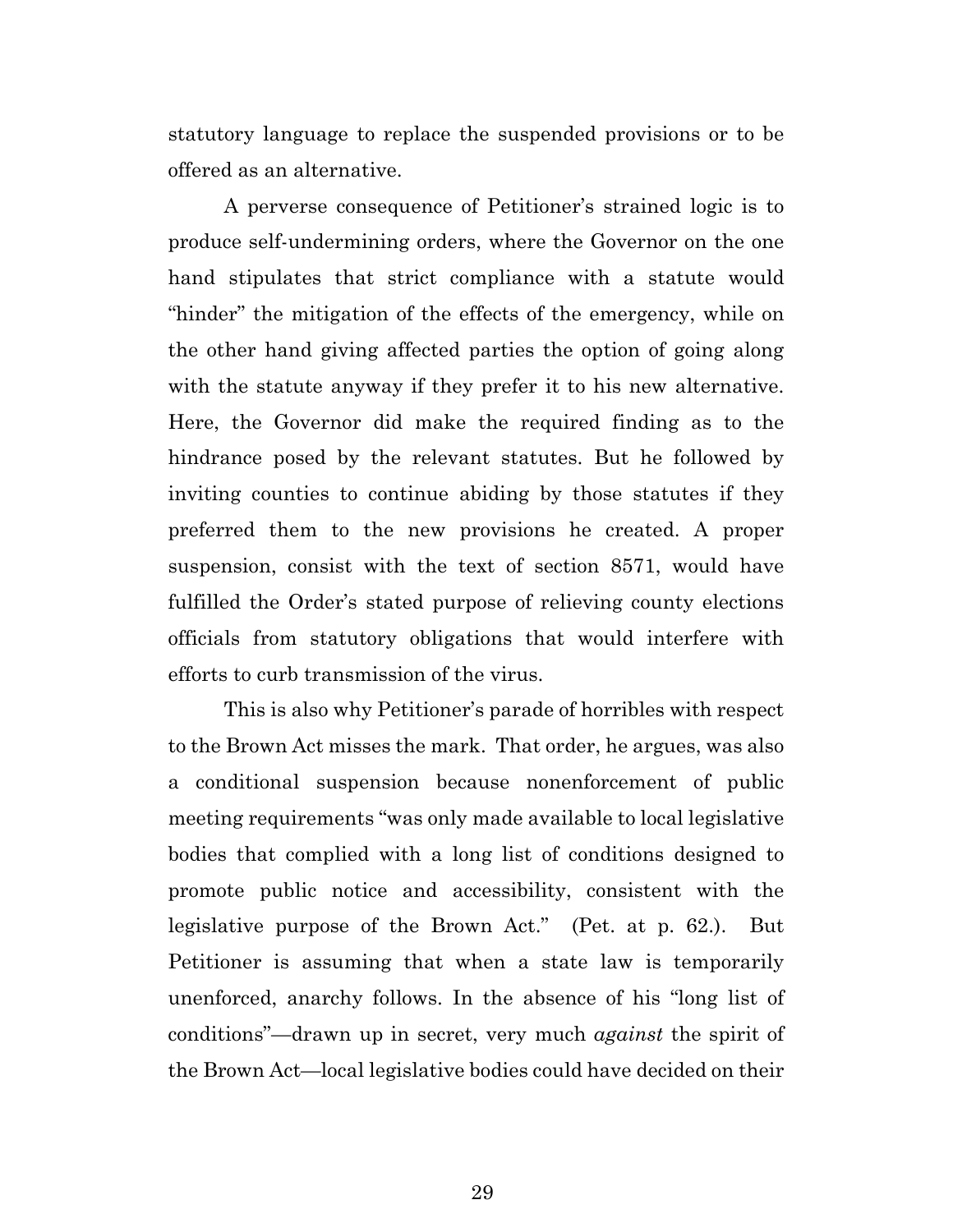own temporary procedures for conducting remote meetings. If he was inclined to be helpful, Petitioner could have offered model procedures as a resource; if the Legislature was displeased with how things played out (or did not want to wait and see), it could quickly have passed new legislation. In any case, the question of who would do a better job producing new procedures in line with the goals of Brown Act has nothing to do with the emergency response—another reason the power cannot be claimed by the Governor under the ESA.[6](#page-29-0)

Petitioner's theory is also incompatible with the nature of the suspension power. To suspend a statute is to decline to enforce it—to forebear from an *executive* action. To amend a statute is to create something new to enforce—to engage in a legislative action. Yet Petitioner calls it "strange" to "force[] the Governor into a "binary, up-or-down, all-or-nothing choice" between suspending a statute or keeping in intact. (Pet. at p. 63, n. 12.) Perhaps he also

<span id="page-29-0"></span><sup>6</sup> If this Court interprets the ESA as written, Petitioner warns of a "jarring result" that would "call into question virtually every action taken by the legislative body of every local government in California since mid-March." (Pet. at pp. 15, 63.). If that is true, it would only be because of *Petitioner's* decision to create new public meeting rules on his own rather than through any of the other available options. If his order were properly limited to suspension, it would have served its public health purpose of reducing in-person meetings without creating legal difficulties. He cannot now point to the consequences of his own unlawful actions as a reason not to find those actions unlawful. In any event, Petitioner's dire warnings are overblown. Among many other possible solutions, a court reviewing this order could structure relief in a way that accounts for the legality of the act of suspension itself.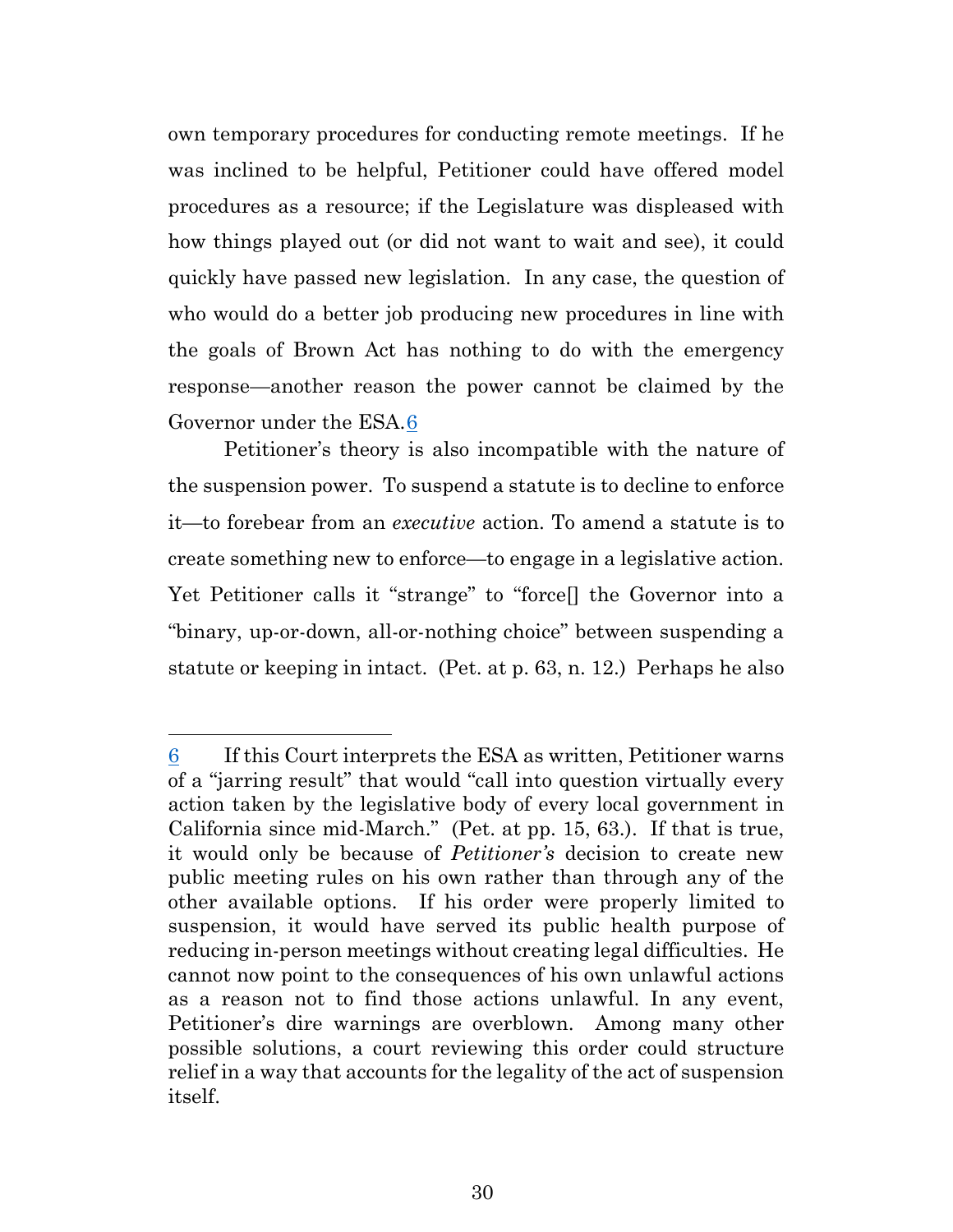finds it strange that a Governor faces precisely this choice with every bill that lands on his desk. In fact, the suspension power allows far greater flexibility than the veto power; the latter requires accepting or rejecting an entire bill, whereas suspension offers infinite permutations of provisions throughout the corpus juris whose enforcement can be selectively paused.

Suspension of statutes pursuant to section 8571 is, indeed, a powerful tool that prior Governors have used in responding to emergencies. But it cannot, as Petitioner contends, be construed as an instrument for rewriting statutes or making new policy.

## **B. Section 8567 Specifies the Legal Forms by Which the Governor Acts and Does Not Confer Additional Powers**

Defendant next attempts to argue that section 8567 grants him the broad authority to create new election law. In fact, this section provides implementing authority as to the provisions of the Emergency Services Act itself.

Petitioner argues that under this section, "the Governor has the power to issue orders with "the force and effect of law." (Gov. Code, § 8567, subd. (a).) Omitted is the key caveat: that such orders and regulations are only authorized as is "necessary to carry out the provisions of this chapter." (Gov. Code  $\S 8567(a)$ .) This is commonplace implementation language, specifying the legal forms, such as executive orders, by which the Governor is to carry out the Act and requiring that those legal forms be given "widespread publicity." (*Id.*) The section even provides an example, with subsection (c) describing the timing of orders and regulations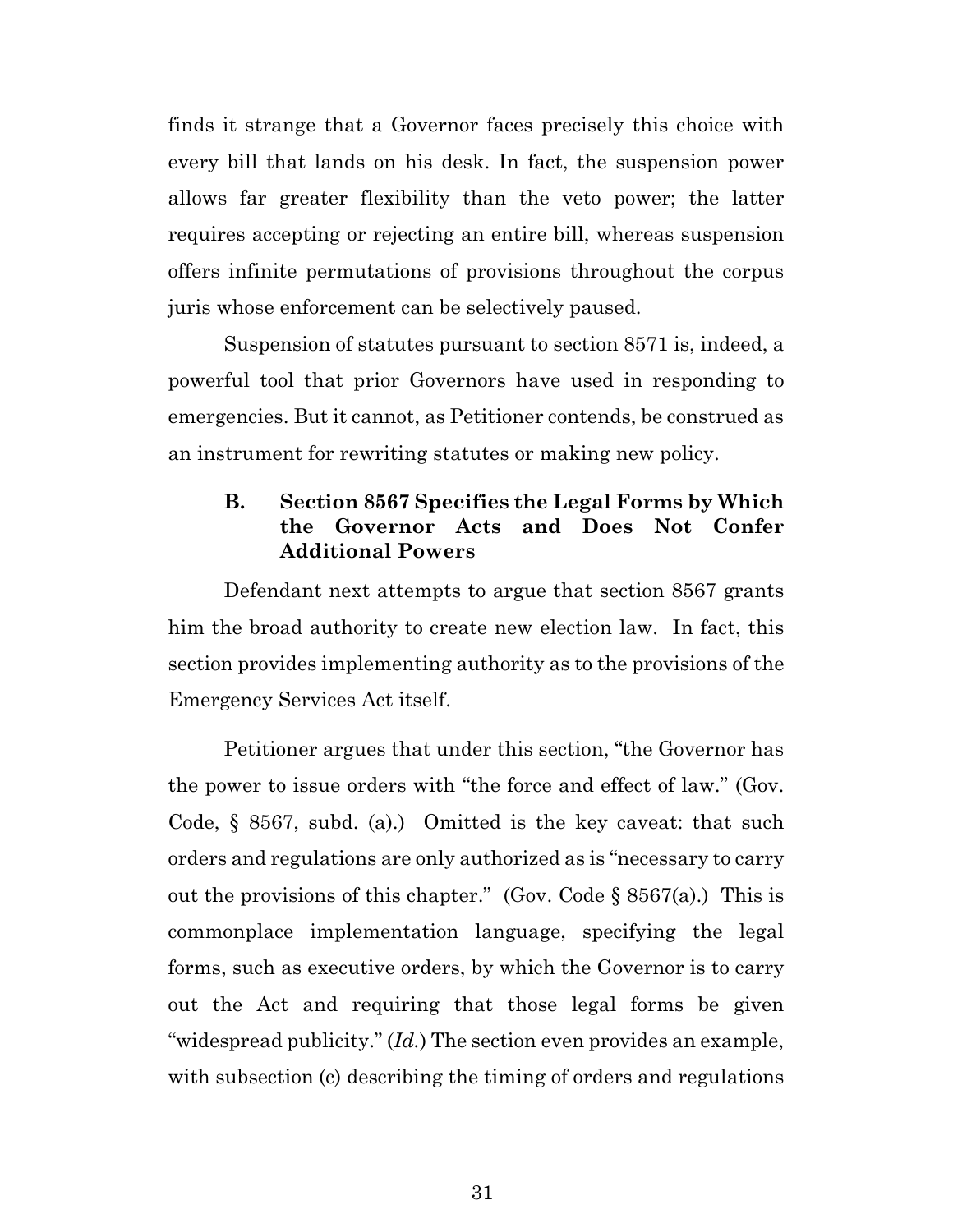"relating to the use of funds"—not any funds, but those whose expenditure is explicitly authorized by Article 16 of the statute. (*Id*. § 8567(c).)

Various provisions of the Act expressly note that "orders and regulations" are needed for implementation. This statutory scheme—with section 8567 specifying the legal forms to "carry out the provisions of this chapter" and the relevant provisions referring back to those forms—is unremarkable. The specification of the legal forms by which to effectuate the provisions of a statute does not provide additional authority over and above the provisions themselves, much less plenary power to enact policy of any kind.

Other textual evidence adds to the certainty that "orders and regulations" refers to implementing authority over the Act itself. Subsection (d) suggests orders and regulations can be issued in advance of a State of Emergency, confirming that they are tools for carrying out the detailed statutory scheme of the Act and are not themselves a separate extraordinary power. Finally, the Act explicitly recognizes that its own provisions limit the reach of the orders and regulations that can be issued, referring to "lawful orders and regulations of the Governor made or given within the limits of his authority as provided for herein." (*Id*. § 8621).

Finally, as an alternative to his "conditional suspension" theory, Plaintiff offers a "vacuum-filling" theory where the Governor can use section 8571 as a statutory eraser and then wield section 8567 as a pen to rewrite the law. (Pet. at pp. 51, 54, n.10.) This interpretation, aside from lacking any textual support and

32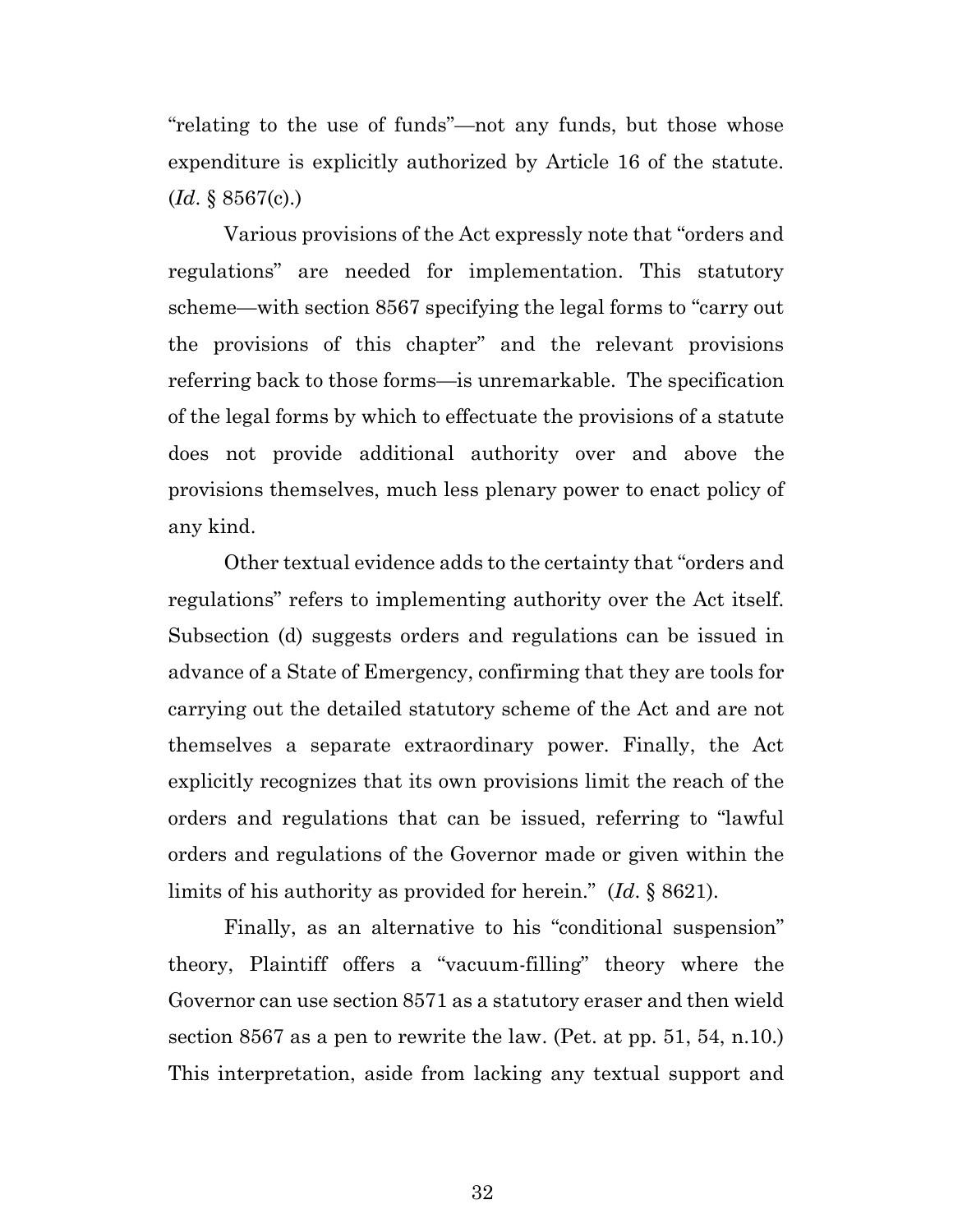requiring one to believe the drafters of the Act for some reason located the eraser and pen in different sections, fails for the reasons already discussed: that section 8567 does not provide independent substantive authority and that a suspended statute can, if necessary, be filled by other actors. And it fails for an additional reason. If section 8567 only arrives on the scene once a suspension occurs, the vacuum-filling function of any orders or regulations will be to fulfill the purpose of the suspended statute rather than the purpose of the Emergency Services Act. For instance, once public meeting laws were suspended, Petitioner argues that the role of the subsequent order was to "promote . . . the legislative purpose of the Brown Act." (Pet. at p. 62.) The same is true of the vacuum-filling theory as applied to paragraphs 2 and 3 of Executive Order N-67-20. This violates section 8567's requirement that orders and regulations may only be issued "to carry out the provisions" of the ESA itself.

## **C. Section 8627's Reference to Police Power Serves to Coordinate Executive Power, Not Confer Legislative Power**

The final authority cited by the Executive Order is Government Code section 8627, which Defendant claims gives him authority to "exercise . . . all police power vested in the state by the Constitution and laws of the State of California in order to effectuate the purposes' of the Act." (Pet. at p. 53.) While the Act does not define police power, Petitioner quotes case law where it is described as "plenary authority to govern" and "the inherent reserved power of the state to subject individual rights to reasonable regulation for the general welfare." (*Id.*).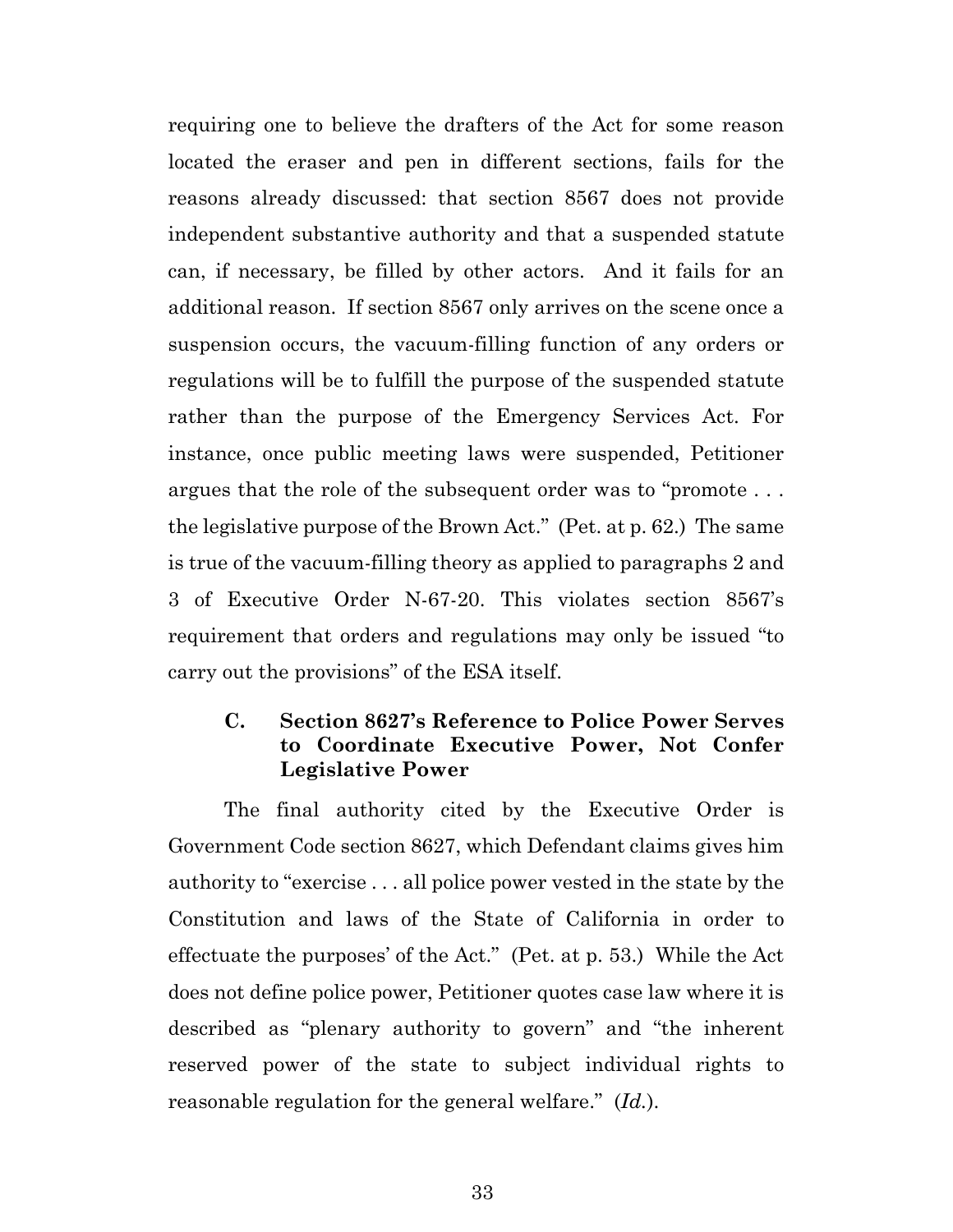This is undeniably a broad grant of authority. Yet Petitioner acknowledges, as he must, that it cannot exceed constitutional limitations. The Legislature was mindful of this, expressly including the caveat that the Governor could only exercise the police power "vested in the state by the Constitution and the laws of the State of California." (Gov. Code, § 8627.) This suggests a legislative intent to confer executive authority up to the constitutional maximum—but no further. The text of the statute acknowledges that even during a State of Emergency, the Constitution's constraints remain. Since foremost among these constraints is the separation of powers enshrined in article 3, section 3, this section of the Act does not purport to award legislative authority to the Governor.

Section 8621's reference to police power vested in the state by both the Constitution and "the laws of the State of California" further evidences an intent to maximally concentrate executive power rather than impermissibly confer legislative power. The "laws of the State of California" cannot create legislative power; they are the result of it. Therefore, any police power vested in the state by those laws cannot be legislative in nature. This implication is in line with the most straightforward reading of the section: that during an emergency, the Governor is authorized to unify and direct all executive power that may be scattered through various departments, agencies, and subdivisions. In fact, this is precisely how section 8627 was employed in the one instance in which this Court has referred to it. After quoting the statutory language, the Court in *Farmers Insurance Exchange* v. State of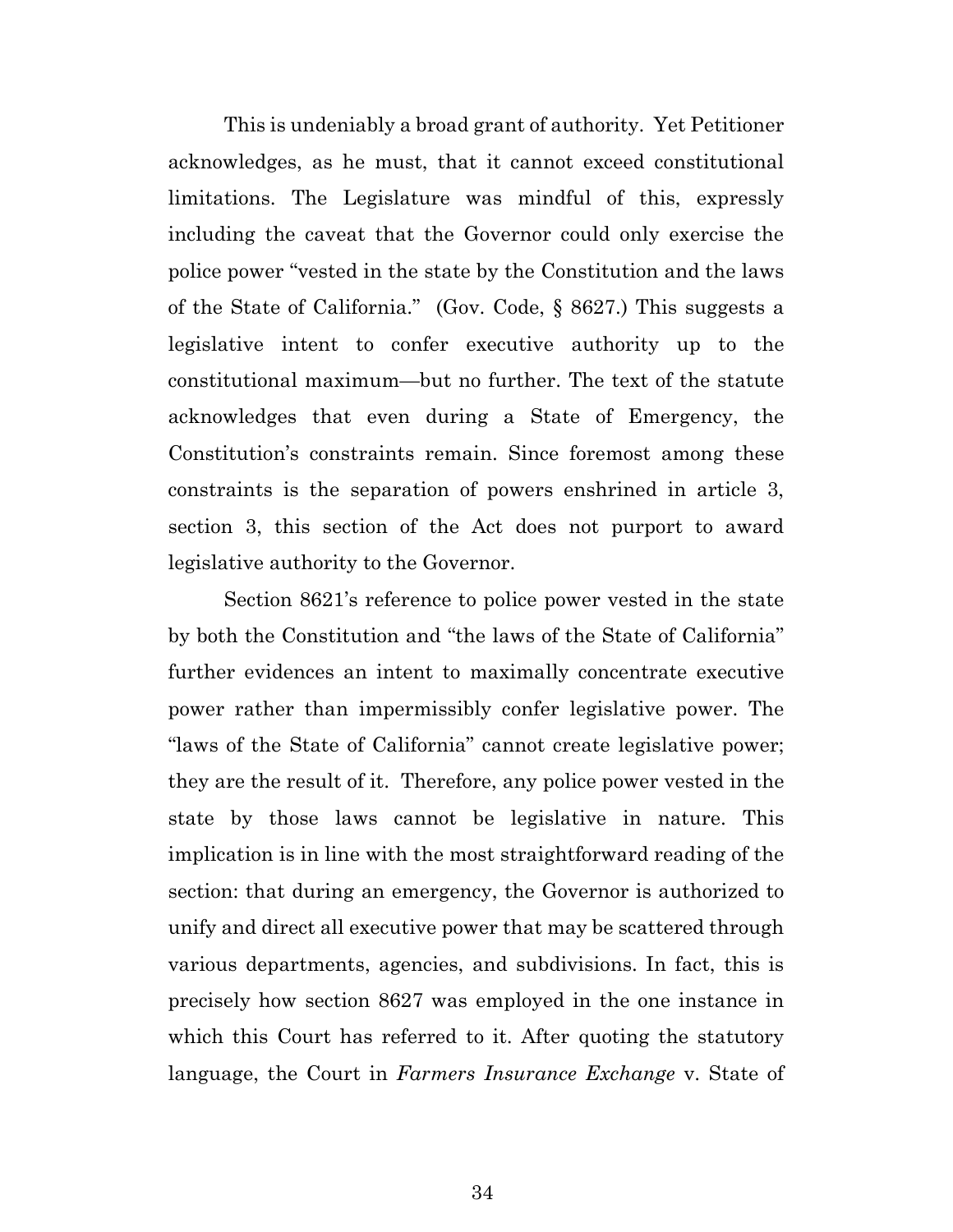California (1985) 175 Cal.App.3d 494 noted that the Governor issued a proclamation that "directed all agencies of the state government to employ state personnel, equipment and facilities to alleviate the emergency." (*Id.* at pp. 500-501.)

Consistent with this understanding, section 8627 requires that the police power assumed be exercised through orders and regulations that "effectuate the purposes of this chapter." Looking to the "Purpose" section of the Act, the findings and declarations focus almost entirely on coordinating the executive's emergency response: "To provide for the assignment of functions to state entities to be performed during an emergency and for the coordination and direction of the emergency actions of those entities"; "To provide for the rendering of mutual aid by the state government and all its departments and agencies and by the political subdivisions of this state." (Gov. Code, § 8550.) The actual statement of purpose reads:

It is further declared to be the purpose of this chapter and the policy of this state that all emergency services functions of this state be coordinated as far as possible with the comparable functions of its political subdivisions [and other entities] to the end that the most effective use may be made of all manpower, resources, and facilities for dealing with any emergency that may occur.

(*Id.)* In fact, the very predicate for declaring a State of Emergency is the inadequacy of dispersed executive resources, that is, conditions of extreme peril that "are likely to be beyond the control of the services, personnel, equipment, and facilities of any single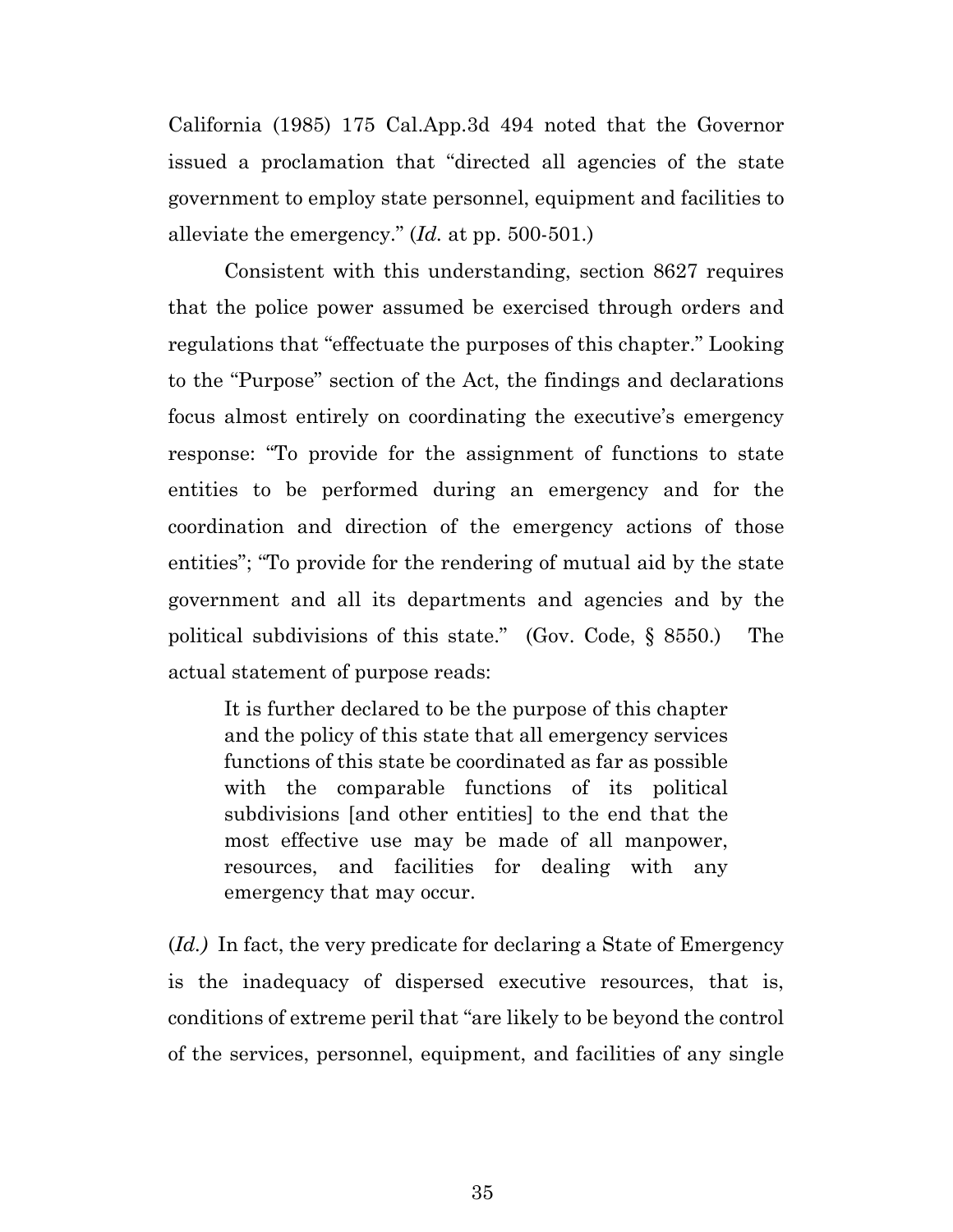county, city and county, or city and require the combined forces of a mutual aid region or regions to combat." (*Id.*, § 8558(b).)

Finally, and incredibly, Petitioner invokes the "cardinal rule of statutory interpretation that all portions of a statute must be interpreted to have meaning and effect." (Pet. at p. 59.). Because section 8627 gives the Governor "complete authority over all agencies of the state government" *and* the right to exercise police power, he argues, the latter would be surplusage if interpreted to only encompass the former. (*Id.*) That conclusion is easily avoided: the police power could, for instance, give the Governor greater authority over political subdivisions that are not stage agencies. More to the point, it is *Petitioner's* interpretation of section 8627 that violates this "cardinal rule of statutory interpretation" in the most egregious way, obviating the entire remainder of the Emergency Services Act and rendering dozens of sections surplusage. (*See, e.g.*, Pet. at p. 57 [claiming section 8627 gives the Governor a "plenary authority to govern"]; III Tab 57, pp. 86-87 [referring to section 8627 as a "catchall".])

It is thus only by invoking a definition of "police power" shorn of context that Petitioner has assumed a right to take actions for the "general welfare"—such as mail someone an absentee ballot to spare them the trouble of requesting one. As discussed in Section III, *infra*, this interpretation would render the Act an unlawful delegation of legislative power. But the textual constraints of section 8627 make clear that this is not the kind of power the statute purports to confer. The police power assumed by the Governor must be consistent with the separation of powers and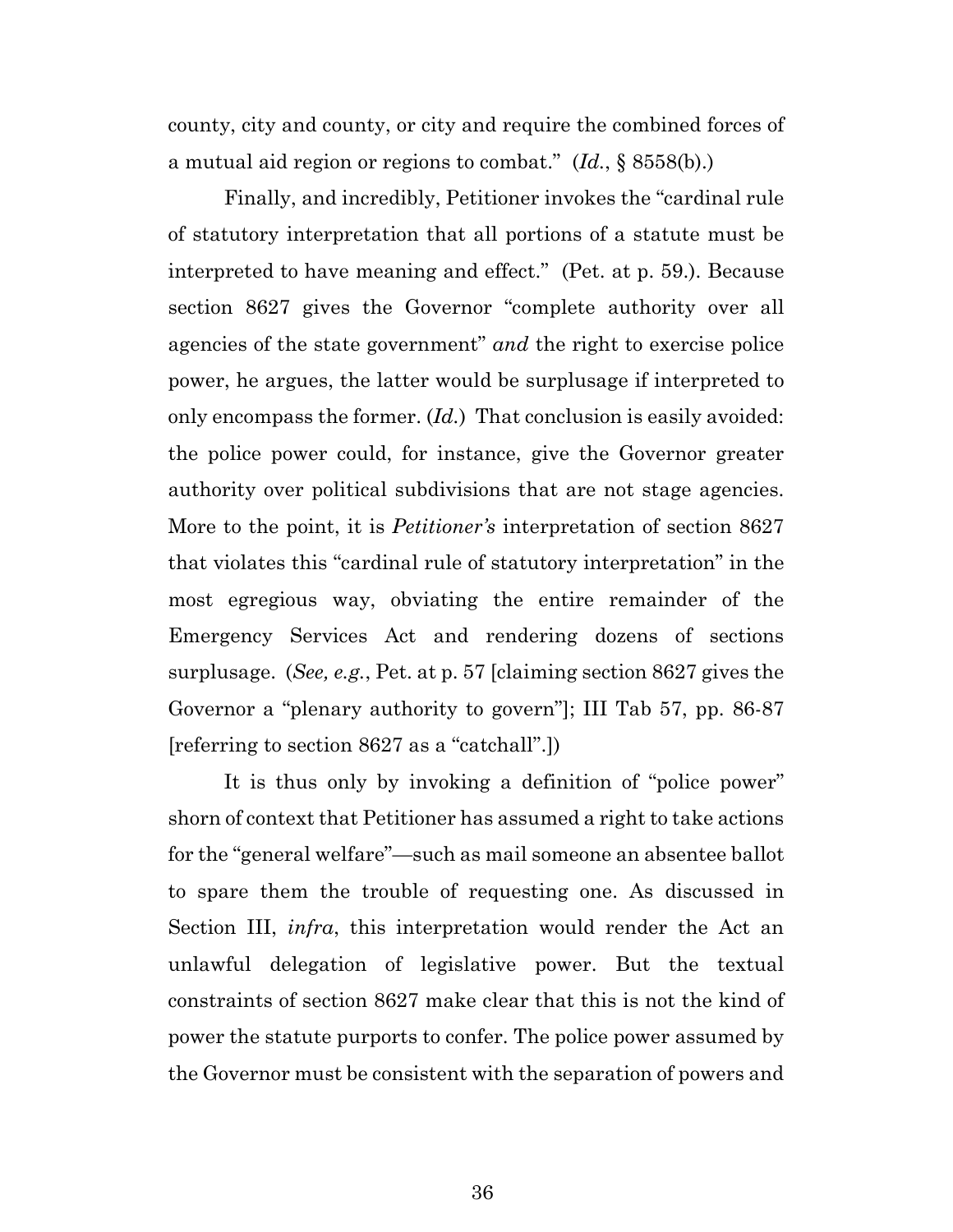other constitutional restrictions; it must be drawn from the farreaching and wide-ranging reserves in the Executive Branch; and it may be deployed only insofar as it effectuates the Act's purpose of a coordinated emergency response.

## **D. Previous Orders and Historical Practice are Not Precedent Nor Do They Provide any Authority for the Issuance of N-67-20.**

The Governor's reliance on executive orders by previous Governors is even less compelling than his textual analysis. A cursory review of executive orders issued by previous Governors during a State of Emergency reveals narrowly tailored *suspensions* of elections procedures calibrated to meet the exigencies of the moment—in a word, to respond to the emergency. It does not readily produce examples of Governors rewriting the Elections Code applicable to all Californians for an election that was still several months away. Yet grasping for some precedent, the Governor here has produced five past elections-related executive orders that purportedly show that the Emergency Services Act has specifically been understood to empower the Governor to suspend provisions of the State's Elections Code and modify the State's elections. Pet. at 55.

As the trial court stated: the previous executive orders "are not legal precedent and are distinguishable." (III Tab 56, p. 707.). In almost all of the orders cited by the Petitioner at trial, the California Governor suspended statutory rules regarding registration deadlines, mail ballot applications, and polling place closures on Election Day *only* for firefighters and first responders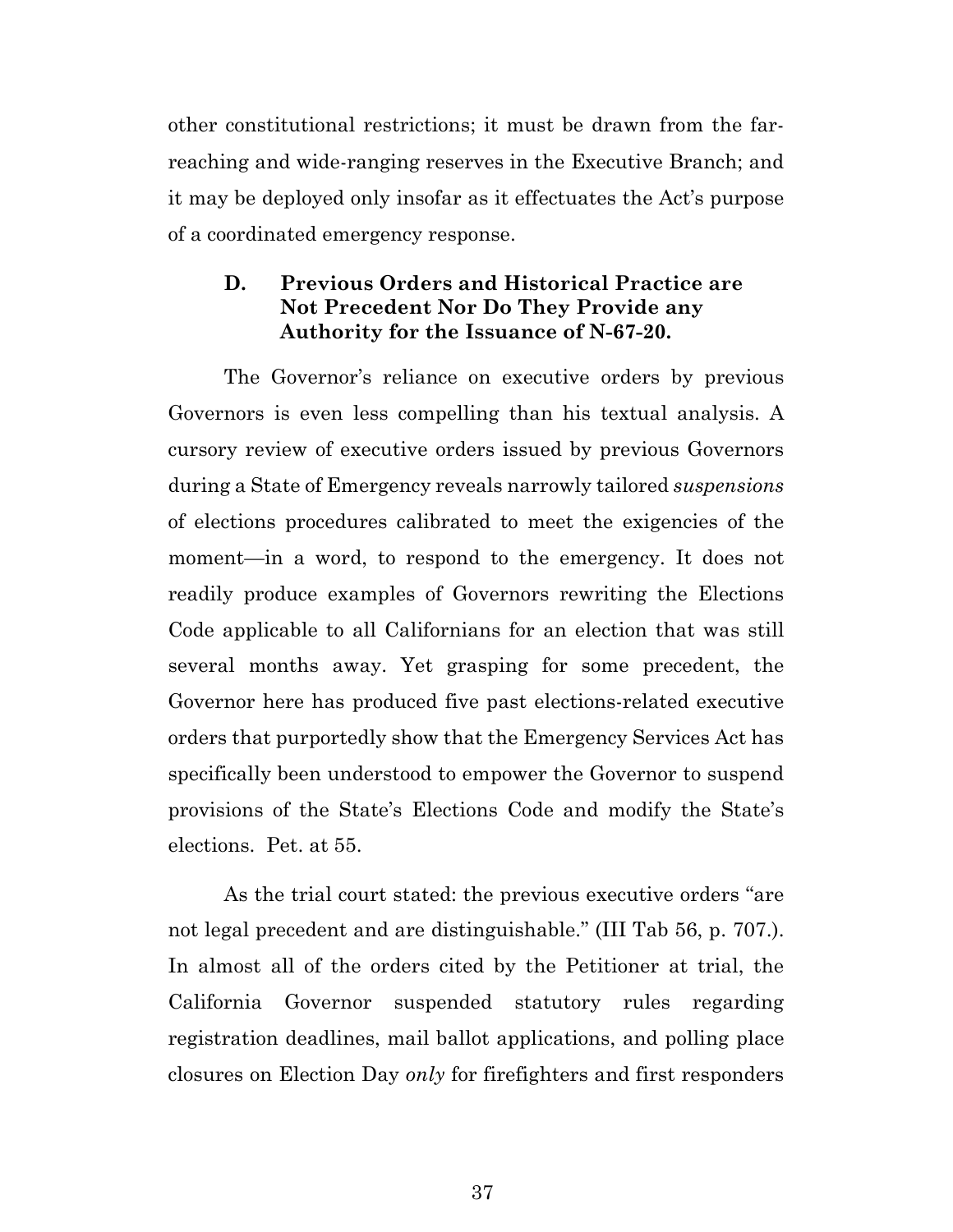who were currently responding to a wildfire emergency. Three of the five were issued the day before or day of a special election to facilitate voting by firefighters and EMS workers who were away from home fighting wildfires. (I Tabs 2, 3, and 4). A fourth briefly extended a candidate filing deadline in one county. (I Tab 1). Four of the five invoked *only* section 8571 relating to the suspension of statutes. None invoked section 8627 ("police power"), and only one mentions section 8567 ("orders and regulations")—but the latter is an Executive Order with 20 separate items, whose one electionsrelated item merely "suspends" and "waives" existing laws; it does not create them.

The order applicable to the 2017 wildfires (I Tab 5), as Real Parties pointed out in their Response to the Statement of Controverted Issues, were also suspensions and not examples of conditional suspensions as posited by Petitioner. (III Tab 55, p. 698-699). For instance, Petitioner argued that this order provided alternate statutory provisions for Sonoma County to conduct an election by mail ballot. In actuality Sonoma County was already authorized by statute to conduct an all-mail election for local elections where certain conditions were present. (*See* Elec. Code §§4000, 4104 and 4108 which were waived by the order (I Tab 5, p. 23)). The order "suspended" the statutory conditions so that it could go forward with the all-mail election. Nor are the other provisions of the order evidence of altering or amending statutes. A statute prohibiting price gouging was suspended as to its statutory timeframe of "30 days" after a disaster. (I Tab 5, p. 23 (sec.5)). The statute for claiming a property tax postponement was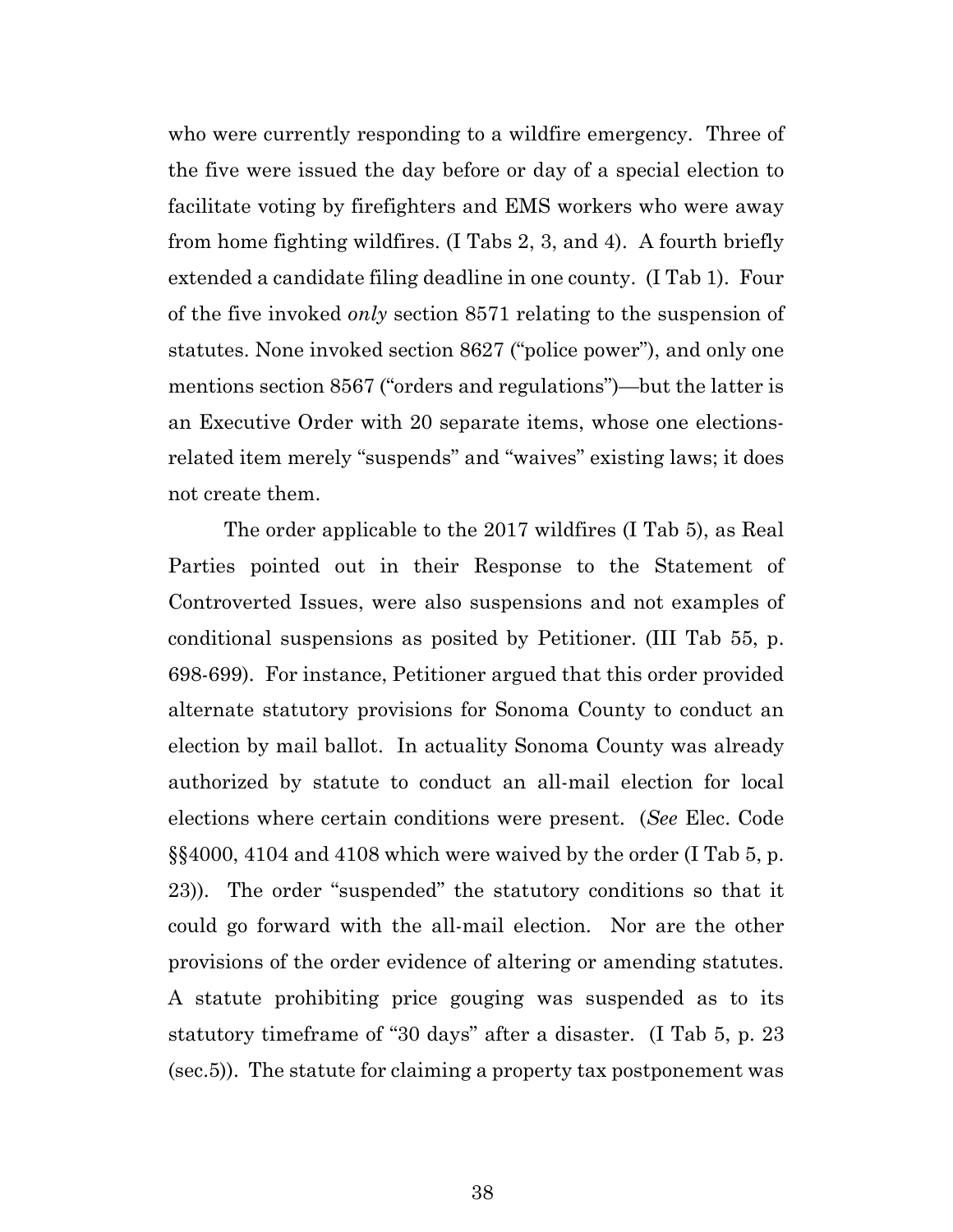suspended as to the statutory deadline of February 1. (I Tab 4, p. 23 (sec. 9)). These are all targeted suspensions, not a full-scale alteration of the statutory scheme as in the Order at issue here.

In arguments not presented at trial, Petitioner has produced an order issued in response to the Camp Fire of 2018, but it simply contains similar suspensions as were in the order applicable to the Tubbs and other 2017 wildfires. Requirements regarding educational facilities, housing of students, and average daily attendance were similarly suspended. (I Tab 6, pp. 36-37). After all, their school sites were destroyed by the fire.

Nor is the Petitioner's citation to "legislative acquiescence" applicable here. (Pet. at 58.) Even if a statutory line had been crossed, these orders, mainly interceding on the eve of an election to enable first responders to vote, were so targeted in nature that no inference of acquiescence could reasonably be drawn from the Legislature failing to spring to action and revise the Act in response. In scale and impact, such orders are in no way comparable to the one at issue in this case, which changed the reality of voting for millions of people, months in advance, when the Legislature was working on its own policy.

## **III. If the Emergency Services Act Authorized Executive Order N-67-20, the Act Violates the Separation-of-Powers Provision of the California Constitution**

If the Court is persuaded by Petitioner's statutory interpretation, finding that the Emergency Services Act can only be plausibly interpreted so as to authorize the Executive Order,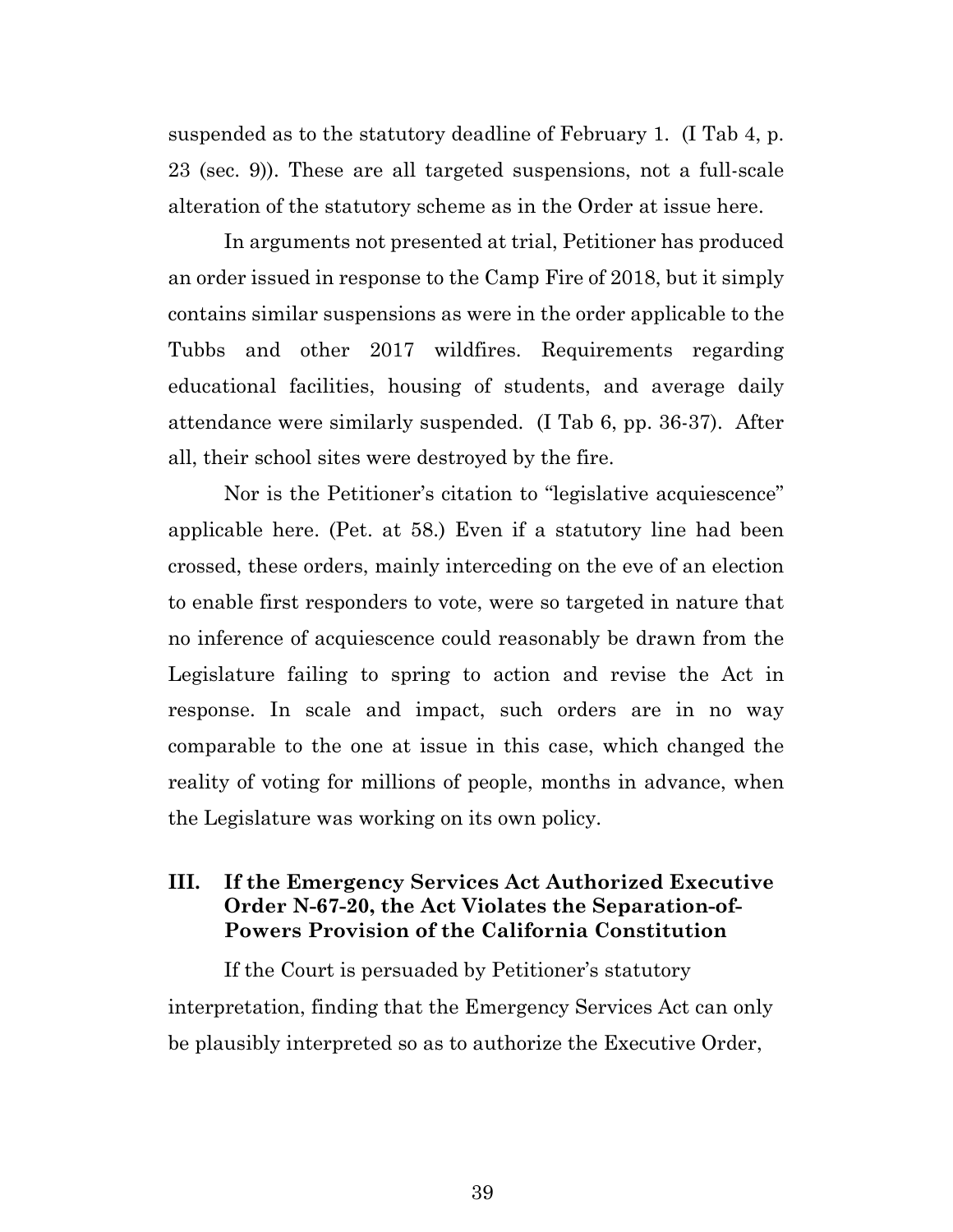then the Act must be held to violate the California Constitution as an unlawful delegation of legislative power.

### **a. Executive Order N-67-20 Was a Legislative Act Based on a Presumption of Plenary Authority**

#### **1. The Order Created Elections Policy**

Executive Order N-67-20 overhauled the 2020 General Election in California. It reshaped the election's broad contours and redefined many of the particulars for how 17 million people exercised their most fundamental right as citizens on choices ranging from the presidential contest to congressional and legislative races to a dozen ballot propositions.

The Order included a new policy, celebrated by Petitioner as the first of its kind nationwide,[7](#page-39-0) that every active voter receive an unsolicited absentee ballot. In addition, the Order forbade established methods of tracking ballots that allow voters to verify theirs was counted, reduced the number of polling places so that many people could not vote in person where they were accustomed, and created an alternative and diminished mode of participation for the disability community and non-English speakers.

> **2. Petitioner Interprets the ESA to Confer a Roving Commission That Authorizes New Policy Across Elections and Other Domains**

<span id="page-39-0"></span><sup>7</sup> Press Release, Office of the Governor, May 8, 2020 (I Tab 10, pp. 55-56.)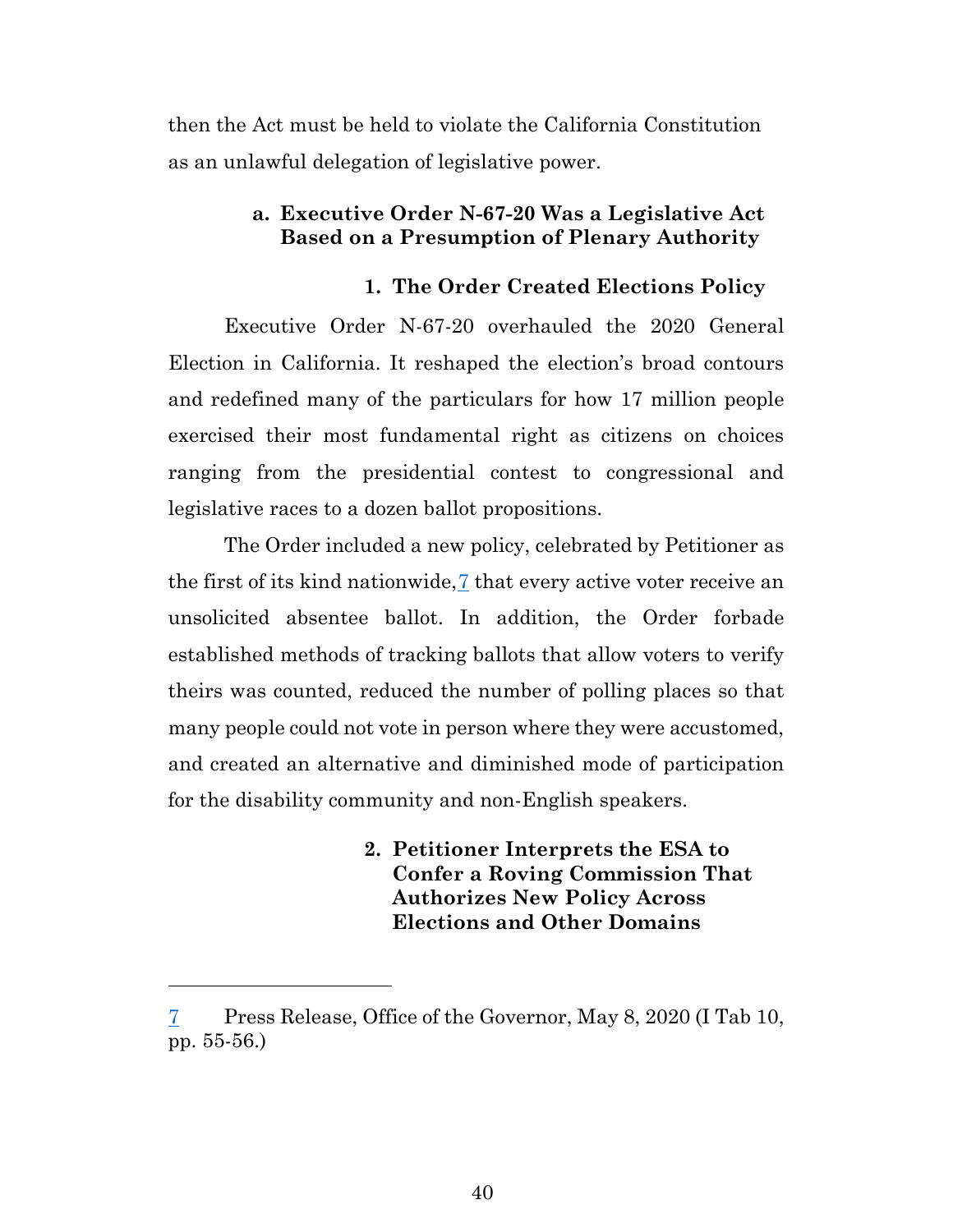The Executive Order did all of this without any statutory authorization in the Elections Code. The Order cites no elections statute as a basis of authority, nor has any been identified in this litigation. Instead, the Order relies on three sections of the Government Code that comprise part of the California Emergency Services Act. These provisions—sections 8571, 8567, and 8627—do not concern elections policy.

Rather, in Petitioner's view, they confer "plenary" lawmaking authority (Pet. at p. 53) that spans elections or any other subject—what courts have called a "roving commission." *Opinion of the Justices* (1944) 315 Mass 761, 767 [striking down emergency powers law used by Governor to change date of primary election during World War II]). Section 8627, in particular, is described by Petitioner as a "catchall" that gives the Governor authority to create policy without subject-matter-specific statutory authorization. (II Tab 48, pp. 208-209; Trial Transcript (III Tab 57, pp. 86-87 ["[T]here might be something that the Governor needs to do that is not within those enumerated powers [of the Act], and that's why it included the catchall in 8627".])). Here, Petitioner continues to argue the Executive Order is lawful because section 8627 gives the Governor "plenary authority to govern," empowering him to replace existing statutory law by "issuing new orders with the force and effect of law." (Pet. at p. 54.)

This conception of the ESA as an all-purpose authorizing statute is not merely a litigation defense offered by Petitioner in this case. It is the legal theory upon which he has taken unprecedented and sustained actions via 58 Executive Orders

41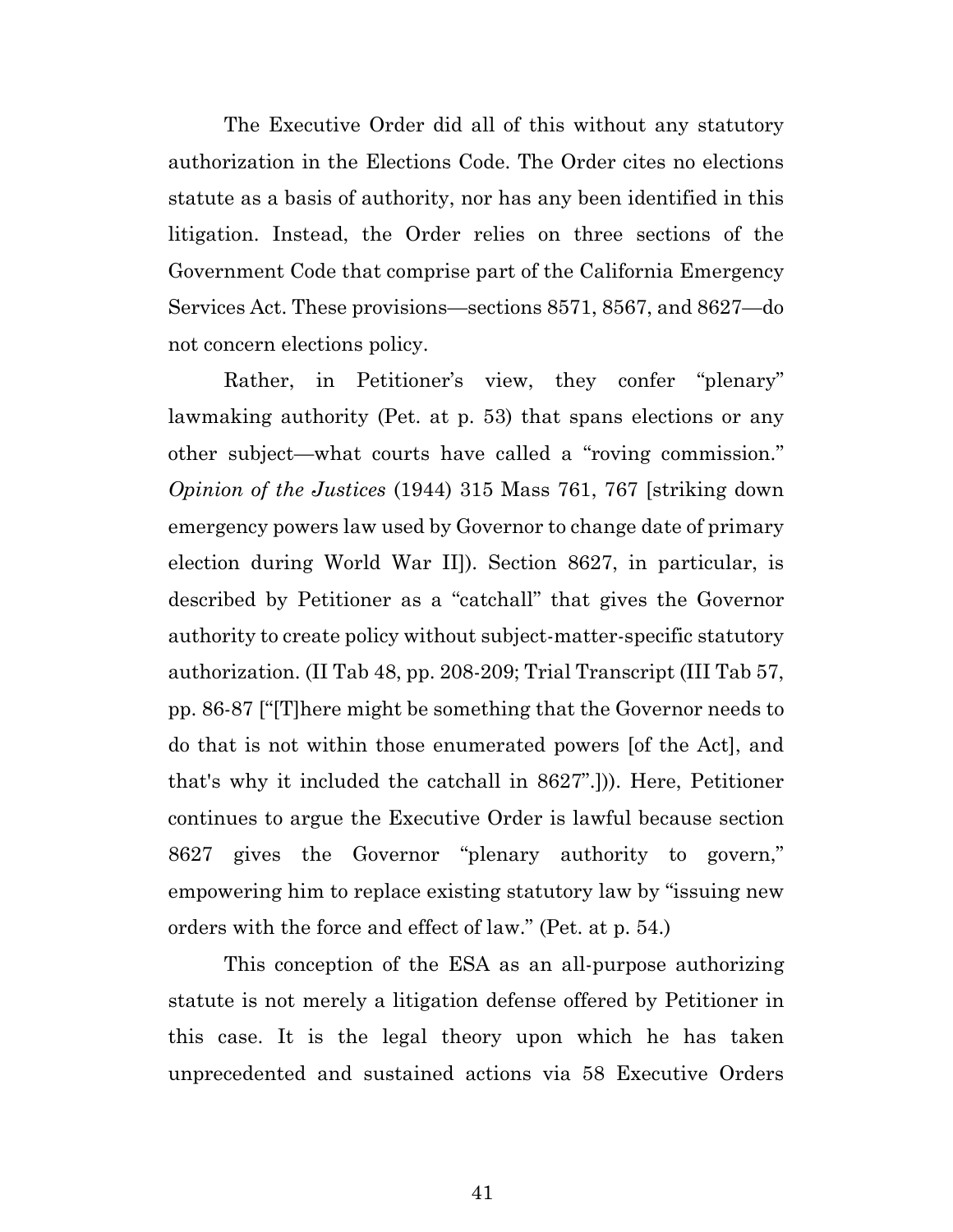throughout the COVID-19 State of Emergency. That is not disputed by Petitioner. He insists that the trial court's injunction, by stopping him from using the Act to "amend, alter, or change existing statutory law or make new statutory law or legislative policy," would "potentially affect[] not only a single executive order, but potentially dozens of other executive actions." (Pet. at p. 37.) Through his actions and legal arguments, Petitioner has advanced conception of the police power that authorizes any type of legislation by a Governor as long as it somehow mitigates any secondary, tertiary, or other effect of an emergency—which in an emergency like the present one, could fairly encompass the totality of economic and social life.

## **b. The California Constitution Forbids the Legislature from Delegating Its Core Authority**

## **1. The State Constitution Requires a Clear Division of Authority Between the Branches**

Unlike its federal counterpart, the California Constitution explicitly separates powers: "The powers of state government are legislative, executive, and judicial. Persons charged with the exercise of one power may not exercise either of the others except as permitted by this Constitution." (Cal. Const., art. III, § 3.) The provision's purpose "is to prevent the combination in the hands of a single person or group if the basic or fundamental powers of government." *Parker v. Riley* (1941) 18 Cal.2d 83, 89.

Article IV, section 1 of the California Constitution provides that the "legislative power of this State is vested in the California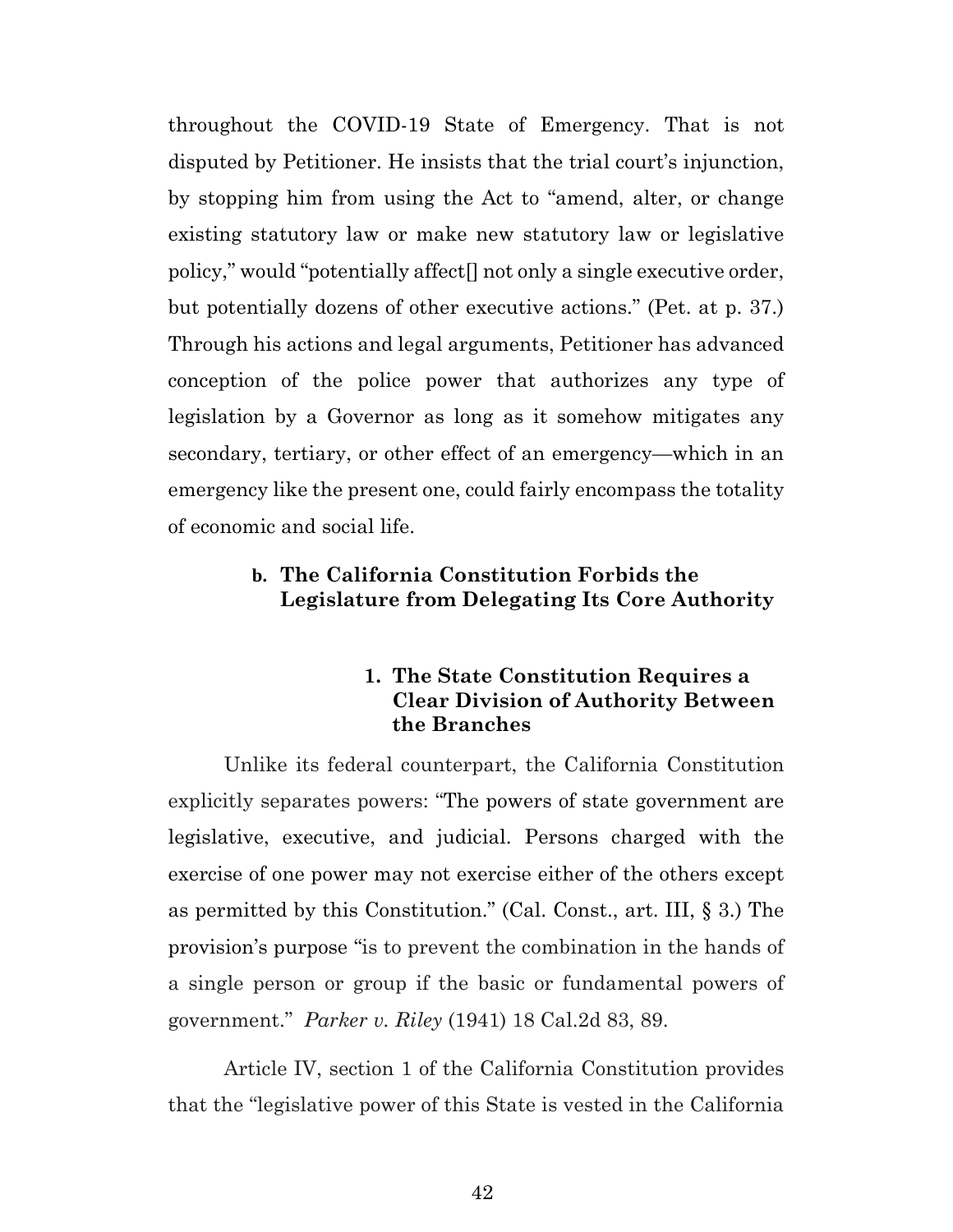Legislature." Our Supreme Court has left no doubt about the hardand-fast limit this imposes on the Executive Branch: "Unless permitted by the Constitution, the Governor may not exercise legislative powers." *Harbor v Deukmejian* (1987) 43 Cal. 3d 1078, 1084.) Legislative power—that is, the "formulation of policy" *Carmel*, *supra*, 25 Cal.4th at p. 299—can neither be seized by the Executive Branch nor awarded to it by a willing Legislature; a statute that gives the Governor "discretion as to what [the law] shall be" violates the separation of powers. *Id.* at p. 301 [quoting *Loving v. United States*, *supra*, 517 U.S. at pp. 758-759].

Petitioner tries to reduce the separation-of-powers to a "pragmatic doctrine" that does not require a "hermetic sealing off" of each branch from the others. (Pet. at p. 64.) This principle is correct as far as it goes. But it does not permit "one of the three branches of government to arrogate to itself the *core functions* of another branch." *Carmel Valley Fire Protection Dist. v. State of California* (2001) 25 Cal.4th 287, 297 [emphasis added]. And there is no question that legislating is *the* core function of the legislative branch. *Harbor*, *supra*, 43 Cal.3d at p. 1084. The California Supreme Court has repeatedly affirmed that the power "to change a law of the state is necessarily legislative in character, and is vested exclusively in the legislature and cannot be delegated by it." *Dougherty v. Austin* (1892) 94 Cal. 601, 606-07. And courts "have not hesitated to strike down provisions of law that . . . undermine the authority and independence of one or another coordinate Branch.'" *Kasler v. Lockyer* (2000) 23 Cal.4th 472, 493 [quoting *Mistretta v. United States* (1989) 488 U.S. 361, 382].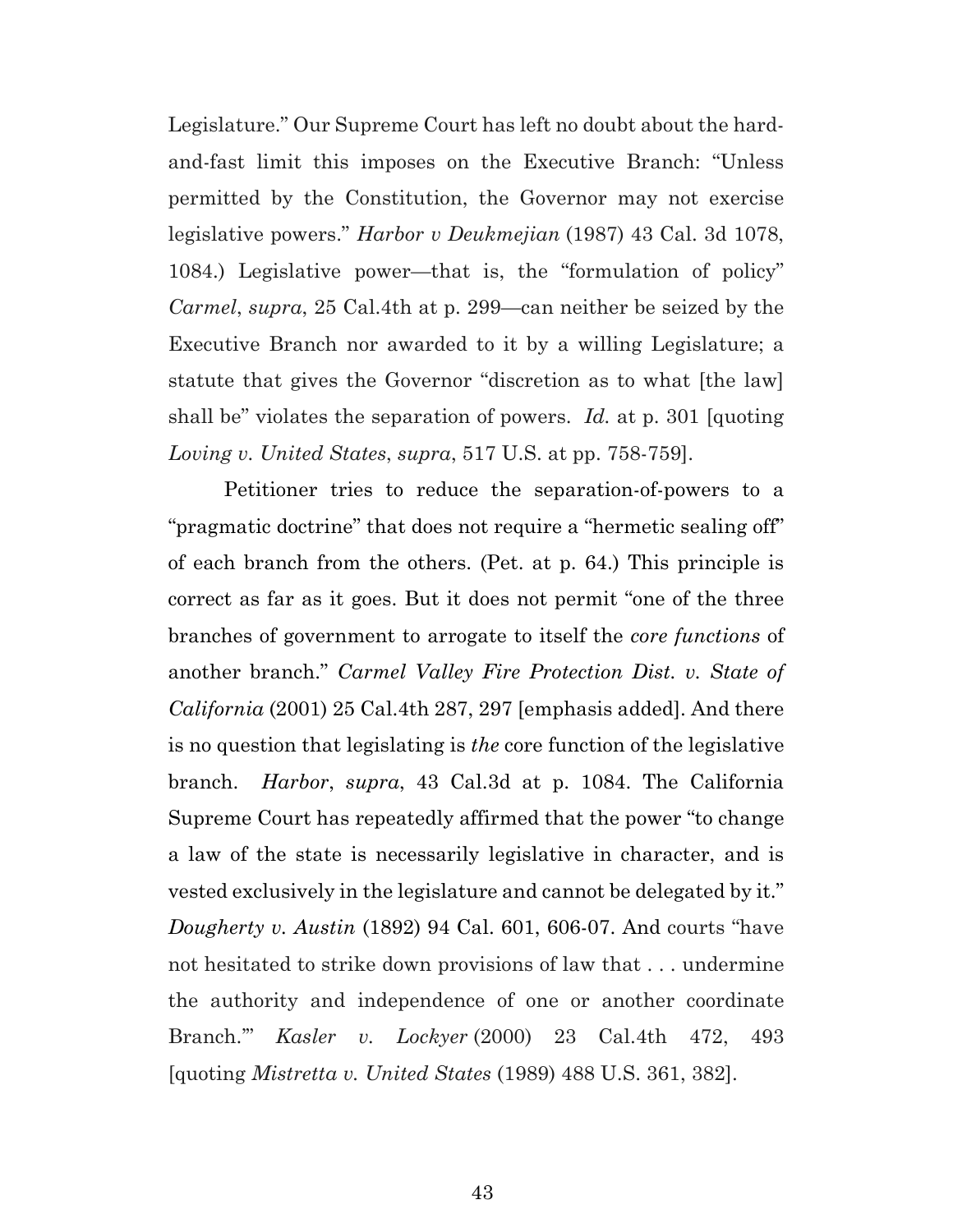## **2. The Constitutional Separation of Powers Forbids the Delegation of Legislative Authority**

Legislative power is the power "to make Laws, and not to make Legislators." A Legislature has "no power to transfer their Authority of making Laws, and place it in other hands." (Locke, Two Treatises of Government (New York: New American Library, Laslett ed, 1963), pp 408-409.)

This "doctrine prohibiting delegation of legislative power" is "well established in California." (*Kugler v. Yocum* (1968) 69 Cal.2d 371.) It requires that "the Legislature as the most representative organ of government should settle insofar as possible controverted issues of policy." Since the Legislature "must itself effectively resolve the truly fundamental issues," courts will not allow it to "escape responsibility by explicitly delegating that function to others or by failing to establish an effective mechanism to assure the proper implementation of its policy decisions." This preserves "the representative character of the process of reaching legislative decision." (*Id*.)

The Legislature may, on the other hand, give the executive branch "authority or discretion as to [a law's] execution." (*Carmel*, *supra*, 25 Cal.4th at p. 299.) To distinguish proper delegations from those that abdicate legislative responsibility, the California Supreme Court looks to whether a statute (1) resolves the fundamental policy questions, (2) "provides sufficiently clear standards," and (3) contains "safeguards adequate to prevent [] abuse." (*Gerawan Farming, Inc. v. Agric. Labor Relations Bd.* (2017) 3 Cal.5th 1118, 1150-51); *Monsanto Co. v. Office of Envtl.*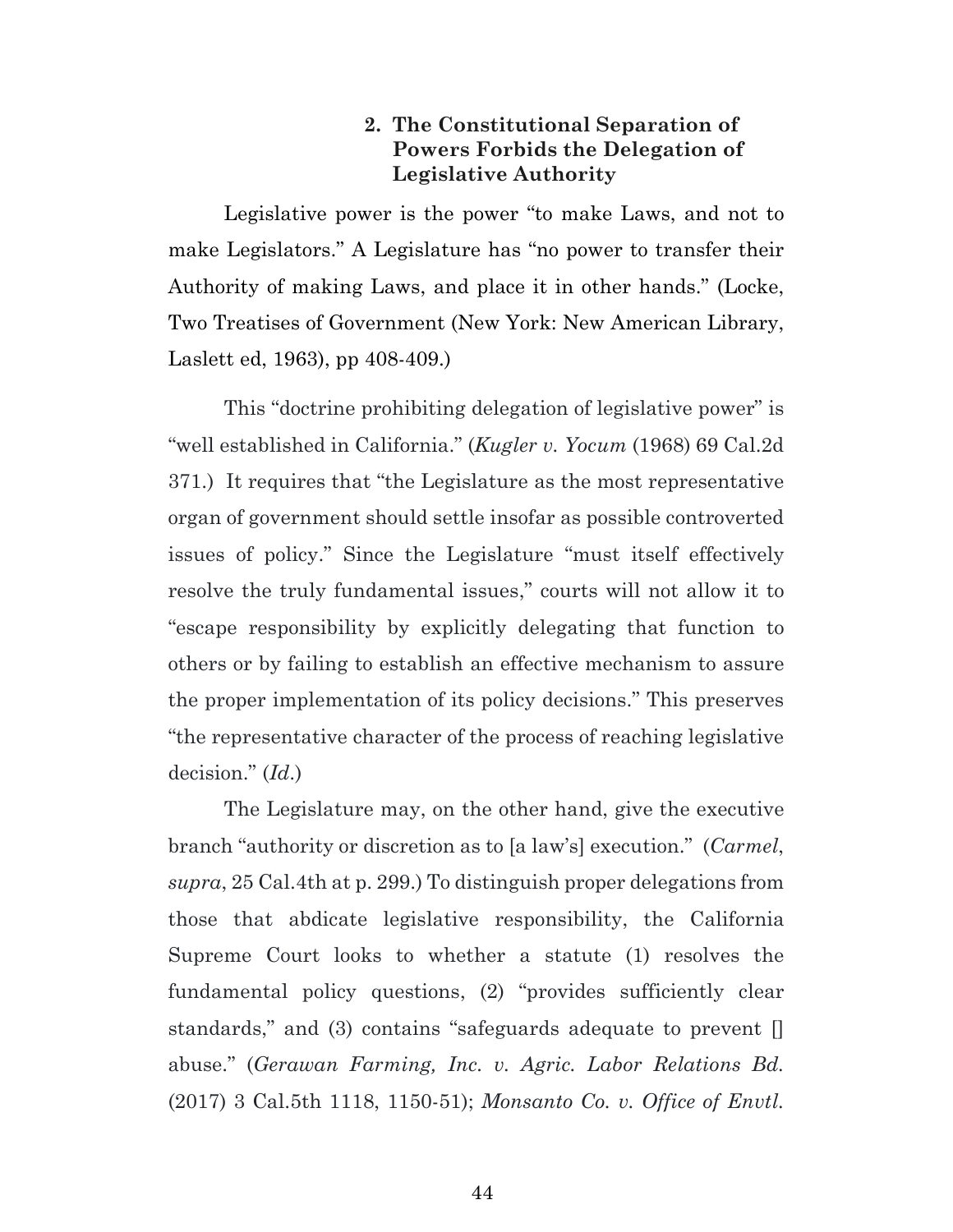*Health Hazard Assessment* (2018) 22 Cal.App.5th 534, 551 ["As our Supreme Court recently recounted, where the fundamental policy issues have been resolved the further delegation of quasilegislative power is generally constitutional provided there is adequate direction for implementation of the policy and sufficient safeguards to prevent arbitrary or abusive implementation of the policy."]

### **c. Petitioner's Theory of the ESA Renders the Act an Unlawful Delegation**

## **1. The ESA Does Not Resolve any Fundamental Issues With Respect to the Executive Order**

The Legislature impermissibly delegates its exclusive legislative authority if it confers "an unrestricted authority to make fundamental policy determinations." (*Clean Air Constituency v. California St. Air Resources* (1974) 11 Cal.3d 801, 816.) In a case granting the Air Resource Board discretionary authority to suspend clean air standards, the California Supreme Court held this "would constitute an invalid delegation of powers if its scope were not limited to reasons relating to the purposes of the act." (*Id.* at p. 813.) The Legislature, the court explained, had to "limit the ARB's discretion . . . and to reserve for itself the power to determine fundamental policy matters, particularly an issue as basic and formidable as the competing values of clean air and energy." (*Id.*)

There is no conceivable argument that the Legislature had made any such "fundamental policy determination" with respect to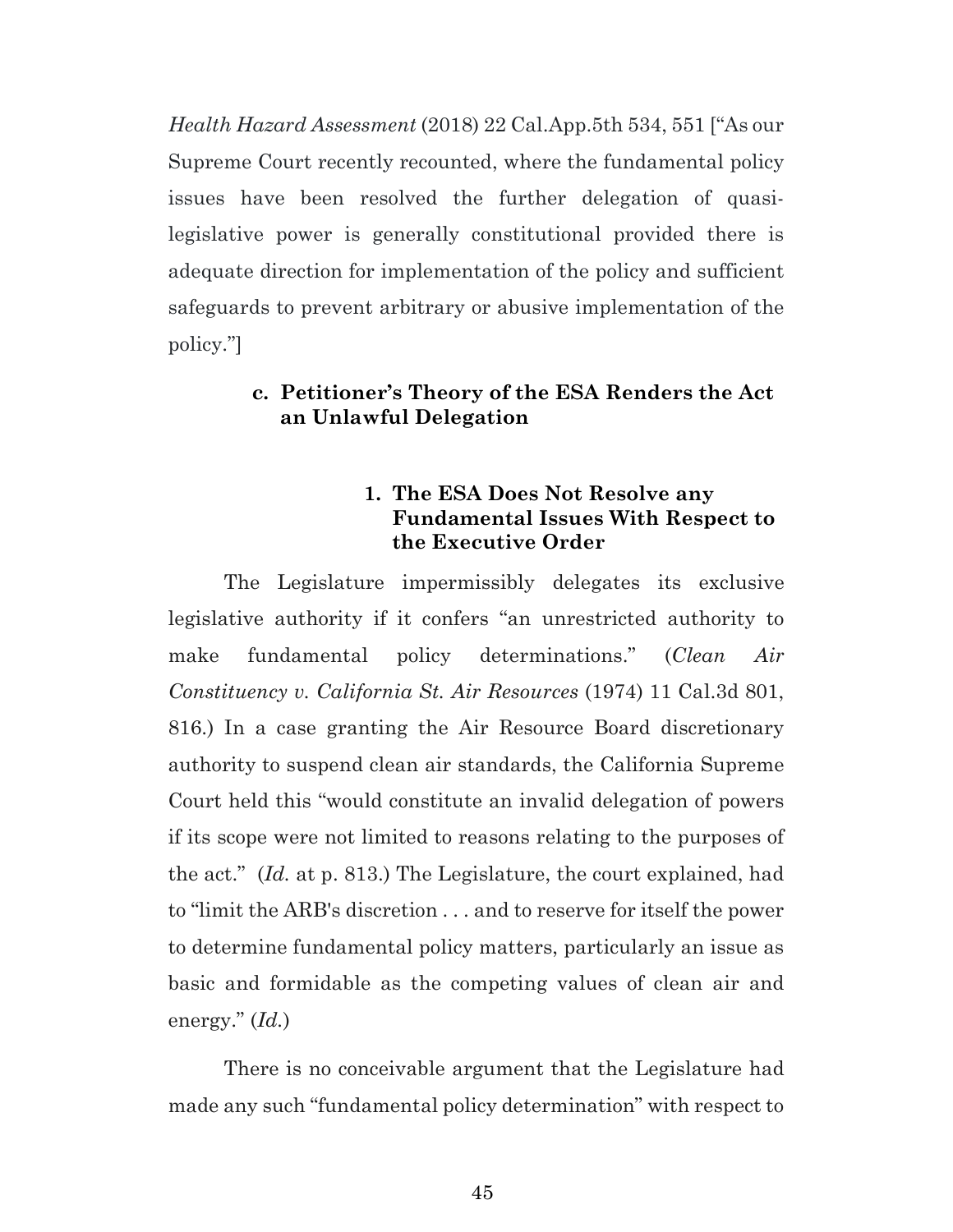the subject matter of Executive Order N-67-20. At the time the Order was issued, the Legislature had not decided anything at all related to changes for the upcoming election. It had not weighed "competing values" such as access, integrity, and safety. The statutory authority cited in the Order, the ESA, does not mention elections once. If the Act nevertheless authorizes elections-related policymaking, it leaves the fundamental policy decisions fully to the discretion of the Executive Branch.

Yet Petitioner contends the Legislature has "defined the fundamental policy underlying the Act, which is to 'mitigate the effects of natural, manmade, or war caused emergencies' and 'generally to protect the health and safety, and preserve the lives and property of the people of the state.'" (Pet. at p. 66.) In fact, this is prefatory language stating what "the State has long recognized" as "its responsibility." (Gov. Code, § 8550.) It neither purports to be a statement of the Act's purpose nor amounts to what the California Supreme Court considers a fundamental policy determination; indeed, a decision to protect health and safety in the abstract could spawn virtually any policy choice. Put another way, it does not "limit the [Executive's] discretion . . . and to reserve for [the Legislature] the power to determine fundamental policy matters" and adjudicate "competing values." (*Clean Air Constituency*, *supra*, 11 Cal.3d at p. 813.) Petitioner's attempt to convert vague prefatory language into a fundamental policy determination covering any conceivable policy change would render the nondelegation doctrine a nullity.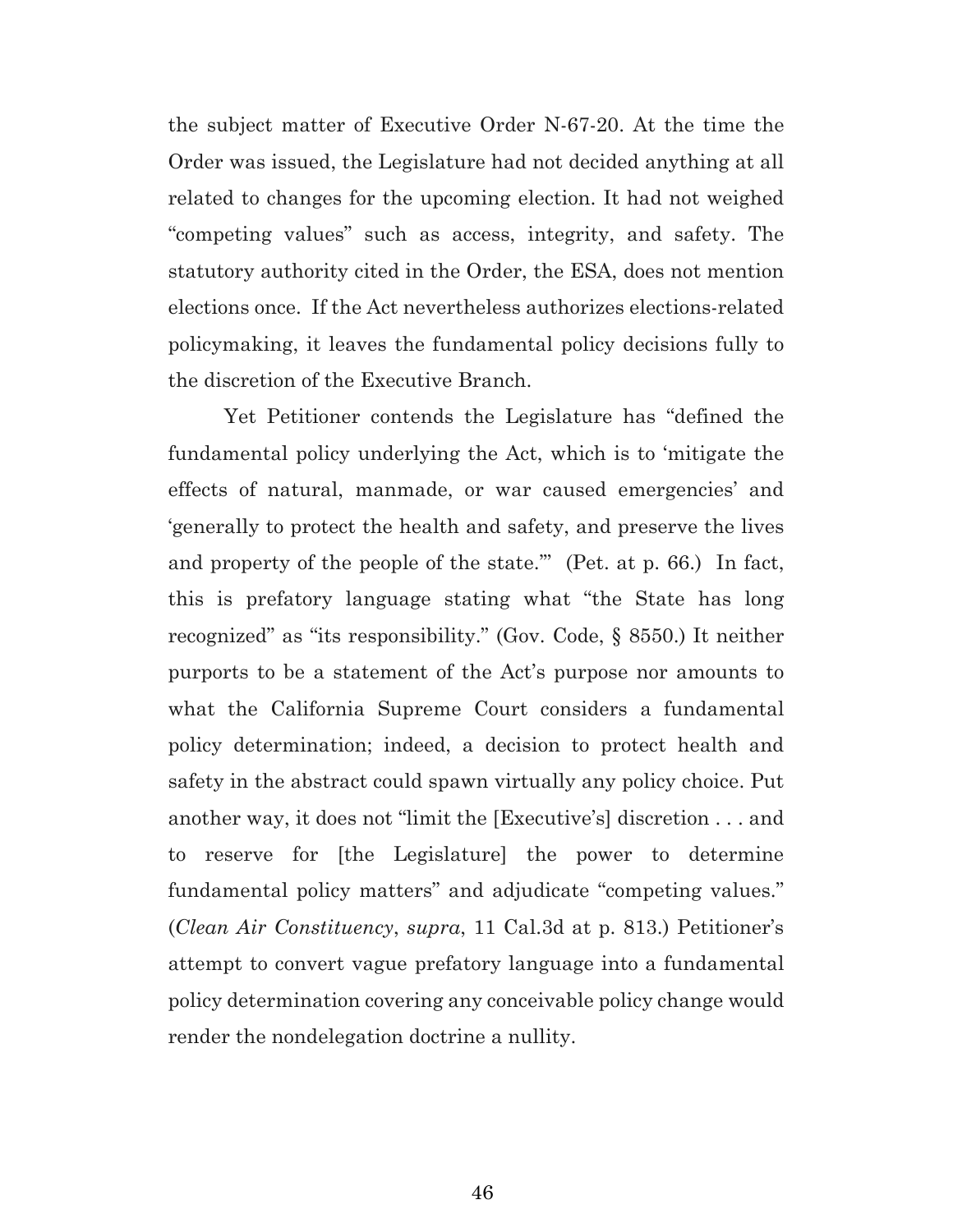Another appellate district recently noted that arguments that a "contested statutory scheme delegates a fundamental policy determination to others . . . have rarely succeeded because the relevant analysis considers motivations broader than the specific mechanism challenged." (*Monsanto*, *supra*, 22 Cal.App.5th at p. 552.) However, the level of generality courts will accept has never become so abstract as to escape the subject matter at issue entirely and cross over into various unrelated policy domains. In *Gerawan,*  for example, the Supreme Court concluded that "the 'fundamental policy determination' was made by the Legislature when that body decided, after much study and discussion, to grant to agricultural workers throughout California the rights of self-organization and collective bargaining." *Gerawan Farming, supra*, 3 Cal.5th 1118 at p. 1147; s*ee also Sims v. Kernan* (2018) 30 Cal.App.5th 105, 112 ["[T]he Legislature has made the fundamental, crucial policy decisions to impose the penalty of death in specified circumstances and to have the penalty imposed through lethal gas or lethal injection. *Clean Air Constituency* does not prevent the Legislature from delegating authority to make subsidiary decisions to carry out that policy."])

## **2. The ESA Does Not Contain a Yardstick That Could Have Guided the Executive Order**

In addition to making the fundamental policy determinations, a statute must contain "sufficient legislative guidance." *Gerawan Farming, supra*, 3 Cal.5th 1118 at p. 1148. This requires a reviewing court to examine whether the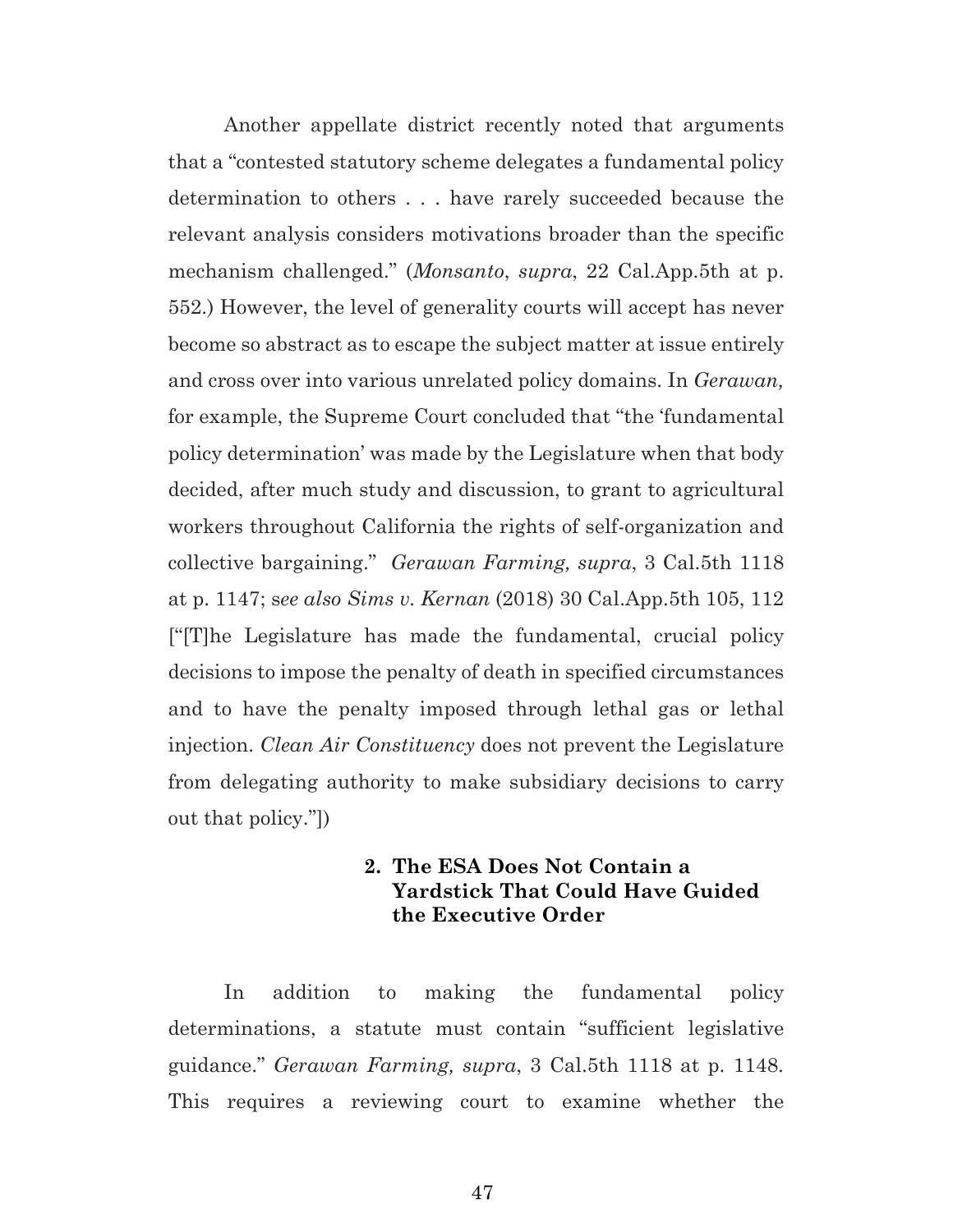Legislature set forward in the statute a "primary standard" or "an adequate yardstick for the guidance of the administrative body empowered to execute the law.'" (*Id*. at p. 1150.)

Before the trial court, Petitioner never attempted to identify any such standard or yardstick. Here, for the first time, he proposes the ESA "sets out an intelligible standard for the Governor to apply in exercising the powers granted to the Governor, which is to exercise the police power to the extent 'necessary' to 'effectuate the purposes' of the Act." (Pet. at pp. 66- 67.)[8](#page-47-0) As if to prove this purported standard lacks content, Petitioner then notes it is consistent with the requirement in *Yamaha Corp. v. Board of Equalization* (1998) 19 Cal.4th 1 that delegated power "be exercised in a manner that is "reasonably necessary to implement the purpose of [a] statute." (Pet. at p. 66; *Yamaha*, *supra*, 19 Cal.4th at p. 11.). This is not consistency, but identicality; Petitioner has proposed a statutory yardstick that simply repeats a general principle of law nearly verbatim. It would be impossible to veer farther from the "sufficient legislative guidance" required by the California Supreme Court.

The notion that the word "necessary" provides any meaningful guidance was recently rejected by the Michigan Supreme Court in striking down an emergency powers law whose breadth matches that which Petitioner's "catchall" interpretation

<span id="page-47-0"></span><sup>8</sup> Petitioner appears to be applying the U.S. Supreme Court's more permissive "intelligible principle" standard rather than the more demanding nondelegation jurisprudence of our state's high court.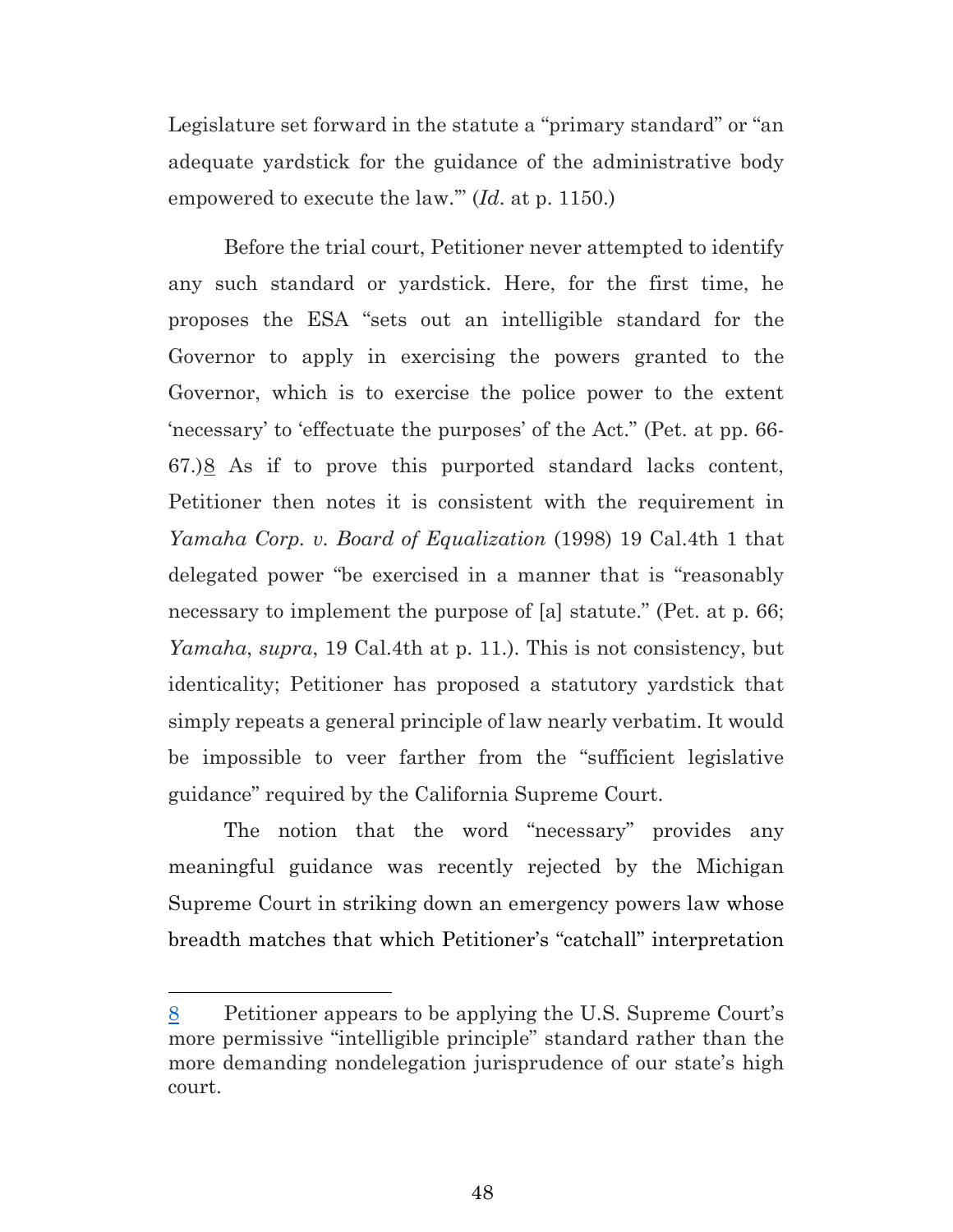of section 8627 gives the ESA. Even under that state's more lenient "intelligible principle" non-delegation standard, the court concluded:

The contagions, accidents, misfortunes, risks, and acts of God, ordinarily and inevitably associated with the human condition and with our everyday social experiences, are simply too various for this standard to supply any meaningful limitation upon the exercise of the delegated power. Simply put, the [emergency powers law], in setting forth a "necessary" standard . . . neither supplies genuine guidance to the Governor as to how to exercise the authority delegated to her by the [the law] nor constrains her actions in any meaningful manner.

(*In re Certified Questions from U.S. Dist. Court*, No. 161492, 2020 WL 5877599 (Mich. Oct. 2, 2020). Similarly, in *Opinion of the Justices, supra*, the Massachusetts Supreme Judicial Council struck down an emergency powers law invoked to change election laws, holding that a "necessary" and "expedient" standard in a wartime emergency statute was "a limitation so elastic that it is impossible to imagine what might be done within its extent in almost every field of administration and of jurisprudence." 315 Mass at p. 767. Such elasticity is clear from the facts of this case, where the Governor claimed it necessary to unilaterally overhaul an election five months away with policies whose connection to the ongoing emergency was tenuous at best.

## **a. Petitioner's Reading of the ESA Gives It an Immense Scope**

This lack of any substantive standard identified as a guide for executive action is particularly problematic given the enormous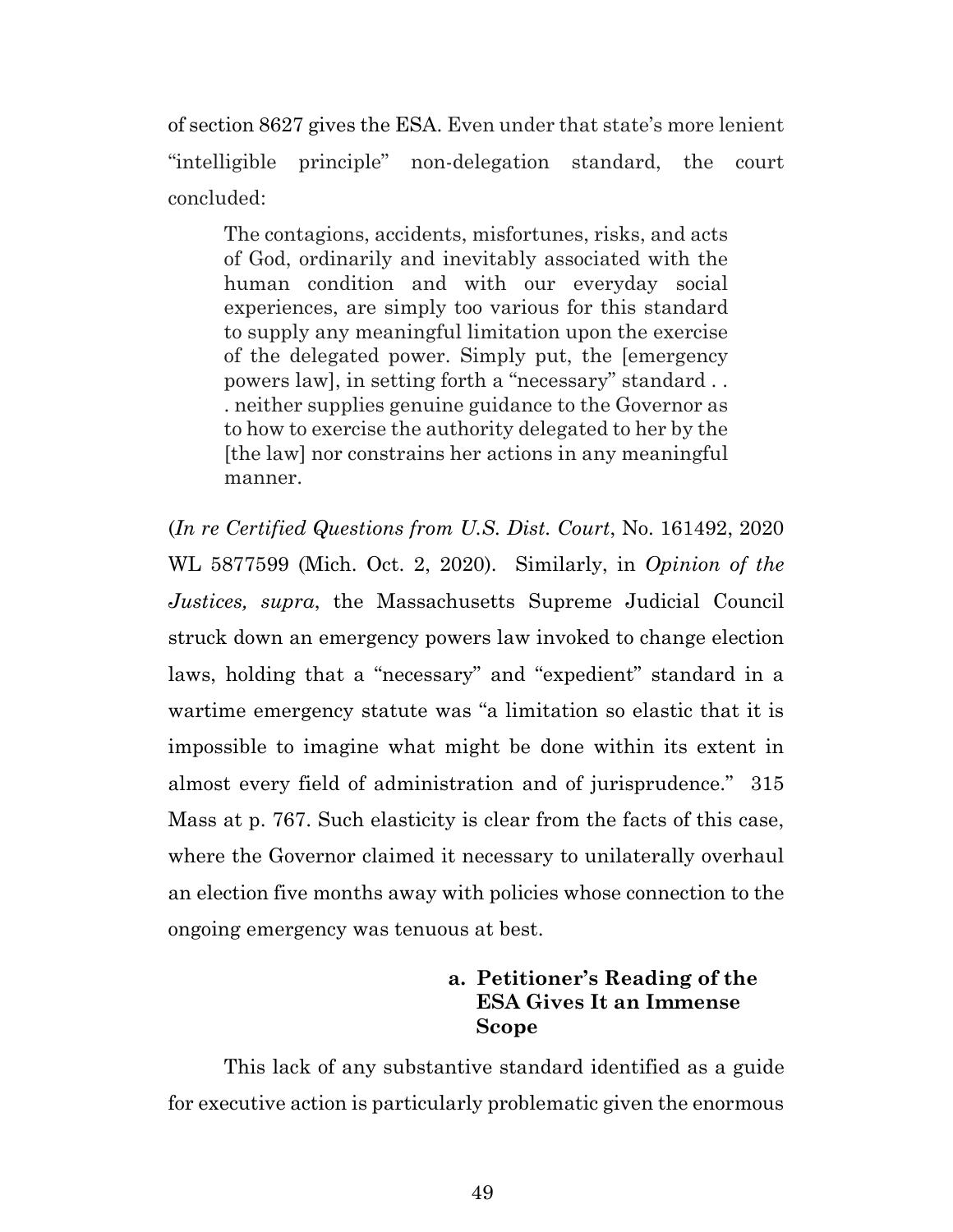scope of authority the Governor claims the Act awards him. Our Supreme Court has required that a statutory yardstick "must be as definite as the exigencies of the particular problem permit, *Cal. State Auto. etc. Bureau v. Downey* (1950) 96 Cal.App.2d 876, and the U.S. Supreme Court has explained that "the degree of agency discretion that is acceptable varies according to the scope of the power . . . conferred." *Whitman v American Trucking Associations*, Inc, 531 US 457, 475.) As that scope "increases to immense proportions . . . the standards must be correspondingly more precise." *Synar v. United States* (1986) 626 F.Supp. 1374, 1386 ["[A] critical component of the scope of the delegated "power" is the breadth of subjects to which the power can be applied."].

If there is one thing the Governor would like this Court to know, it is that his powers under the ESA are "broad." (See, e.g., Pet. at pp. 20, 53, 54.) Yet the authority he has claimed far exceeds even what he represents in the Petition. Governor Newsom has issued orders (including N-67-20) not merely to respond to the COVID-19 pandemic—that is, to "mitigate the effects of natural, manmade, or war caused emergencies"—but to address the pandemic's secondary and tertiary effects and even the consequences of the Governor's own Executive Orders. For instance, Governor Newsom designed and decreed his own program for paid sick leave related to contraction of the virus. He also imposed an eviction moratorium on the premise that workers displaced by his own business shutdown orders would be unable to pay rent. This presumed prerogative, to make policies cascading all along the causal chain, leads ineluctably to a mandate to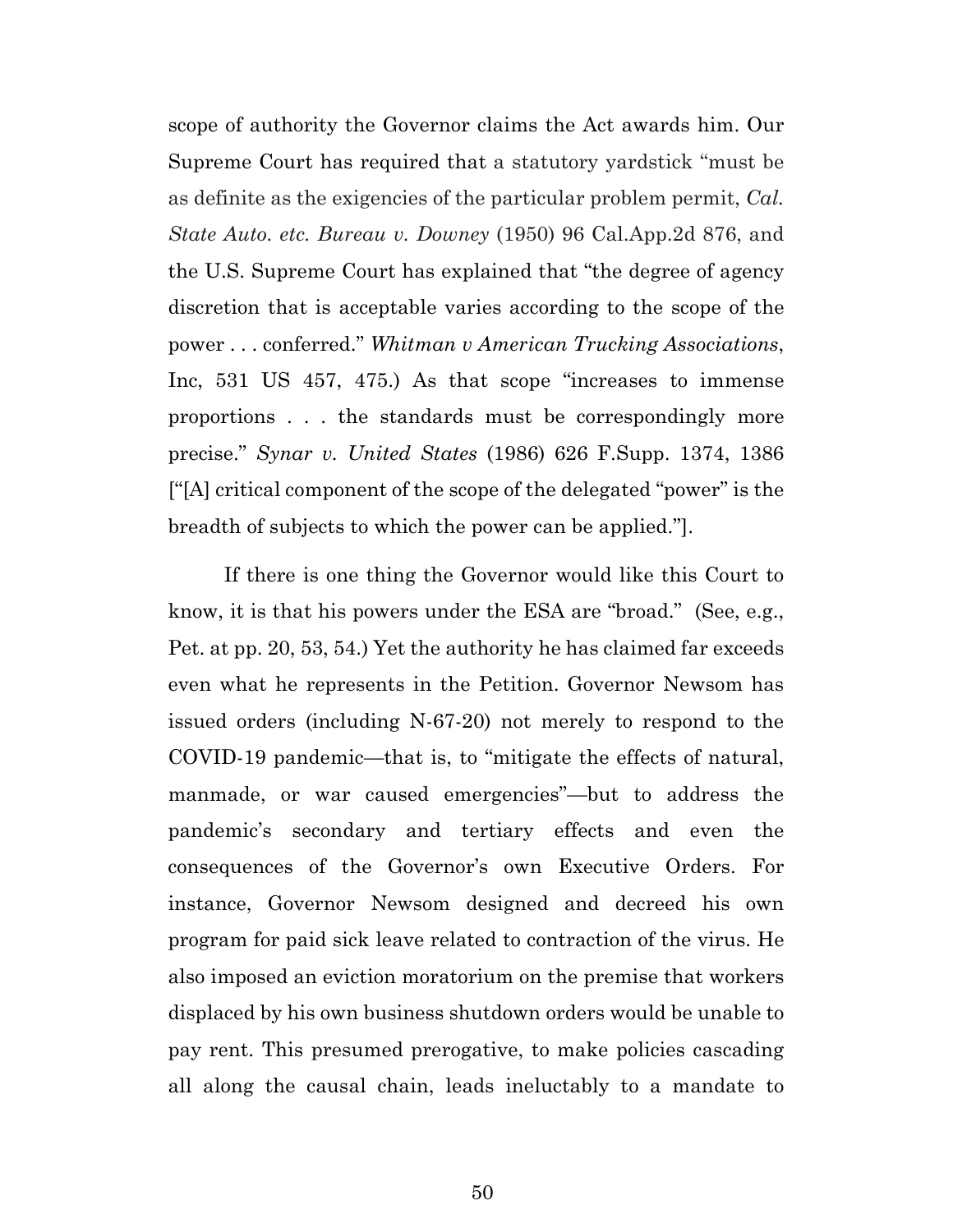regulate and reorder the totality of economic and social life. This singular breadth of authority requires the Governor to identify a "more precise" standard. *Synar*, *supra*, 626 F Supp. at p. 1386. Yet he has failed to identify any substantive standard at all.

## **b. The Powers Conferred by the ESA Have an Indefinite Duration**

In addition to the broad scope of the power claimed by the Governor under the ESA, that power is conferred for an indefinite duration. Unlike the emergency powers law in many other states, the ESA does not provide for the expiration of a State of Emergency after a fixed time period. Several federal cases have considered the duration of a grant of authority relevant to the non-delegation analysis. *See, e.g.*, *Gundy v. United States* (2019) 588 US \_\_\_; *United States v Touby*, 909 F2d 759. The Michigan Supreme Court recently cited this is a relevant factor in striking down that state's emergency powers law as an unlawful delegation, holding that "the indefinite exercise of emergency powers for perhaps months—or even years—considerably broadens the scope of authority conferred by that statute." *SDMIH*, *supra,* at p. 30.

In sum, Petitioner claims the Emergency Services Act indefinitely grants him a breadth of authority that spans limitless and cascading subjects, yet provides no more precise standard to guide the exercise of that authority than his subjective judgment of what is "necessary." Such an arrangement is incompatible with the constitutional separation of powers.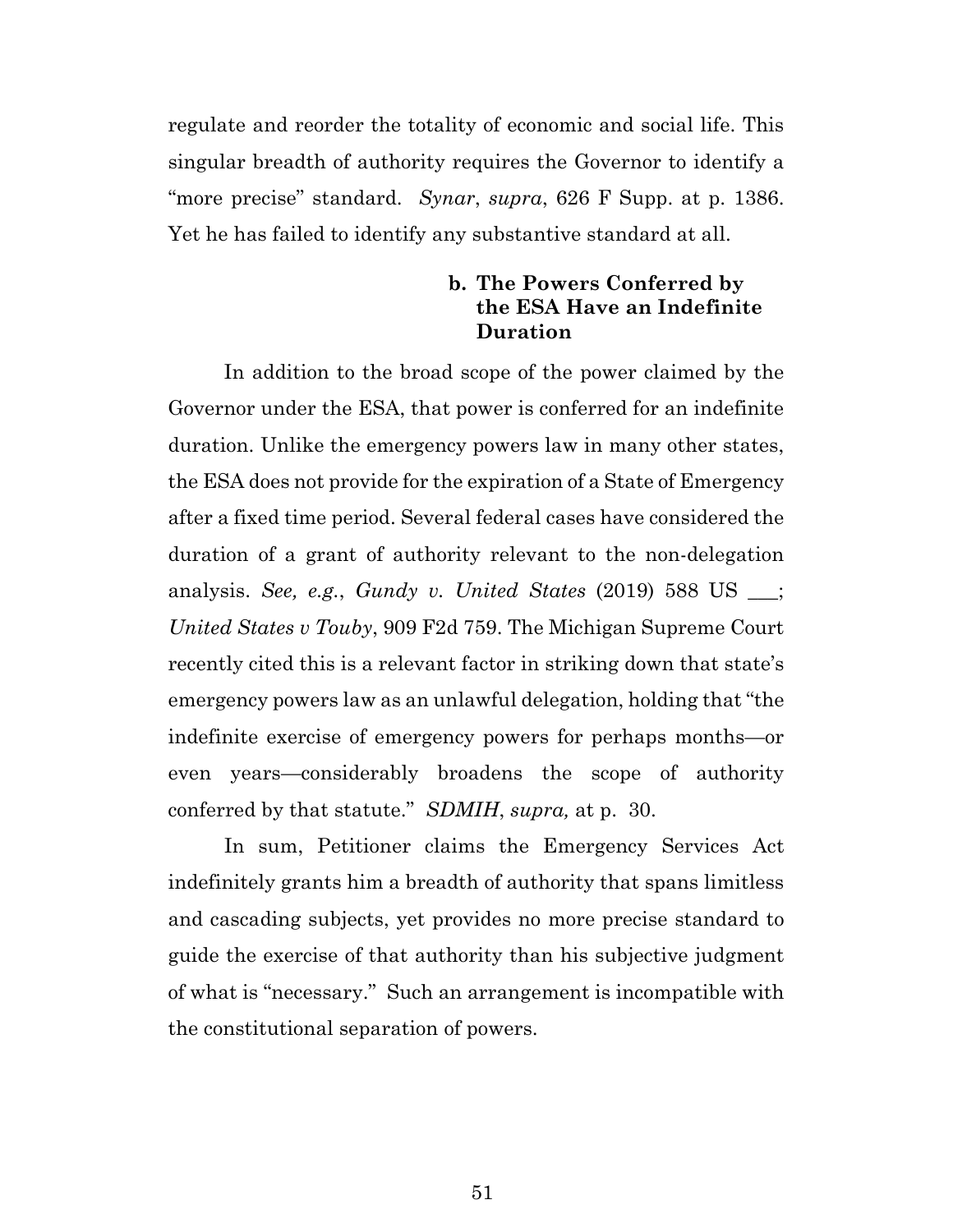## **3. The ESA Lacks Adequate Safeguards Against Abuse of the Authority Claimed by Petitioner**

Alongside "sufficiently clear standards, a statute delegating legislative power must be accompanied by 'safeguards adequate to prevent its abuse.'" (*Gerawan Farming*, *supra*, 3 Cal.5th 1118 at pp. 1150-51.) Both are required: it is not enough for the Legislature to provide "guidance by way of policy and primary standards" if it "fail[s] to establish an effective mechanism to assure the proper implementation of its policy decisions." *Kugler*, *supra*, 69 Cal.2d at pp. 376-377); *see also Monsanto*, *supra,* 22 Cal.App.5th at p. 558 n.9 (2018) [recognizing *Gerawan* 's statement that sufficiently clear standards must be *accompanied* by safeguards]. Such safeguards must serve to protect against "arbitrary or unfair action." (*Gerawan Farming, supra*, 3 Cal.5th 1118 at p. 1151.)

The Governor's interpretation of the ESA is notably bereft of any safeguards. Orders of any kind, impacting any person, in any way, may issue from his pen without any process, notice, time requirement, evidentiary showing, basis for decision, or opportunity for appeal. This absence of built-in safeguards is particularly concerning because orders issued during a State of Emergency are inherently less likely to receive judicial review, making the courts less of a bulwark against abuse than in almost any other context. Since an emergency is by its nature temporary—or at least it is supposed to be—timely relief from arbitrary actions is difficult to procure. Indeed, in fifty years of the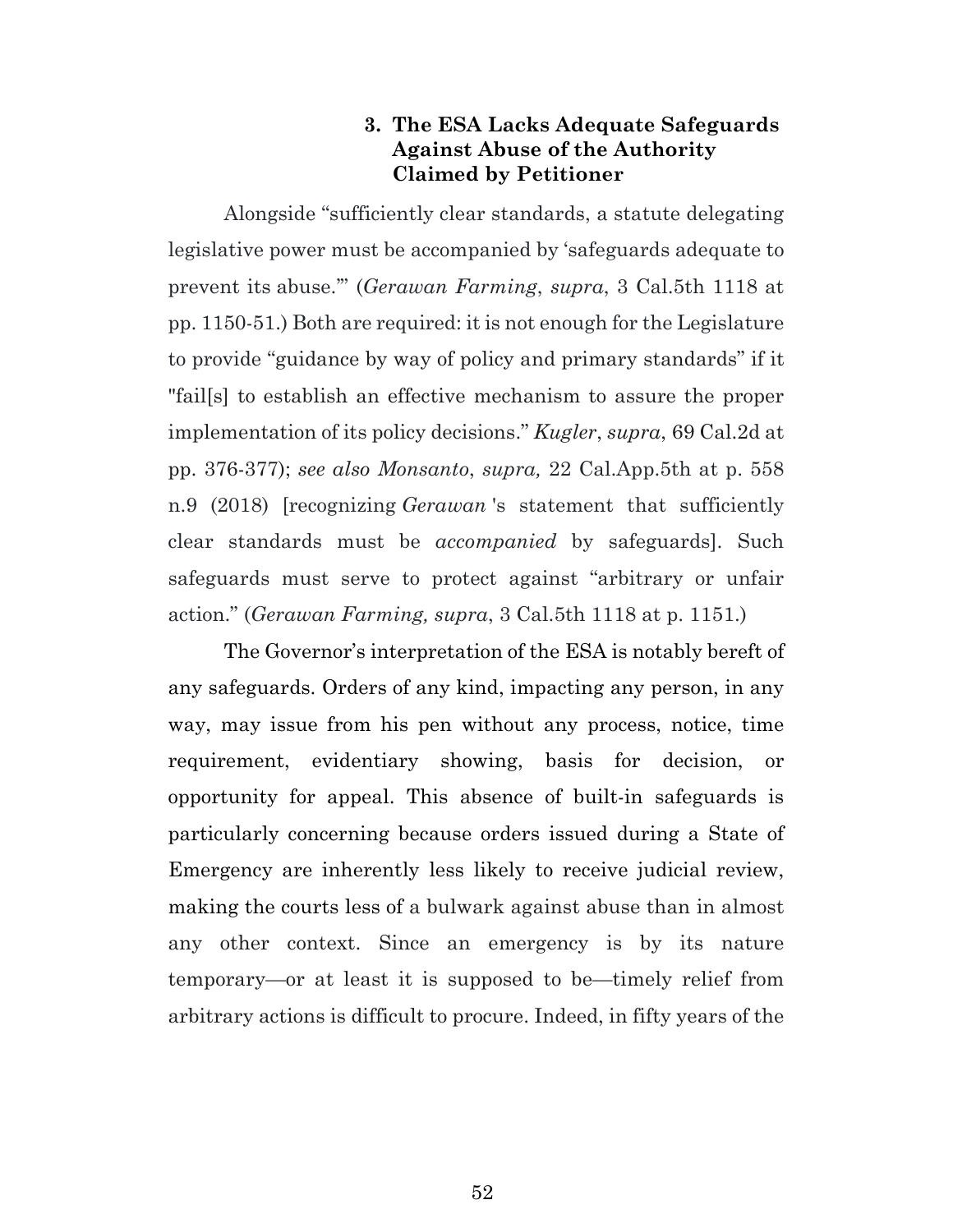Act's operation, this appears to be the first case challenging the overreach of emergency authority to reach this Court.[9](#page-52-0)

## **a. The Governor's Responsibility to Terminate an Emergency is Not an Adequate Safeguard**

Since the Act contains no procedural safeguards of any kind to prevent abusive executive action, and presents little (or no, as Petitioner would have it) occasion for judicial review, the Governor can only point to two proposed safeguards: "the Governor must terminate a state of emergency at the earliest time that conditions warrant, and the Legislature retains separate authority to terminate the state of emergency." (Pet. at p. 67.).

The Governor's ability to terminate the emergency, of course, is no safeguard at all: It relies on the discretionary judgment of the very person who has been awarded the authority, and in any case, amounts to nothing more than a tautological

<span id="page-52-0"></span><sup>9</sup> To make matters worse, the Governor has argued that the Act does not admit of judicial review at all. He has argued it would be "inconsistent with the Emergency Services Act" for the Court to "second-guess the Governor's determination" that his Order was necessary to address the emergency. (Opposition to Plaintiffs' Motion for Judgment on the Pleadings at p. 14.) To that end, the Governor previously told this Court that "the basic balancing" inquiry for injunctive relief "required no evidence at all" because "the exigencies of the COVID-19 pandemic and the need to provide guidance for the conduct of a safe election are readily apparent." (Reply to Palma Notice at p. 10.). Therefore, even if the proposed "necessary" standard were sufficient to guide the ESA's uniquely broad delegation of authority, the Governor would deny the judicial branch any opportunity to enforce this standard, rendering it meaningless.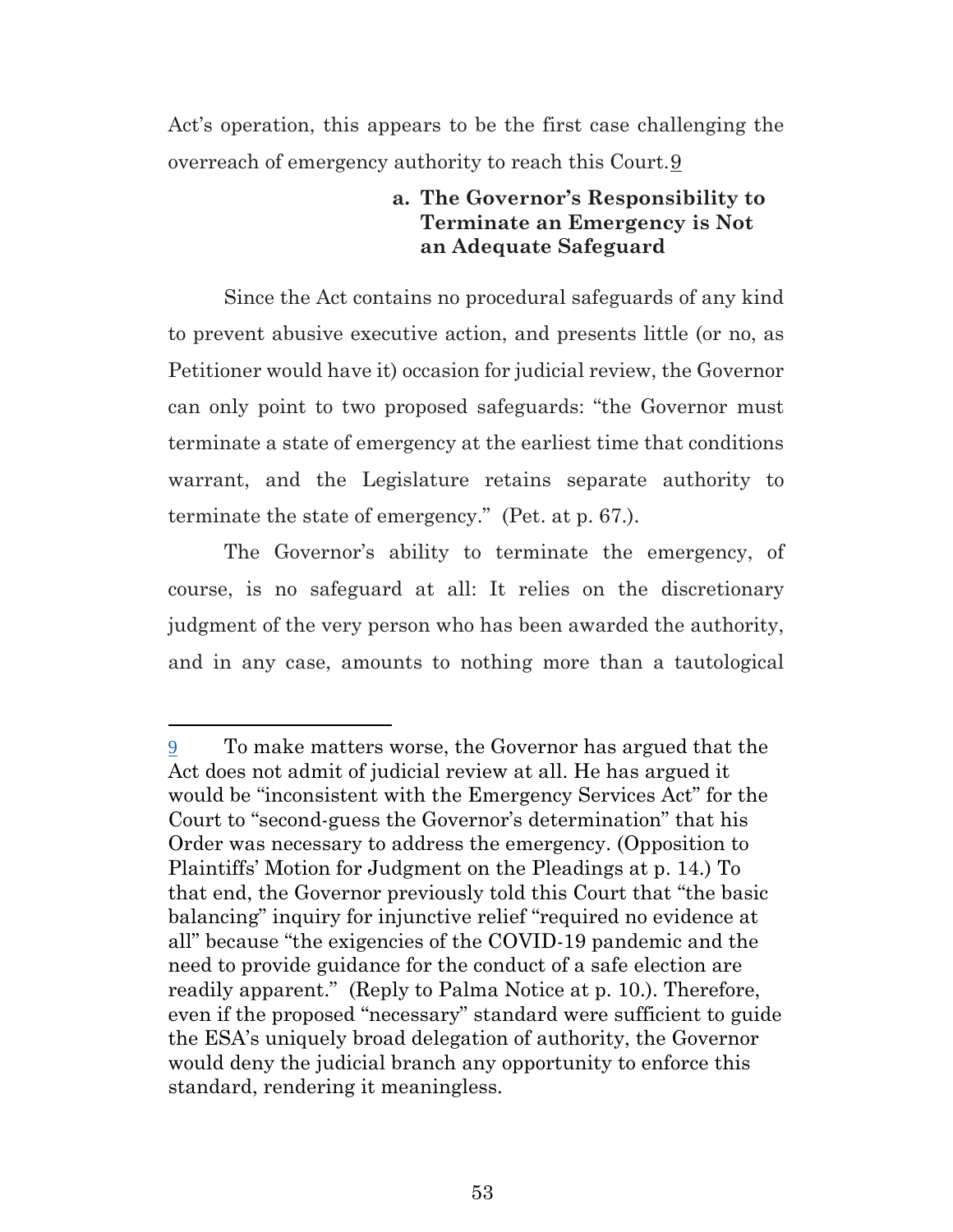directive that the emergency must be declared over when the emergency is over.

## **b. The Legislature's Ability to Terminate an Emergency is Not an Adequate Safeguard**

The second proposed safeguard involves a different actor, the Legislature. But this procedure fares no better as a realistic check against abuse. As an initial matter, the provision presents constitutional questions of its own, as a potential legislative veto.[10](#page-53-0) Beyond that, Petitioner's argument proves too much: By this theory, there could be no such thing as an unlawful delegation, because the Legislature could always repeal the law providing the delegation and then override any veto by the Governor.

Furthermore, it is hardly a safeguard if the Legislature must declare a clear-and-present emergency "at an end" in order to disapprove any particular action taken by the Governor. The Legislature can both believe there is a continued need for a declared emergency and expect the Governor to stay within the confines of his powers under the Emergency Services Act. Indeed, since declaring the emergency at an end terminates every emergency order (Gov. Code, § 8567(b)), this provision forces the Legislature to nullify multiple orders it believes are appropriate in

<span id="page-53-0"></span><sup>10</sup> *See, e.g*., *California Radioactive Materials Management Forum v. Department of Health Services*, 15 Cal.App.4th 841 (1993). An unconstitutional delegation of legislative power is not saved by an unconstitutional ability to unilaterally retract that power.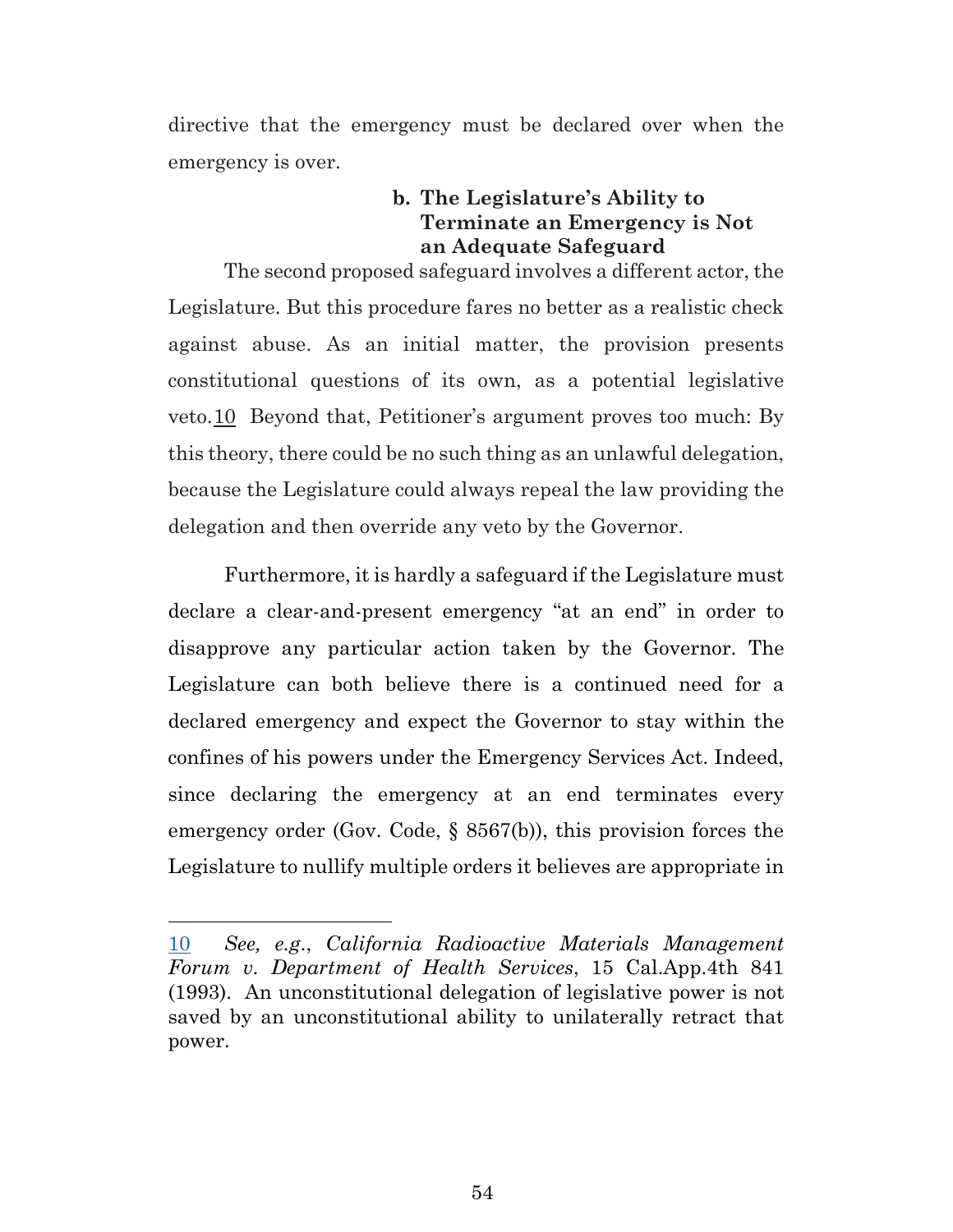order to obviate a single order that goes too far. A Governor, knowing full well the Legislature will not terminate an emergency that all agree is ongoing, is entirely unconstrained. It is not even clear that the language of the statute allows the Legislature to declare the emergency over simply to rebuke the Governor. As Petitioner points out, Section 8629 refers to the emergency being declared over at "the earliest possible date that conditions warrant," which suggests that declaring an end to the emergency is a matter of fact-finding.

\* \* \*

In sum, the Emergency Services Act, as interpreted and applied by Petitioner, fails all three prongs of the California Supreme Court's unlawful delegation test. It does not resolve the fundamental policy questions, confers unbounded authority without any substantive standard as guidance, and fails to include any meaningful safeguards against abuse. If this does not amount to an unlawful delegation of legislative authority, no statute ever would.

#### **d. The Subsequent Passage of SB 423 Has No Bearing on the Separation-of-Powers Analysis**

#### **1. Pending Legislation Cannot Serve as Authority for Executive Action**

Petitioner attempts to use the pendency and ultimate passage of an elections-related bill, SB 423, as a bridge to the Court's prior ruling in this case and as evidence that there was no "substantive conflict" between the branches. This effort offers him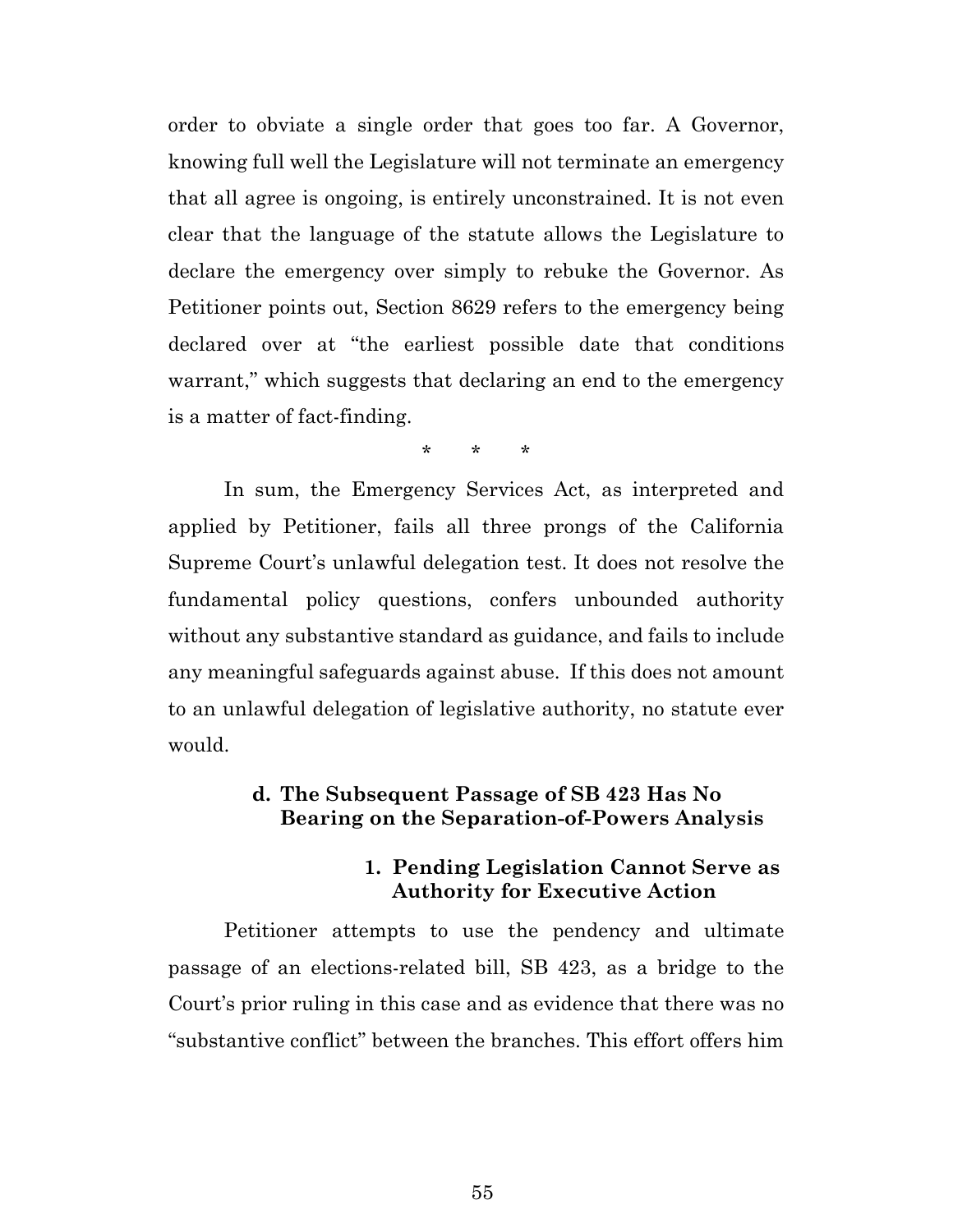no reprieve from the California Supreme Court's nondelegation doctrine, and fails for several reasons.

First, the Court's previous ruling did not address whether the Governor acted in violation of the California Constitution, nor did it otherwise "weigh in on the scope or breadth of the Governor's emergency powers." *Newsom v. Superior Court of Sutter County* (2020) 51 Cal.App.5th 1093, 1094. That question, now before the Court, cannot be informed by evidence relating to SB 423: Even if all 120 legislators had joined Senator Umberg's bill as co-authors, that still would not change the analysis. The Constitution affords the status of law to enactments that have cleared the hurdles of bicameralism and presentment, and extraneous words or deeds cannot compensate for a lack of authority established through that "finely wrought" procedure.

Moreover, this Court specifically noted in its prior opinion that a substantive conflict "between the Governor's emergency powers and the Legislature[] could present issues requiring careful consideration and ultimate resolution by the courts." *Newsom*, *supra*, 51 Cal.App.5th at p. 1094. Despite the manifestation of several such conflicts—between the Governor's unilateral actions and the Legislature's constitutional prerogatives; between the Executive Order's requirements and SB 423's enacted provisions; between the Governor's presumed policymaking and what the Legislature has authorized in the Emergency Services Act— Petitioner argues these were all dissolved by the Governor's perfunctory statement that his Order did not "limit the enactment of legislation."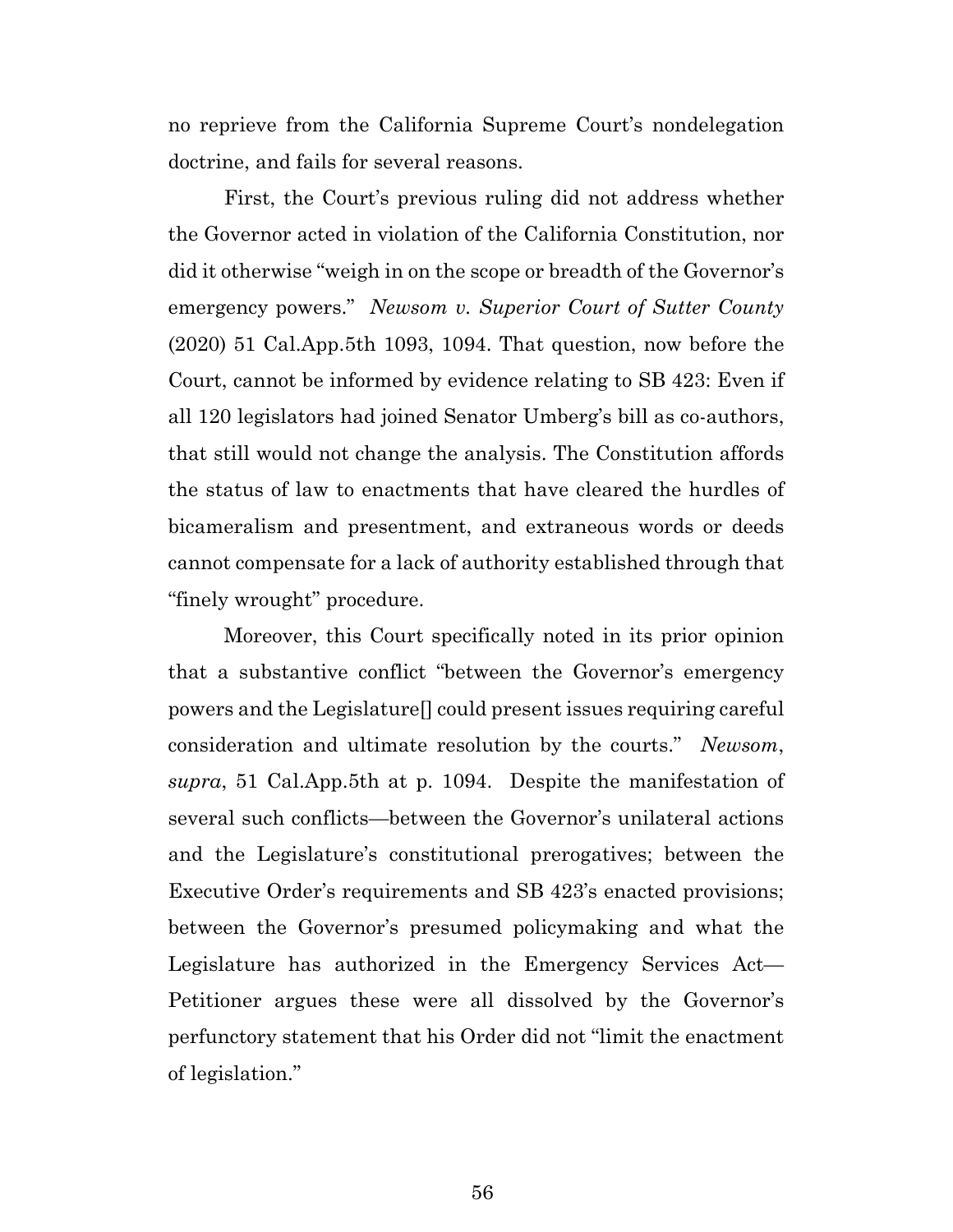Petitioner is correct that it would have been worse if he had said the opposite, not only seizing legislative power but also purporting to order the Legislature not to exercise it. But that is no justification for the seizure itself, of a power exclusively belonging to a coordinate branch; the California Supreme Court has made it clear that "a Governor may not exercise legislative powers." *Harbor*, *supra,* 43 Cal. 3d at p. 1084.). The Governor's assurance in Executive Order N-67-20—essentially, "I am commandeering your power, but nothing stops you from using your power later"—would be akin to the Legislature taking it upon itself to appoint an appellate court judge while assuring the Governor he could still use his own inherent and statutorily authorized authority to make an appointment later.

Even if superficial indicia of cooperation between the two branches were somehow relevant to the separation-of-powers inquiry, Petitioner provides scant evidence of it. While alluding to an "agreed-upon framework" between the Governor and the Legislature for the November election, one is hard-pressed to find anything resembling this in the evidentiary record. There is no evidence that the Legislature as a whole ever expressed any cooperative intent to allow the Governor to issue his Order and then to "ratify" that Order with its own legislation. At the time the Order was issued, the Governor could not possibly have known what *the Legislature's* framework was, as it had yet to pass any bill related to the election. The vast majority of legislators, including Real Parties, had yet to vote on any such legislation. All that Petitioner can point to is that a bill had been *introduced*. But the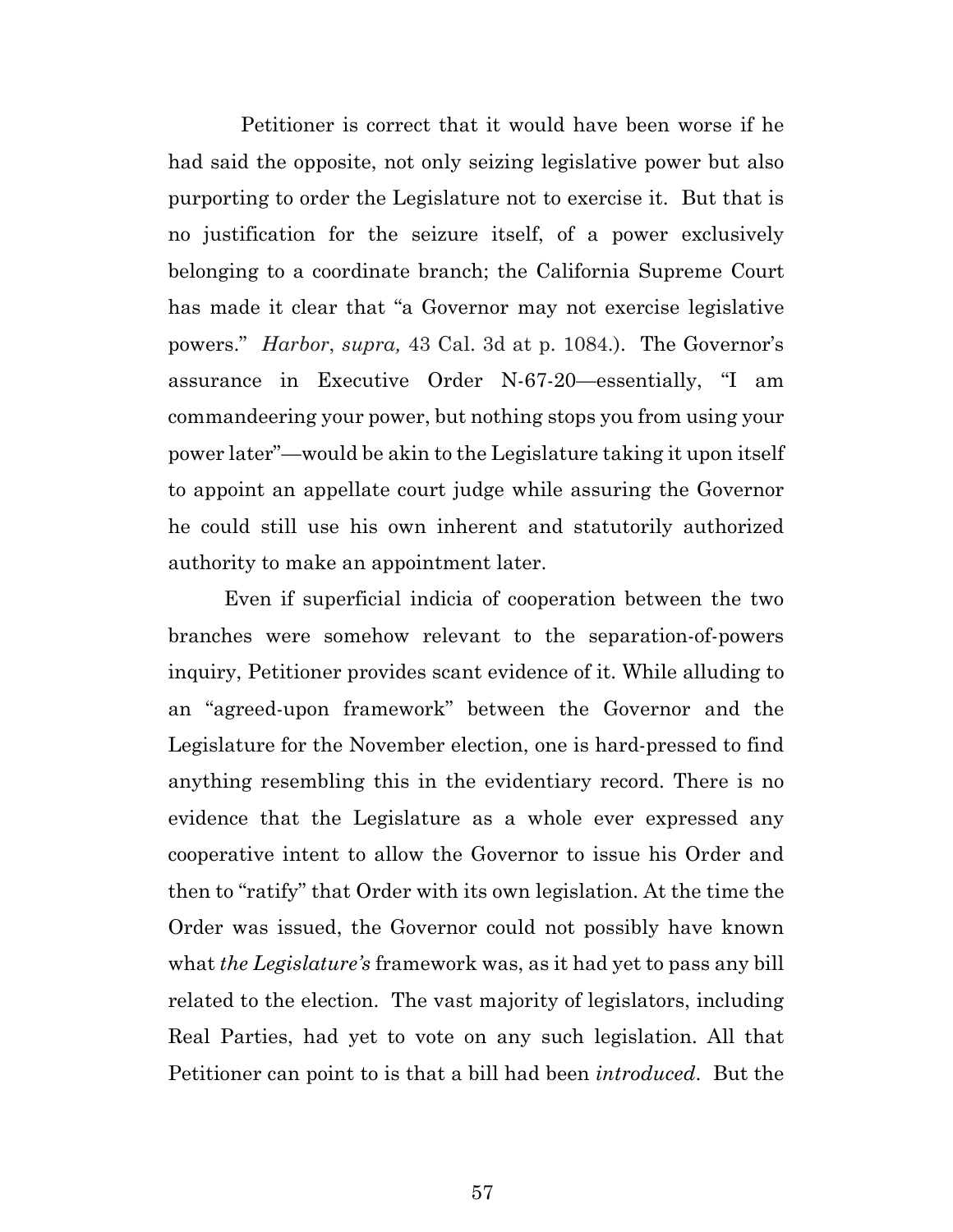introduction of legislation is a power held in equal measure by all 120 legislators and amounts to a proposal by a single member.

Ultimately, the Legislature passed a bill that, though similar, was substantively different and in places contradictory from the Governor's Order—an Order that the bills' lengthy legislative intent language does not even mention.[11](#page-57-0) And the passage of the legislation occurred in the context of significant conflict between the Governor and the Legislature.

## **2. Petitioner's Novel Preemptive Authorization Argument Undermines Separation of Powers**

If Petitioner's purpose truly was assist with planning by elections offices while awaiting passage of the legislation, that rationale assumed the Legislature would arrive at the same policy as the Executive Order. If the Legislature had crafted a much different policy, then the Order would create chaos, not certainty. The Governor's Order therefore forced the Legislature's hand

<span id="page-57-0"></span><sup>11</sup> Even the letter to Governor Newsom from Senator Umberg and Assemblyman Berman, hailed as critical evidence by Petitioner of a cooperative framework, provides no link to an agreement. It states only the thoughts and request of two legislators. There was no evidence that the Governor received or even read the letter, no confirming letter back from the Governor, nothing that shows any kind of "meeting of the minds" evidencing an agreement. And Petitioner attempts to weave is blown out of the water by Petitioner's own public statement immediately after the fact (on May 22) that his Order was "on firm legal ground" and subsequent action by the Legislature was not necessary. "We appreciate their work and, to the extent they want to codify it, I think that could help as well. Why not?" (I Tab 200, pp. 138-145.)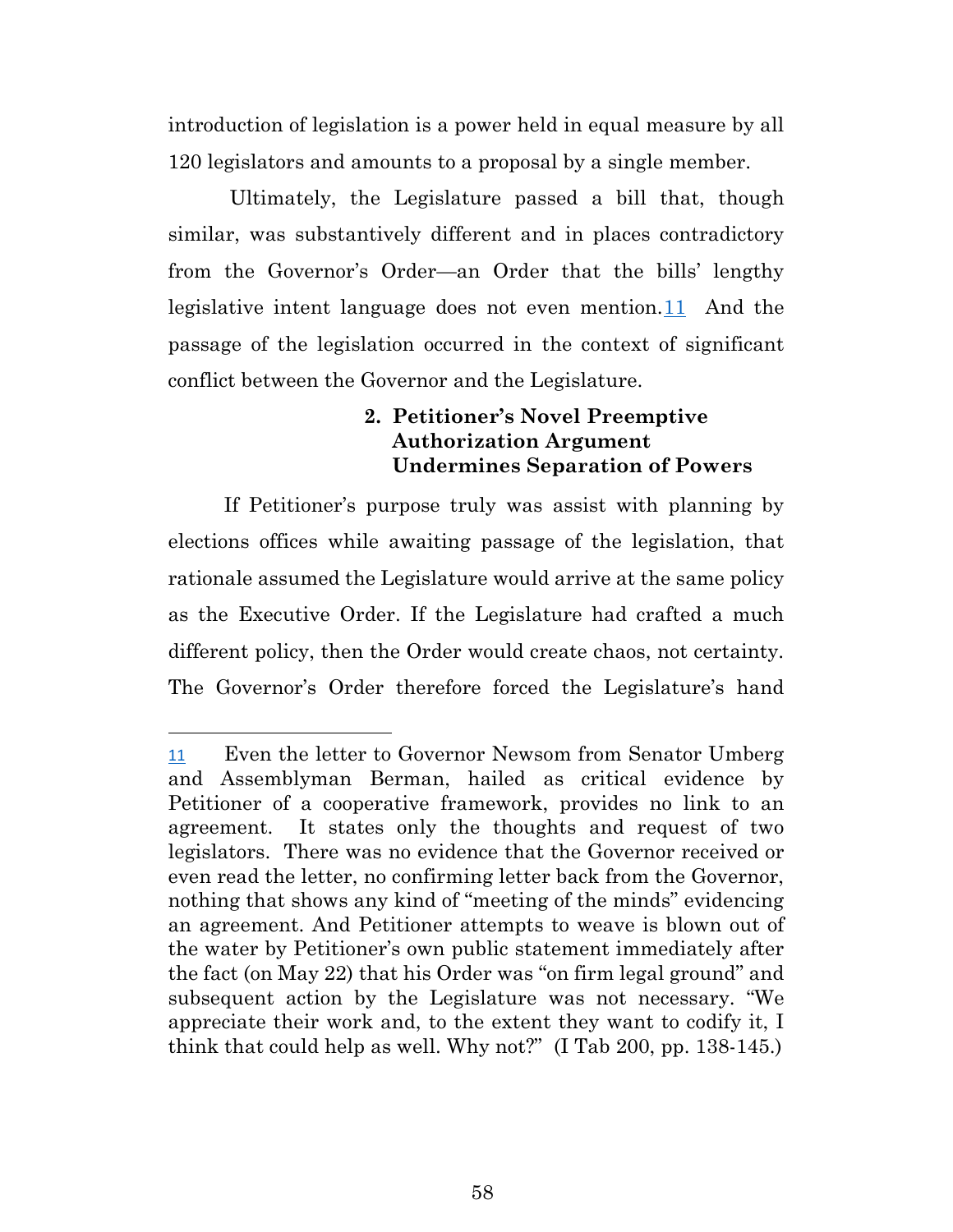towards his preferred policy outcome by assuring that deviations from it in the legislation would be a source of turmoil for elections offices that the Legislature would want to avoid.[12](#page-58-0)

Even if we assume Petitioner's only object in issuing the vote-by-mail Executive Orders was to preemptively honor legislative intent—giving "practical effect" to what he surmised would be the final substance of legislation that he predicted would ultimately pass—that is no argument for producing binding law in the form of an Executive Order. If county elections offices truly needed "direction" or a "signal" sooner than the Legislature could complete the legislative process,[13](#page-58-1) that could be found in the language of SB 423 itself, which had the goal of providing flexibility and options for in-person voting for the November election. Stakeholders commonly take preparatory action based on their expectation as to a law's passage.

## **e. The Constitutional Avoidance Canon Counsels Against Petitioner's Interpretation of the ESA**

# 1. **The Avoidance Canon Favors Constructions That Minimize Constitutional Doubt**

<span id="page-58-1"></span><span id="page-58-0"></span>The California Supreme Court has long adhered to a canon of constitutional avoidance, where unconstitutional interpretations of a statute are disfavored: "It is settled that statutes are to be so construed, if their language permits, as to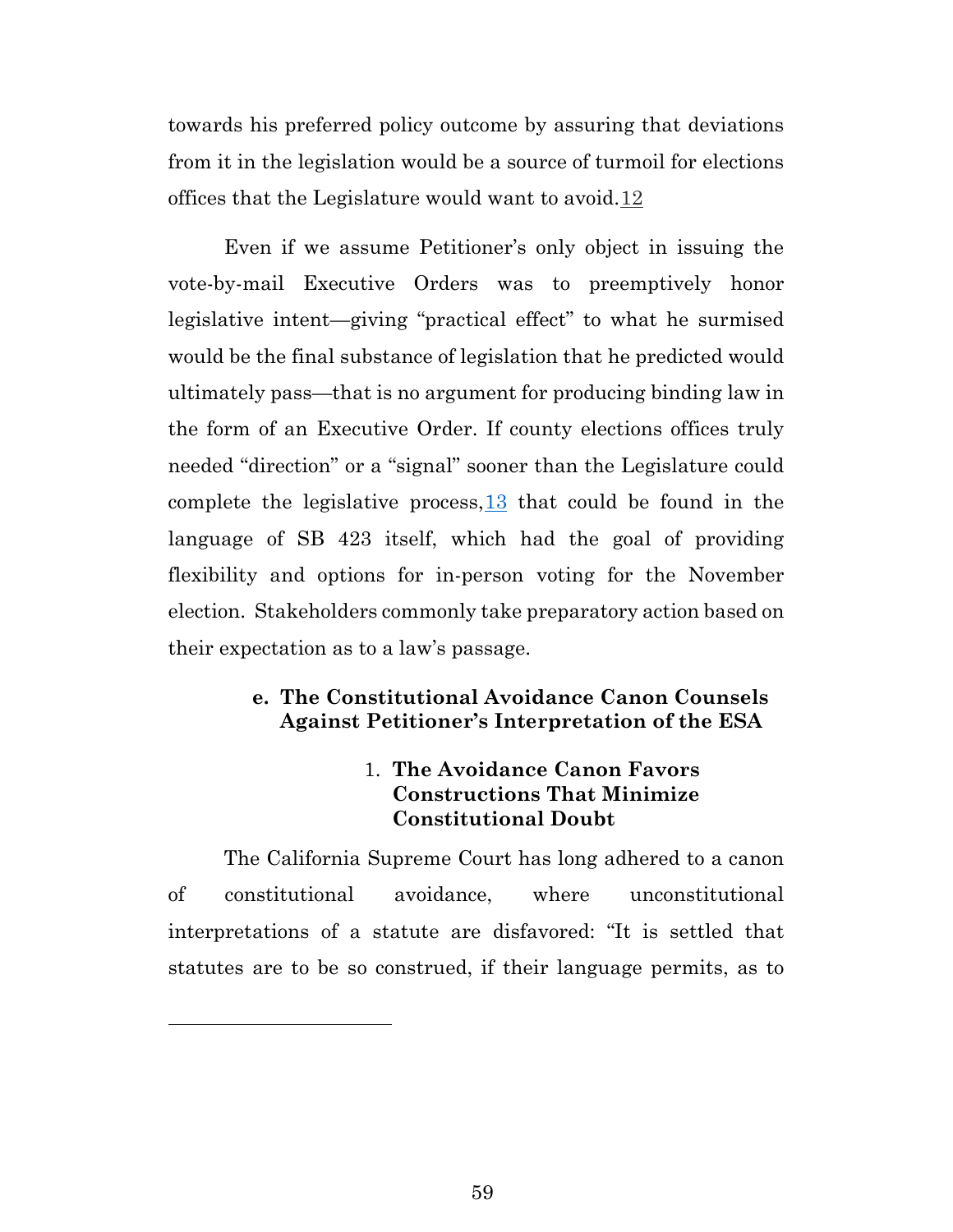render them valid and constitutional rather than invalid and unconstitutional . . . and that California courts must adopt an interpretation of a statutory provision which, consistent with the statutory language and purpose, eliminates doubt as to the provision's constitutionality." *People v. Amor* (1974) 12 Cal.3d 20, 30 [internal quotation marks and alterations omitted]. If possible, the Court should therefore construe the Emergency Services Act so as to render it valid and constitutional. In the following section, Plaintiffs offer such a construction, which follows directly from the text of the statute and puts it on firmer constitutional footing than Petitioner's plainly unconstitutional reading.

While the Governor may argue that his theory of the Act is consistent with the separation of powers, he cannot reasonably claim that theory does not present a constitutional *question* or raise any constitutional *doubts*, which is the predicate for invoking the avoidance canon. *Amore*, *supra*, 12 Cal.3d at p. 30.) Indeed, the Petition acknowledges that the merits of the case "raise complex constitutional questions" (Pet. at pp. 50-51.), and the Michigan Supreme Court has just invalidated an emergency powers statute whose breadth matches that which Petitioner's "catchall" interpretation of section 8627 gives to California's law.

## **f. Recent Decisions in Other States Confirm The Constitutional Problems With Petitioner's Interpretation of the ESA**

**1. The Michigan Supreme Court's Separation-of-Powers Decision**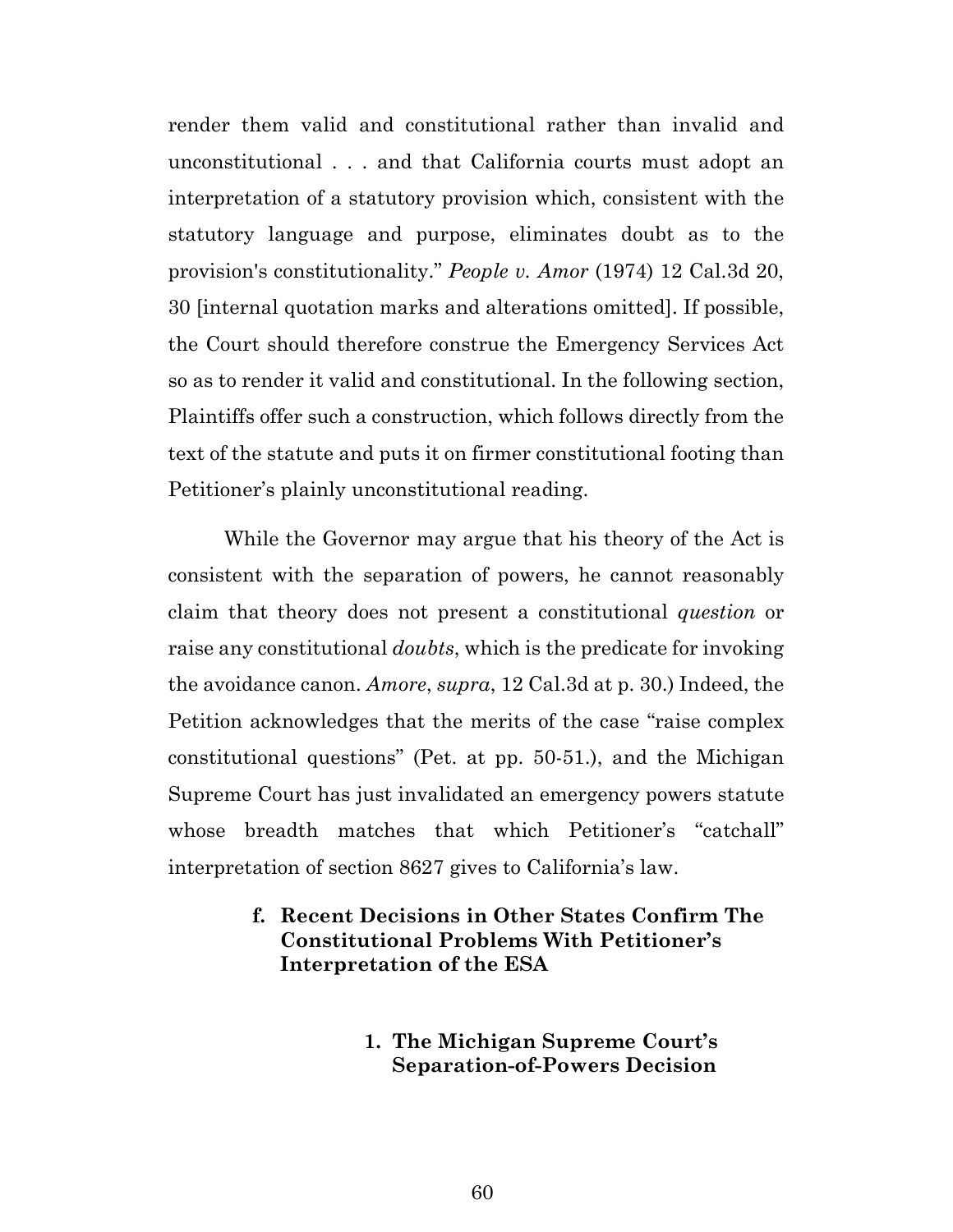### **Applies with Equal Force to Petitioner's Reading of the ESA**

As discussed above, under clearly established California Supreme Court precedent Defendant's interpretation of the Emergency Services Act would render it an unlawful delegation of legislative power. To the extent that the Court relies on the recent Michigan decision as additional persuasive authority, the case is directly on point.

There is nothing to distinguish the constitutional analysis in the Michigan decision from that which would proceed here under Defendant's interpretation of the Emergency Services Act. California and Michigan have essentially identical separation-ofpowers provisions in their Constitutions. *Compare* Mich. Const 1963, art 3, § 2, *with* Cal. Const. Art. 3, § 3. Both the Michigan statute and Defendant's interpretation of California's "exhibit a sweeping scope, both with regard to the subjects covered and the power exercised over those subjects," resting on an "assertion of power to reorder social life." (SDMIH, *supra*, at p. 29; California's law, like Michigan's, also authorizes an "indefinite exercise of emergency powers for perhaps months—or even years considerably broaden[ing] the scope of authority conferred by that statute." (*Id.* at p. 30.)

## **2. The Kentucky Supreme Court's Decision Is Inapposite**

Petitioner attempts to muddy the waters with reference to a recent decision by the Kentucky Supreme Court reaching a different result with respect to that state's emergency powers law.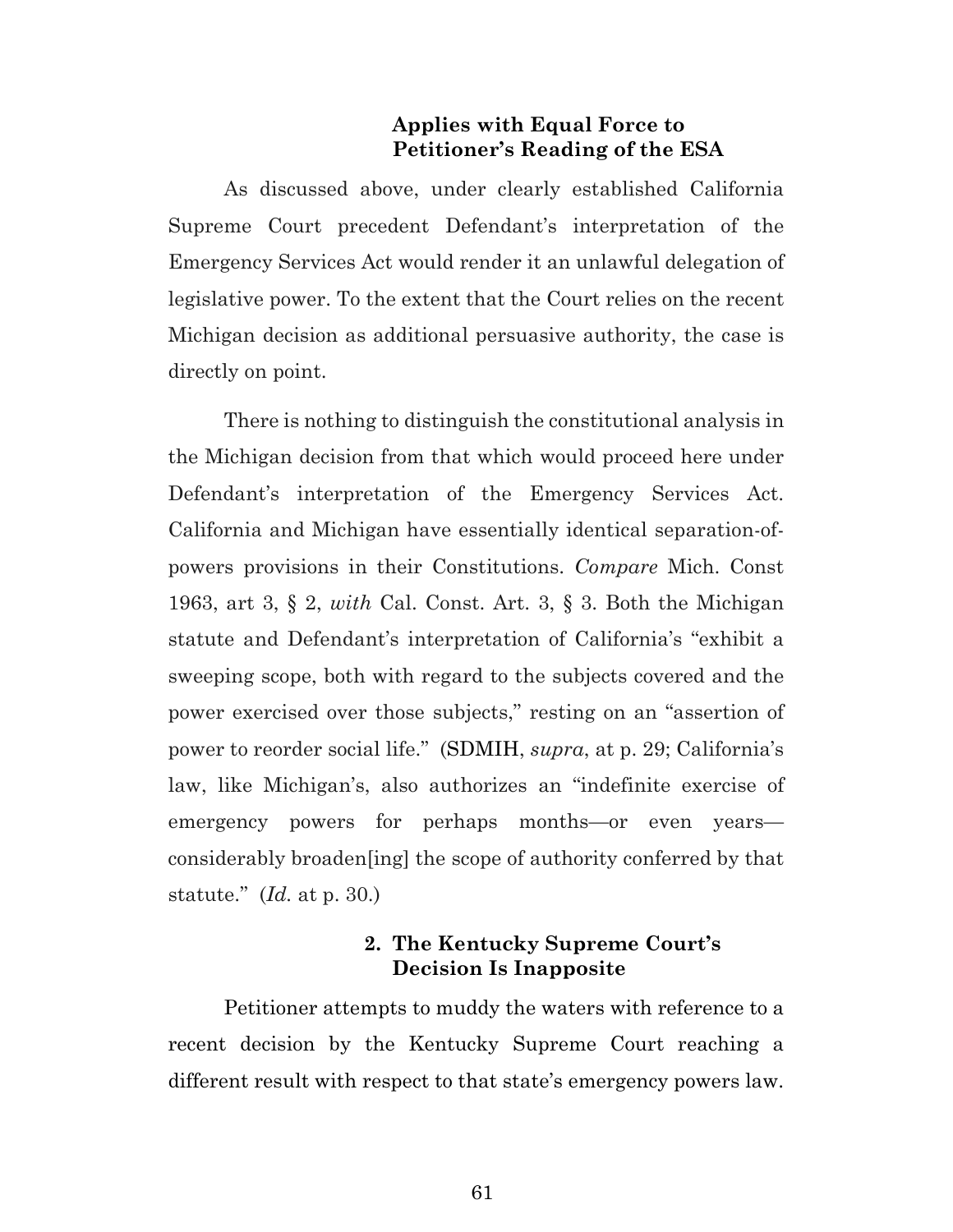Even if here were successful at this, muddy waters would still be occasion to invoke the constitutional avoidance canon. Yet he is not successful, because the Kentucky Supreme Court distinguished its decision from the outcome in Michigan on a basis that puts California on the Michigan side of the distinction.

Specifically, the court explained: "Our case differs from the Michigan case in several important ways but most notably our Governor does not have emergency powers of indefinite duration, . . . and our legislature is not continuously in session, ready to accept the handoff of responsibility for providing the government's response to an emergency." *Beshear v. Acree* (Ky. Nov. 12, 2020) 2020-SC-0313-OA.

#### **CONCLUSION**

The die is cast and the Governor Newsom is on the road to Rome. That is the context we find ourselves in with a runaway executive who continues to push the envelope outside his clearly delineated powers. We face a serious emergency in the COVID-19 pandemic, but even during an emergency our form of government does not change.

The time for a judicial check on runaway executive power has come. It begins with this case. The lower court's ruling is based on sound legal principles and its discretion was supported by the factual record. Upholding their ruling confirms that the Governor has overstepped his constitutional authority but more importantly, restrains him from doing so again. That injunction gives clear guidance to the Governor, namely that he can suspend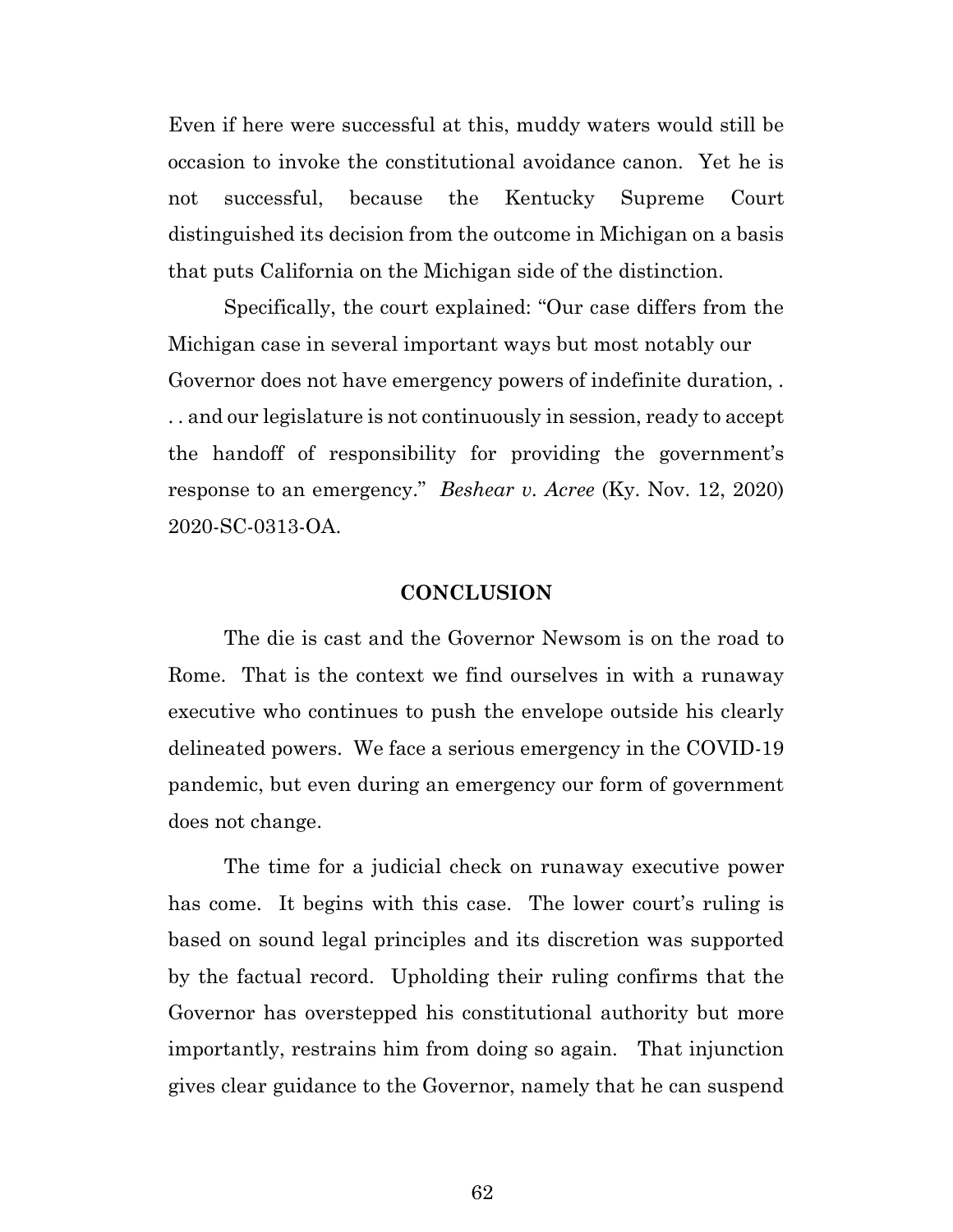statutes as may be necessary in the emergency but he cannot "amend, alter, or change" them. Make no mistake: if this alternative writ is ultimately granted, if this important case is not considered and dismissed as moot, if the limits of the Governor's emergency power are not defined, this Governor will continue to act, in his own words, as if all powers of the State are "centralized in his hands."

Dated: December 4, 2020 Respectfully submitted,

 /s/ James Gallagher JAMES GALLAGHER

 /s/ Kevin Kiley KEVIN KILEY *Real Parties in Interest*